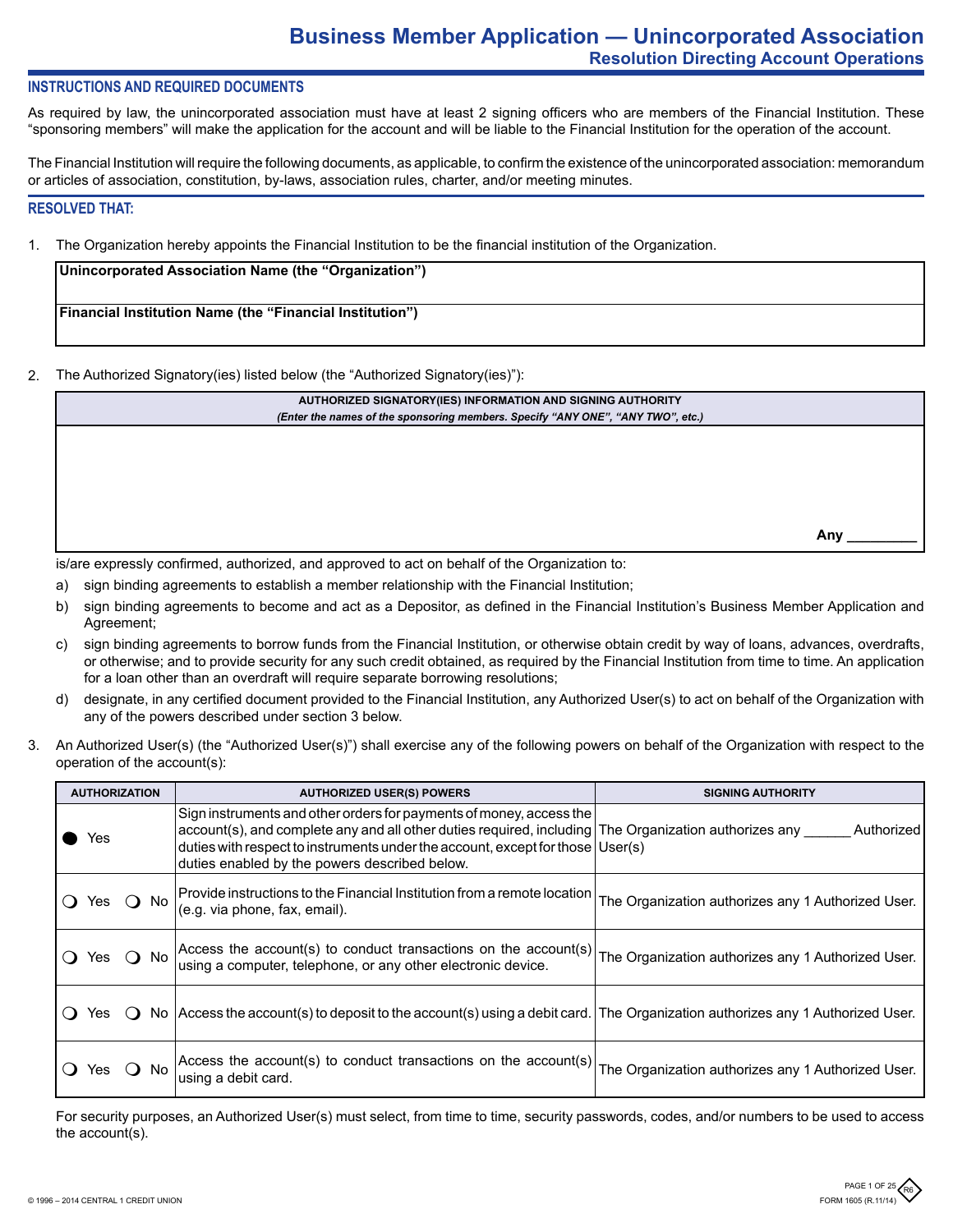## **RESOLVED THAT:**

- All documents, transactions, securities, or other negotiable instruments signed, made, drawn, accepted, or endorsed as described in this resolution shall be valid and binding upon the Organization.
- 5. This resolution will be delivered to the Financial Institution and remain in force until the Organization gives the Financial Institution written notice to the contrary and the Financial Institution acknowledges receiving such notice. All previous resolutions, if any, as to the Signing Officers of the Organization and their powers in respect of the account(s), are hereby repealed.
- 6. From time to time, the Organization will provide to the Financial Institution any documents requested in support of the Organization's existence.

From time to time, the Organization will provide documents containing the following information to the Financial Institution:

- a certified list of the name(s) of the person(s) authorized to enter into agreements and operate the account on behalf of the Organization (collectively, the "Signing Officers"), as set out in this resolution, together with specimens of the signatures of the Signing Officers;
- b) notification in writing of all changes to the list of Signing Officers and/or the resolution in effect at the time. Until so notified, the Financial Institution may assume that the persons set out in the list of Signing Officers and the resolution in effect continue to hold the signing authorities described;
- c) a certified list of facsimile signatures whether engraved, lithographed, printed, stamped, or otherwise mechanically reproduced or computer-generated — of the Organization's Signing Officers; (Note: If the Organization uses facsimile signatures as described, then the Financial Institution shall be entitled to treat and rely upon any such facsimile signature that is or appears to be authentic as an original and genuine signature of the Organization's Signing Officers.); and
- a certified list of the names and addresses of all persons who directly or indirectly own or control 25% or more of the Organization.
- 7. The Organization expressly confirms that it is an existing unincorporated association.

## **CERTIFICATION**

**Signing Instructions:**

**•** All Authorized Signatories must sign.

Certified a true copy of a resolution duly passed and consented to in writing by all appropriate persons at a meeting of the Organization on

|                                       | (date).                |              |         |
|---------------------------------------|------------------------|--------------|---------|
| Dated at                              | , British Columbia, on |              | (date). |
| X                                     |                        |              |         |
| <b>Authorized Signatory Signature</b> | Name                   | <b>Title</b> |         |
| X                                     |                        |              |         |
| <b>Authorized Signatory Signature</b> | Name                   | Title        |         |
| X                                     |                        |              |         |
| <b>Authorized Signatory Signature</b> | Name                   | <b>Title</b> |         |
| x                                     |                        |              |         |
| <b>Authorized Signatory Signature</b> | Name                   | Title        |         |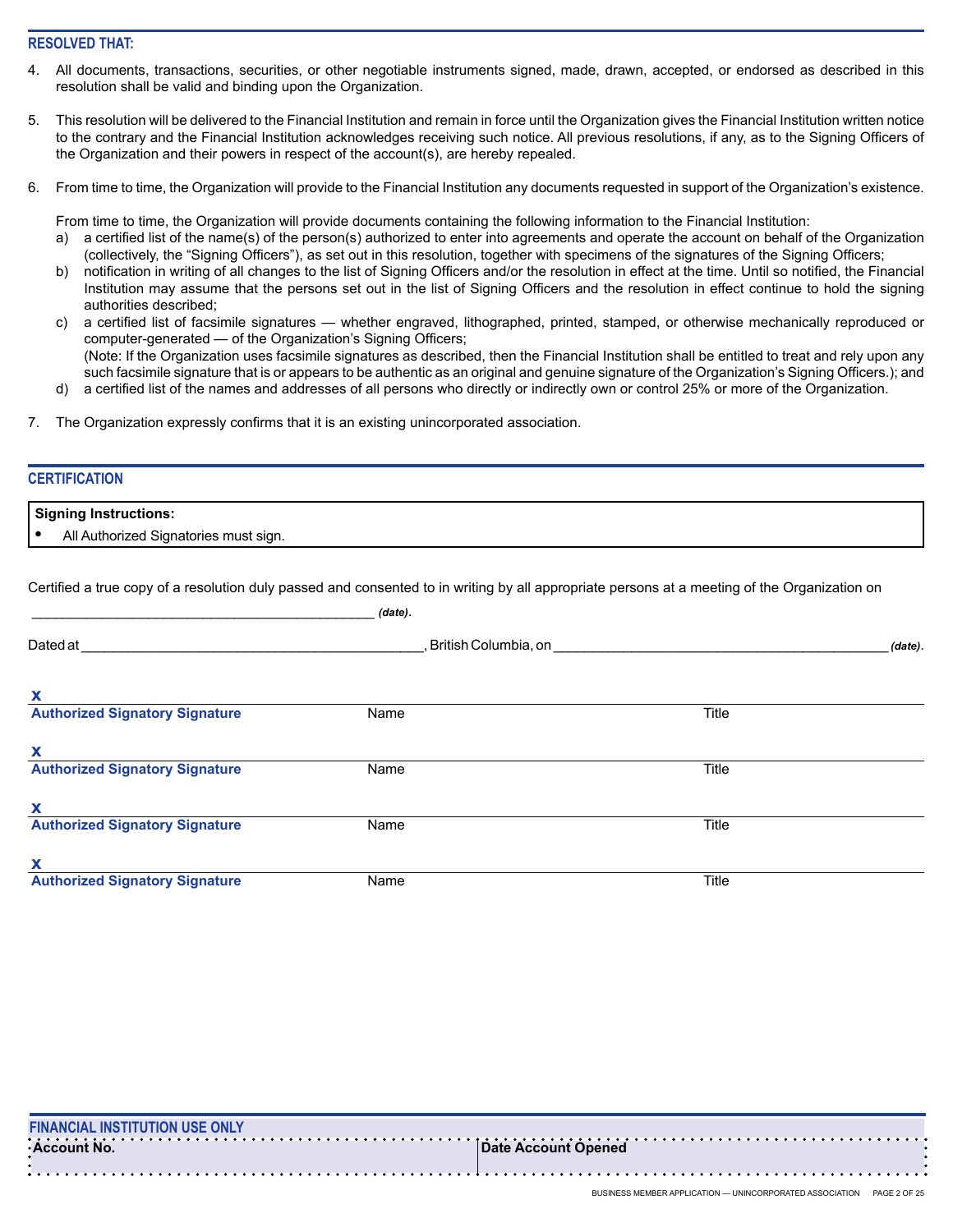# **Business Member Application — Unincorporated Association Certificate of Signing Officers**

## **GENERAL INFORMATION**

| l Financial Institution Name                         | Account No. |
|------------------------------------------------------|-------------|
| Unincorporated Association Name (the "Organization") |             |

## **SIGNING OFFICERS**

| <b>ACTION</b>                   | <b>NAME</b> | <b>POSITION</b> | <b>AUTHORITY</b>                      | <b>SIGNATURE</b> |
|---------------------------------|-------------|-----------------|---------------------------------------|------------------|
| $\mathbf{O}$<br>Add             |             |                 | Authorized Signatory<br>⊔             |                  |
| $\bigcirc$<br>Delete            |             |                 | Authorized User<br>$\Box$             | X                |
| $\bigcirc$<br>Add               |             |                 | □<br>Authorized Signatory             |                  |
| $\bigcirc$<br>Delete            |             |                 | $\Box$<br>Authorized User             | X                |
| $\bigcirc$<br>Add               |             |                 | <b>Authorized Signatory</b><br>❏      |                  |
| $\mathsf{O}$<br>Delete          |             |                 | Authorized User<br>⊔                  | X                |
| $\bigcirc$<br>Add               |             |                 | □<br>Authorized Signatory             |                  |
| $\bigcirc$<br>Delete            |             |                 | $\Box$<br>Authorized User             | X                |
| $\bigcirc$<br>Add               |             |                 | $\Box$<br>Authorized Signatory        |                  |
| $\mathsf{O}$<br>Delete          |             |                 | $\Box$<br>Authorized User             | X                |
| $\bigcirc$<br>Add               |             |                 | Authorized Signatory<br>$\Box$        |                  |
| $\bigcirc$<br>Delete            |             |                 | $\Box$<br>Authorized User             | X                |
| $\bigcirc$<br>Add               |             |                 | $\Box$<br>Authorized Signatory        |                  |
| $\mathsf{O}$<br>Delete          |             |                 | Authorized User<br>⊔                  | X                |
| $\bigcirc$<br>Add               |             |                 | $\Box$<br><b>Authorized Signatory</b> |                  |
| $\bigcirc$<br>Delete            |             |                 | $\Box$<br>Authorized User             | X                |
| $\bigcirc$<br>Add               |             |                 | $\Box$<br>Authorized Signatory        |                  |
| $\mathbf{\mathsf{O}}$<br>Delete |             |                 | $\Box$<br>Authorized User             | X                |
| $\bigcirc$<br>Add               |             |                 | Authorized Signatory<br>$\Box$        |                  |
| $\bigcirc$<br>Delete            |             |                 | $\Box$<br>Authorized User             | X                |
| $\bigcirc$<br>Add               |             |                 | $\Box$<br>Authorized Signatory        |                  |
| $\mathbf{O}$<br>Delete          |             |                 | Authorized User<br>П                  | $\mathbf x$      |

### **CERTIFICATION**

### **Signing Instructions:**

**•** Must be signed in accordance with the Resolution.

I certify that the individual(s) named above is/are authorized to act on behalf of the Organization with the authority selected, as defined in the Resolution, and that a) the signature(s) is/are the original and genuine signature(s) of the individual(s) named; or b) the Facsimile Signature(s) provided above is/are the genuine Facsimile Signature(s) of the individual(s) named, as applicable.

| Dated at                              | , British Columbia, on |       |  |
|---------------------------------------|------------------------|-------|--|
| $\mathbf x$                           |                        |       |  |
| <b>Authorized Signatory Signature</b> | Name                   | Title |  |
| X                                     |                        |       |  |
| <b>Authorized Signatory Signature</b> | Name                   | Title |  |
| $\boldsymbol{\mathsf{x}}$             |                        |       |  |
| <b>Authorized Signatory Signature</b> | Name                   | Title |  |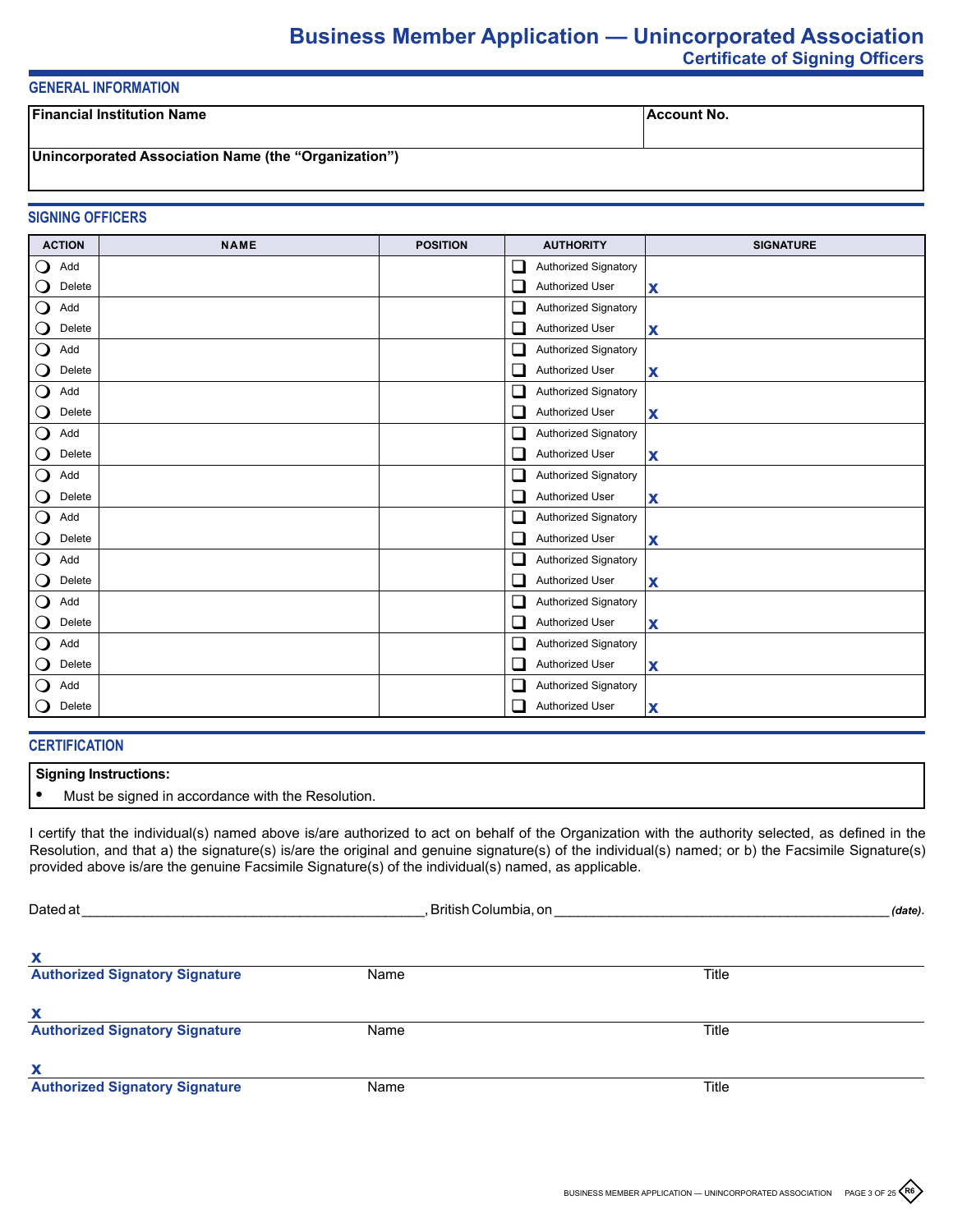## **GENERAL INFORMATION**

**Financial Institution Name and Address** 

**Account No.**

**Unincorporated Association Name (the "Organization")**

# **INFORMATION ON INDIVIDUALS WHO DIRECTLY OR INDIRECTLY OWN OR CONTROL 25% OR MORE OF THE ORGANIZATION**

| <b>ADDRESS</b> |
|----------------|
|                |
|                |
|                |
|                |
|                |
|                |
|                |
|                |
|                |

# **CERTIFICATION**

### **Signing Instructions:**

**• 1** Authorized Signatory must sign.

If an individual(s) is named above, I certify that the individual(s) directly or indirectly own(s) or control(s) 25% or more of the Organization as of the date below. If no individual(s) is named, I certify that no individual(s) directly or indirectly own(s) or control(s) 25% or more of the Organization as of the date below.

**x**

**Authorized Signatory Signature** Name Name Date

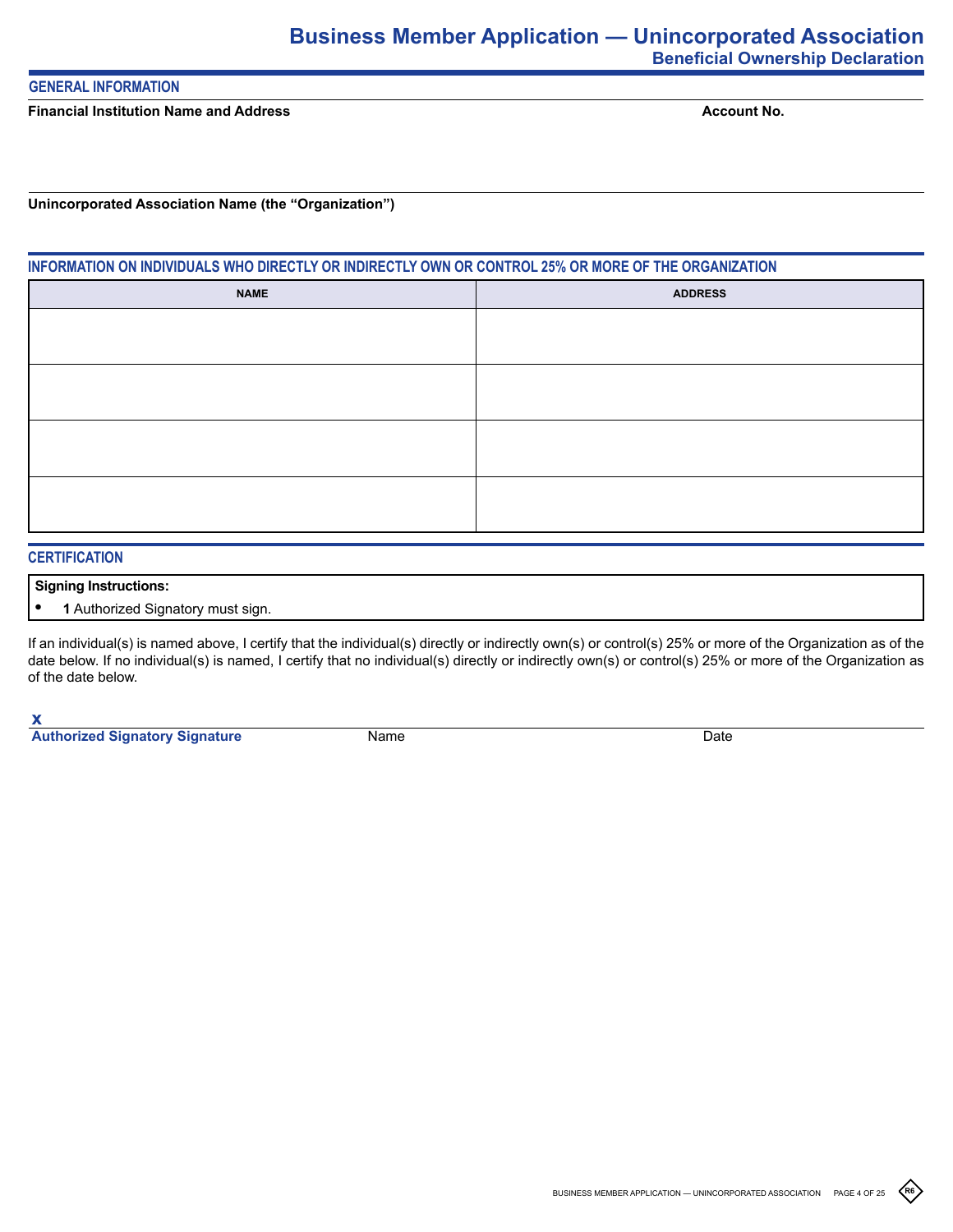# **Business Member Application — Unincorporated Association Application and Agreement**

# **GENERAL INFORMATION**

**Financial Institution Name and Address**

**Account No.**

|                                                                                                                     |                                       |                                     |                                                                                                       | (the "Financial Institution")                                                                                                                                                                                            | (the "Account")                                                                                                                                               |
|---------------------------------------------------------------------------------------------------------------------|---------------------------------------|-------------------------------------|-------------------------------------------------------------------------------------------------------|--------------------------------------------------------------------------------------------------------------------------------------------------------------------------------------------------------------------------|---------------------------------------------------------------------------------------------------------------------------------------------------------------|
|                                                                                                                     |                                       |                                     |                                                                                                       |                                                                                                                                                                                                                          | SPONSORING MEMBER INFORMATION (IF THERE ARE MORE THAN 2 SPONSORING MEMBERS, ATTACH ADDITIONAL PAGES 5 AND 6.) (*Fields marked with an asterisk are required.) |
| Sponsoring Member Name (the "Depositor")*                                                                           |                                       |                                     |                                                                                                       |                                                                                                                                                                                                                          | Membership No.*                                                                                                                                               |
| Sponsoring Member Name (the "Depositor")*                                                                           |                                       |                                     |                                                                                                       |                                                                                                                                                                                                                          | Membership No.*                                                                                                                                               |
|                                                                                                                     |                                       |                                     | UNINCORPORATED ASSOCIATION INFORMATION (*Fields marked with an asterisk are required.)                |                                                                                                                                                                                                                          | The Depositor hereby certifies and declares that the Account is to be used by or on behalf of the Organization described below:                               |
| Unincorporated Association Name (the "Organization")*                                                               |                                       |                                     |                                                                                                       | <b>Mailing Address*</b>                                                                                                                                                                                                  |                                                                                                                                                               |
| Nature of Principal Business*                                                                                       |                                       |                                     |                                                                                                       | <b>Business Address*</b>                                                                                                                                                                                                 |                                                                                                                                                               |
| Phone                                                                                                               |                                       | Fax                                 |                                                                                                       | <b>Email</b>                                                                                                                                                                                                             |                                                                                                                                                               |
| <b>DEPOSIT SERVICE APPLICATION</b><br>Member Card <sup>®</sup><br><b>Direct Services</b><br><b>Paper Statements</b> | Yes<br>$\cup$<br>$\cup$<br>$\bigcirc$ | No<br>$\bigcirc$<br>$\bigcirc$<br>O | Deposit Only<br>ப                                                                                     | The Depositor hereby applies for an Account and the following services in the Financial Institution:<br>Remote Instructions<br><b>Facsimile Signatures</b><br><b>Night Deposit Services</b><br>No. of Access Keys Issued | No<br>Yes<br>$\bigcirc$<br>$\Omega$<br>$\bigcirc$<br>O                                                                                                        |
| PURPOSE AND INTENDED NATURE OF THE BUSINESS RELATIONSHIP                                                            |                                       |                                     |                                                                                                       |                                                                                                                                                                                                                          |                                                                                                                                                               |
| <b>INTENDED USE OF THE ACCOUNT</b>                                                                                  |                                       |                                     |                                                                                                       |                                                                                                                                                                                                                          |                                                                                                                                                               |
|                                                                                                                     |                                       |                                     | If the Organization is not a charity, does it solicit charitable financial donations from the public? | Is the Organization a charity registered with the Canada Revenue Agency under the Income Tax Act?                                                                                                                        | Yes<br>No<br>$\circ$<br>$\bigcirc$<br>$\bigcirc$<br>$\bigcirc$                                                                                                |
| THIRD PARTY DECLARATION                                                                                             |                                       |                                     |                                                                                                       |                                                                                                                                                                                                                          |                                                                                                                                                               |
|                                                                                                                     |                                       |                                     | shall be provided only by the Depositor and other signing authorities on the Account.                 | The Depositor hereby warrants and declares that all instructions and directions for use of the Account:                                                                                                                  |                                                                                                                                                               |

 $\Omega$  may be provided by persons other than the Depositor and other signing authorities on the Account, in which case those persons are as described on the Third Party Statement, Form 1914, attached.

# **INDIVIDUAL(S) AUTHORIZED TO RECEIVE ACCOUNT INFORMATION**  $\Box$  Does not apply

The Depositor authorizes the Financial Institution to release information about the Account to the individual(s) named below (the "Authorized Recipient"). The Depositor acknowledges and agrees that such release of information confers no signing authority on the Account to the Authorized Recipient, is for the sole benefit of the Depositor, and that the Financial Institution is not responsible for any loss or damage suffered or incurred by the Depositor by such release. This authorization will remain in effect until the Depositor gives the Financial Institution written notice to the contrary and the Financial Institution acknowledges receiving such notice.

| <b>NAME</b> | <b>POSITION</b> |
|-------------|-----------------|
|             |                 |
|             |                 |

**R6**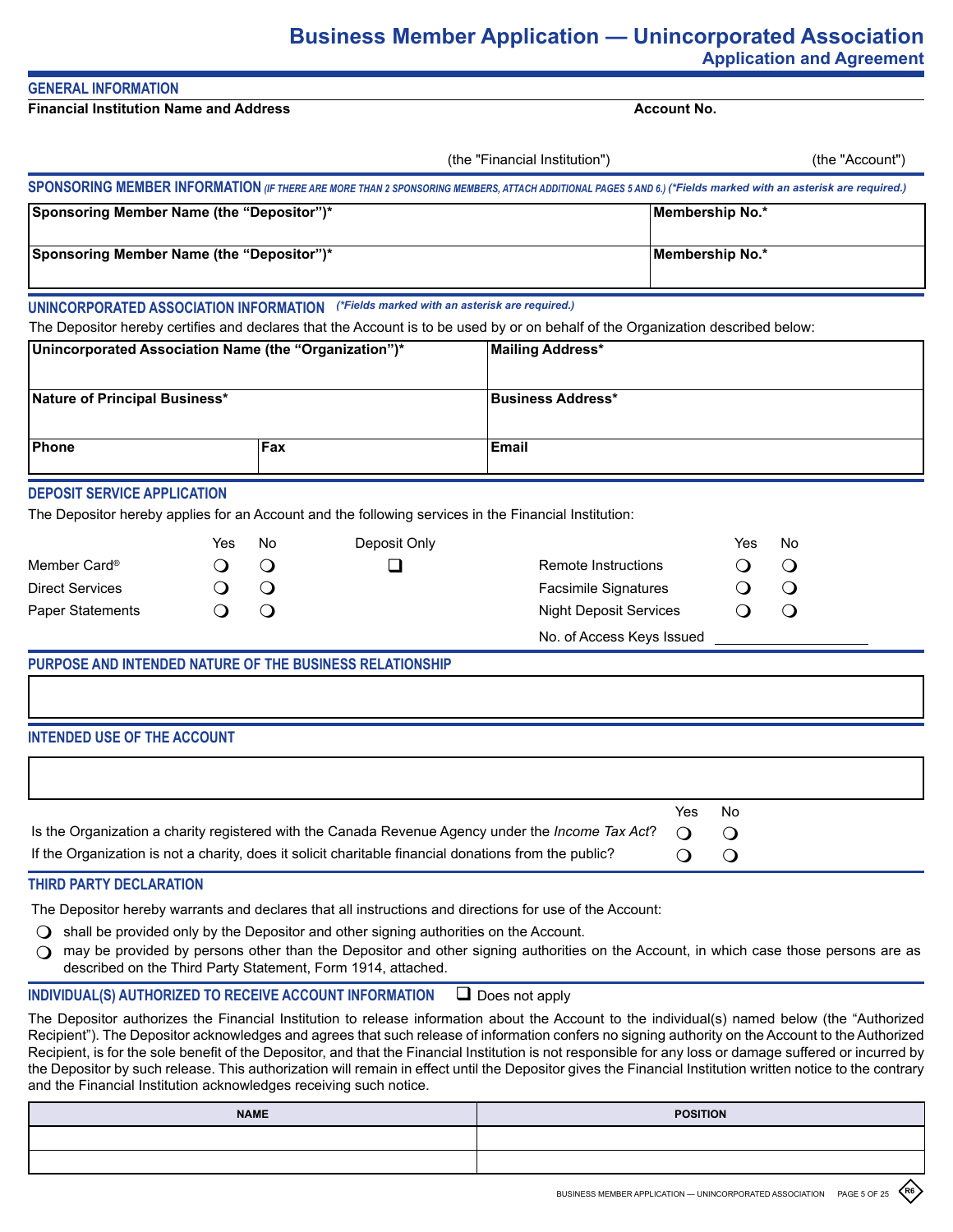#### **AGREEMENT** *(ALL AUTHORIZED SIGNATORIES NAMED IN THE RESOLUTION DIRECTING ACCOUNT OPERATIONS MUST SIGN.)*

**x**

**x**

The undersigned are, and will continue to be, jointly and severally liable to the Financial Institution for the Organization's obligations to the Financial Institution under this Business Member Application, and for all transactions and documents on, or relating to, the Account, including negotiable instruments made, endorsed, or signed on behalf of the Organization.

The Depositor agrees to be bound by the rules and/or bylaws of the Financial Institution, amendments to those rules and/or bylaws, and by the Business Member Application — Unincorporated Association — Account Agreement Terms and Conditions on pages 13–25 of this document. The undersigned acknowledge receiving a true copy of the Business Member Application — Unincorporated Association — Account Agreement Terms and Conditions.

The undersigned hereby declare that the information provided in this Business Member Application is true and accurate in every respect as of the date of completion. If any information provided in this Business Member Application or in any related document is later determined, at the discretion of the Financial Institution, to be false, incorrect, or misleading in any respect on the date of completion, the undersigned acknowledge and agree that the Financial Institution may, in its sole discretion, in accordance with article 9.2, Termination, of the Business Member Application -Unincorporated Association — Account Agreement Terms and Conditions, restrict, suspend, or terminate the Depositor's account privileges on not less than 1 business day's prior written notice.

| ^                                     |      |       |      |  |
|---------------------------------------|------|-------|------|--|
| <b>Authorized Signatory Signature</b> | Name | Title | Date |  |
|                                       |      |       |      |  |
| x                                     |      |       |      |  |
| Witness Signature                     | Name | Title | Date |  |
|                                       |      |       |      |  |
| X                                     |      |       |      |  |
| <b>Authorized Signatory Signature</b> | Name | Title | Date |  |
|                                       |      |       |      |  |
| X                                     |      |       |      |  |
| Witness Signature                     | Name | Title | Date |  |
| <b>FINANCIAL INSTITUTION APPROVAL</b> |      |       |      |  |
|                                       |      |       |      |  |
|                                       |      |       |      |  |
|                                       |      |       |      |  |
|                                       |      |       |      |  |

| - - -                     |      |       |      |
|---------------------------|------|-------|------|
| ышашк<br><b>LANDRON A</b> | Name | Title | Date |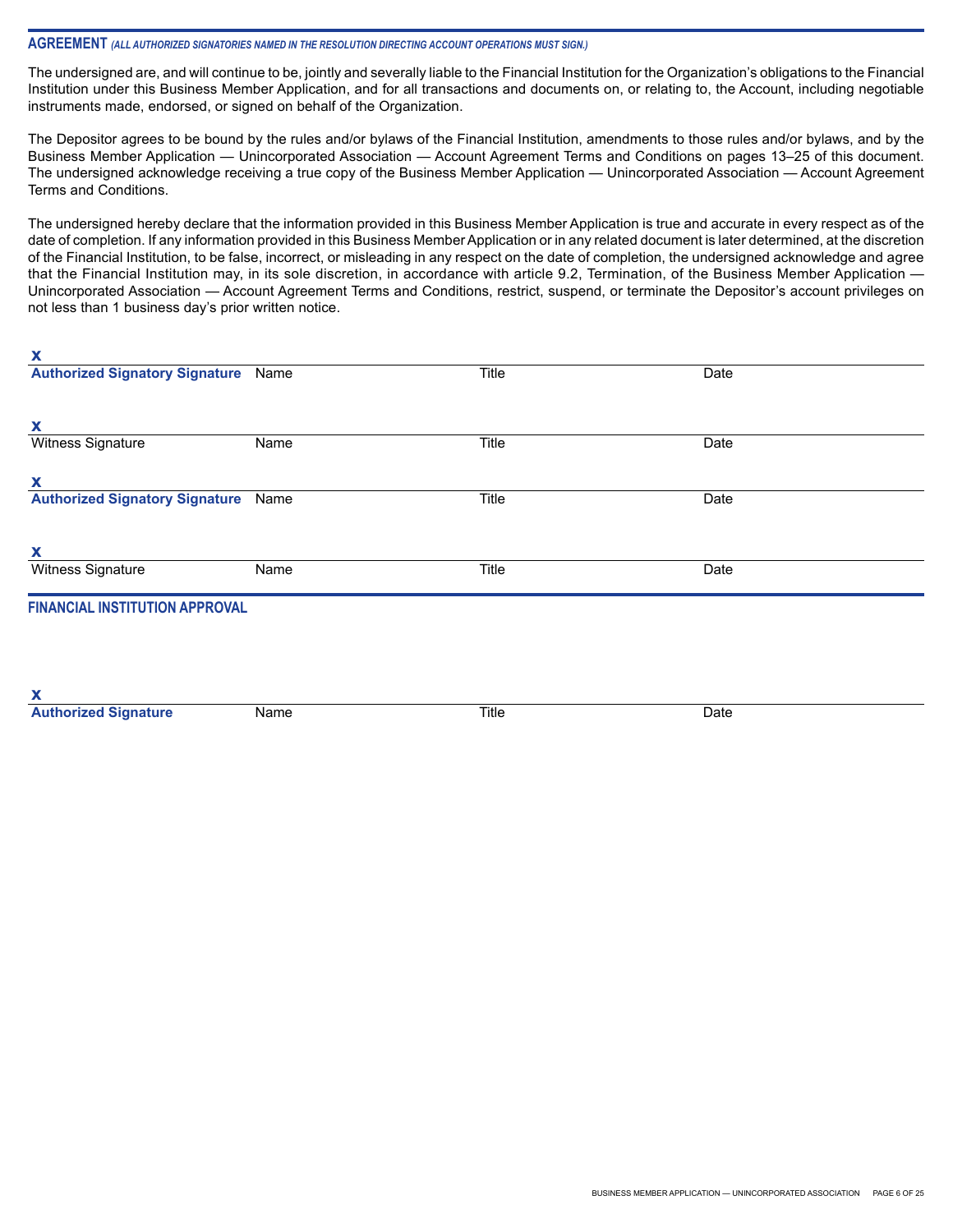## **INSTRUCTIONS**

#### **Signing Officer that is an Authorized Signatory**

Attend at the Financial Institution branch to complete the Consent.

#### **Signing Officer that is only an Authorized User**

Do not complete this Consent. Complete the Consent — Authorized User instead.

### **Business has more than 3 Signing Officers**

If there are more than 3 signing officers, (that is, any combination of Authorized Signatories and Authorized Users) at least 3 signing officers must each complete a separate Consent. The signing officers are not required to attend at the Financial Institution branch at the same time; however, the Depositor cannot transact on the Account until the information is collected from at least 3 signing officers.

#### **FINANCIAL INSTITUTION INFORMATION**

| <b>Financial Institution Name (the "Financial Institution") and Address</b> |         | Account No. (the "Account") |
|-----------------------------------------------------------------------------|---------|-----------------------------|
|                                                                             |         | <b>Phone</b>                |
| <b>IEmail</b>                                                               | Website | Fax                         |

## **PERSONAL INFORMATION AND IDENTIFICATION** *(\*Fields marked with an asterisk are required.)*

| Name*    | Membership No.     | $\Box$ N/A $\vert$ sin |                    |
|----------|--------------------|------------------------|--------------------|
|          | Citizenship        |                        | Date of Birth*     |
| Address* | <b>Primary ID*</b> |                        | Secondary ID       |
|          | Home Phone*        |                        | <b>Work Phone*</b> |
|          | Email              |                        |                    |

I can withdraw any consent I give below for the collection, use, and disclosure of my personal information at any time by contacting the Financial Institution, using the information above. I may be asked to provide a request in writing.

**If I withdraw my consent, the Financial Institution may no longer be able to provide me or the third party for whom I am acting with a product(s) and/or service(s).**

## **ADMINISTRATION, FULL PERSONAL CREDIT REPORT, AND MARKETING CONSENTS**

### **Social Insurance Number (the "SIN") for Administration Purposes Consent**

- $\bigcirc$  I consent to the Financial Institution and its agents and representatives collecting, using, and disclosing my SIN to administer the Account; to keep my records with the Financial Institution separate from other individuals with the same name; and to identify me, including for credit report purposes, if I have consented to a Full Personal Credit Report below.
- $\bigcirc$  I do not consent to the above collection, use, and/or disclosure of my personal information. My refusal to consent may cause a delay in the provision of products or services that I request. My consent is not required where the Financial Institution collects, uses, and discloses my SIN for the purposes of, and in keeping with, legislative requirements, including tax reporting requirements. The Financial Institution will inform me if additional consent is required in relation to the provision of future products or services.

#### **Full Personal Credit Report Consent**

 $\bigcirc$  To enable the Financial Institution to assess the risk of providing provisional credit, such as a reduced deposit hold period, to me or the third party for whom I am acting, I consent to the Financial Institution obtaining my full personal credit report from credit reporting agencies and providing information about my credit history and other personal information to other financial institutions and credit reporting agencies to update my credit information and maintain the integrity of the credit reporting system. I consent to the Financial Institution obtaining my full personal credit reports, from time to time, for the same risk assessment, updating, and maintenance purposes.

Absent this consent, I understand the Financial Institution will be permitted to use other credit reporting agency products to verify my identity and for the other purposes set out below in the Personal Information Consent section.

 $\bigcirc$  I do not consent to the above collection, use, and/or disclosure of my personal information. My refusal to consent may mean the Financial Institution is unable to provide me or the third party for whom I am acting with the products or services that involve provisional credit, such as a reduced deposit hold period. The Financial Institution will inform me if additional consent is required in relation to the provision of future products or services.

**R6**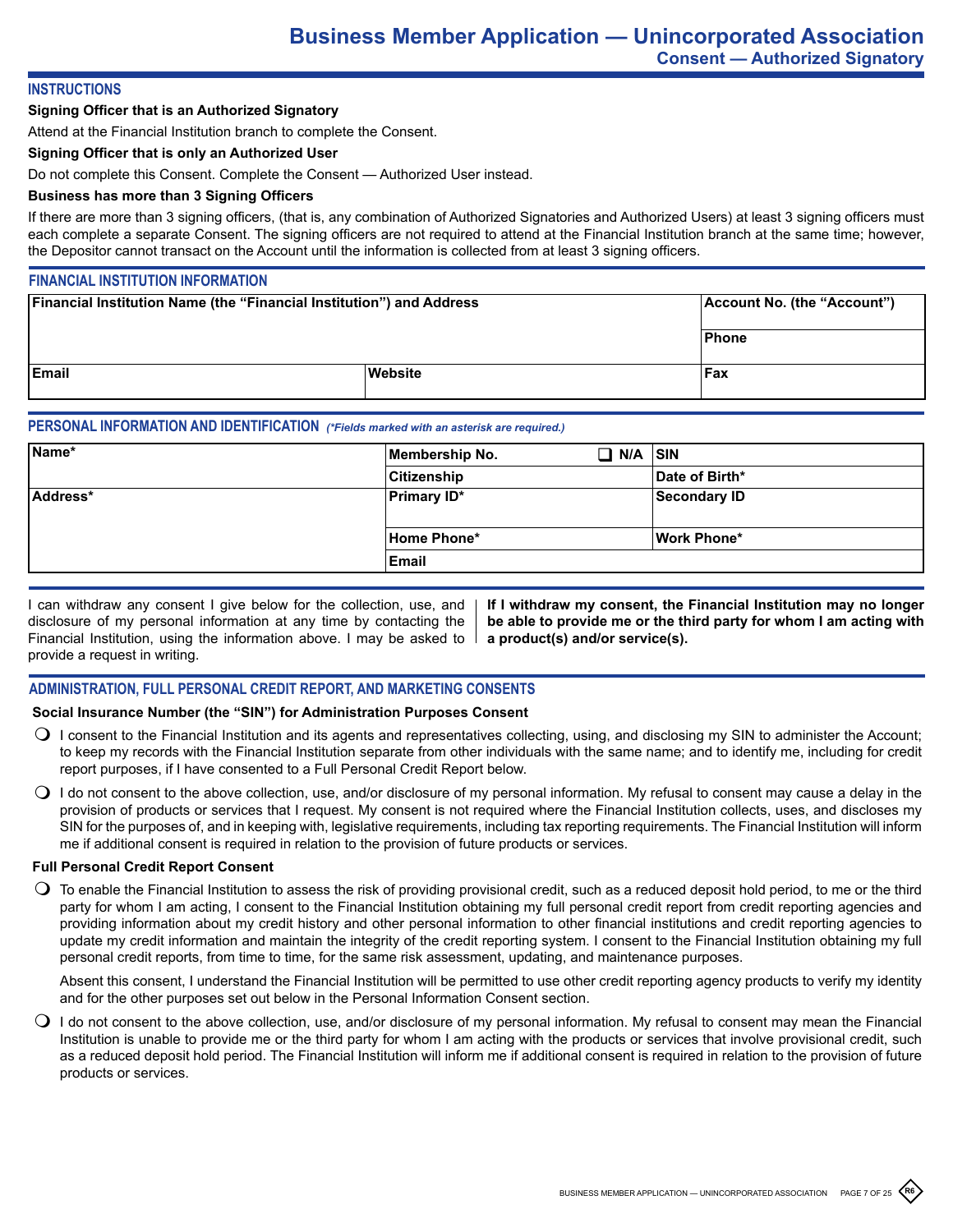## **Marketing Consent ADMINISTRATION, FULL PERSONAL CREDIT REPORT, AND MARKETING CONSENTS (CONTINUED)**

- $\Omega$  I consent to the Financial Institution and its agents and representatives
	- a) using my personal information, from time to time, to better understand my needs and determine the suitability of products and services for me or the third party for whom I am acting, to determine my eligibility for these products and services, to develop and enhance products and services, and to ensure high service standards;
	- b) using my personal information, from time to time, for marketing purposes, such as providing me with information by mail or in person about the Financial Institution, including its products, services, and/or community activities that may be of interest to me or the third party for whom I am acting;
	- c) disclosing my personal information, from time to time, to market research firms for the purposes of analysis and/or conducting surveys; and
	- d) disclosing my personal information, from time to time, to Financial Institution affiliates and other carefully selected organizations, such as third-party service providers, for marketing purposes such as providing me with information by mail or in person about products, services, and/or community activities that may be of interest to me or the third party for whom I am acting.
	- $\Box$  I consent to the Financial Institution also providing me or the third party for whom I am acting with the marketing information contemplated above by Commercial Electronic Message (meaning a message sent by any means of telecommunications, including email, voice, sound, text, or image).
- $\Box$  I do not consent to the above use and/or disclosure of my personal information.

## **PERSONAL INFORMATION CONSENT**

I consent to the Financial Institution and its agents and representatives collecting, using, and disclosing my personal information as follows:

- a) to obtain, verify, and maintain records of my identity, employment, residence, credit (excluding the Full Personal Credit Report described above), and other personal information about me, in accordance with the Financial Institution's requirements to manage its risk arising from its operations or as otherwise required by law, including money laundering laws and regulations;
- b) to enable the Financial Institution to adequately assess, from time to time, the risks associated with
	- i) opening and operating the Account, including any future Accounts,
	- ii) any present or future application for credit,
	- iii) providing financial products or services requested by me or the third party for whom I am acting, or
	- iv) the continued provision of credit or financial products or services to me or others for which I am financially responsible, all of which may result in the granting of credit, or granting of interim provisional credit to me, or the third party for whom I am acting, which makes my personal information, including credit information, relevant to the Financial Institution's assessment of risk;
- c) to facilitate the collection of debts owing by me, or for which I am financially responsible, to the Financial Institution;
- d) to obtain records (excluding the Full Personal Credit Report described above) containing credit and other personal information about me from any person or source, from time to time, including other financial institutions or credit reporting agencies, for any of the purposes listed herein, or any purposes as otherwise may be reasonably necessary to provide financial products or services I have requested from the Financial Institution for myself or for the third party for whom I am acting, or as otherwise may be permitted or required by law;
- e) to protect me, the third party for whom I am acting, or the Financial Institution from error and fraud, such as identity theft; and
- f) to process this application, to provide and administer the Account and related products and services for me or the third party for whom I am acting, and/or to ensure my records are kept separate from others with the same name.

I also consent to the Financial Institution and its agents and representatives disclosing my personal information to the following:

- a) suppliers of products and services to me, the third party for whom I am acting, or the Financial Institution, including data service providers, cheque printers, and card manufacturers located in other countries, affiliates of the Financial Institution, provincial or national central credit unions, or trade associations in connection with providing and administering the Account and related products and services for me or the third party for whom I am acting; and
- b) participants in the payment and clearing systems in connection with providing and administering the Account and related products and services for me or the third party for whom I am acting and to other financial institutions that I request pay cheques drawn on the Financial Institution.

I understand that if my personal information is disclosed to service providers located in other countries, my personal information may be accessible by law enforcement and national security agencies in that country.

I also consent to the Financial Institution communicating with me or the third party for whom I am acting by Commercial Electronic Message (meaning a message sent by any means of telecommunication, including email, voice, sound, text, or image) for any purposes related to the uses listed in this Personal Information Consent. This consent does not include Commercial Electronic Messages for the purposes of marketing. My consent is not required where the Financial Institution communicates with me or the third party for whom I am acting by Commercial Electronic Message for the purposes of, and in keeping with, legislative requirements.

If there is more than one signing officer, I consent to the Financial Institution disclosing information about the Account as instructed by any one of the signing officers.

## **Additional information about the Financial Institution's privacy policy can be obtained by contacting a Financial Institution representative.**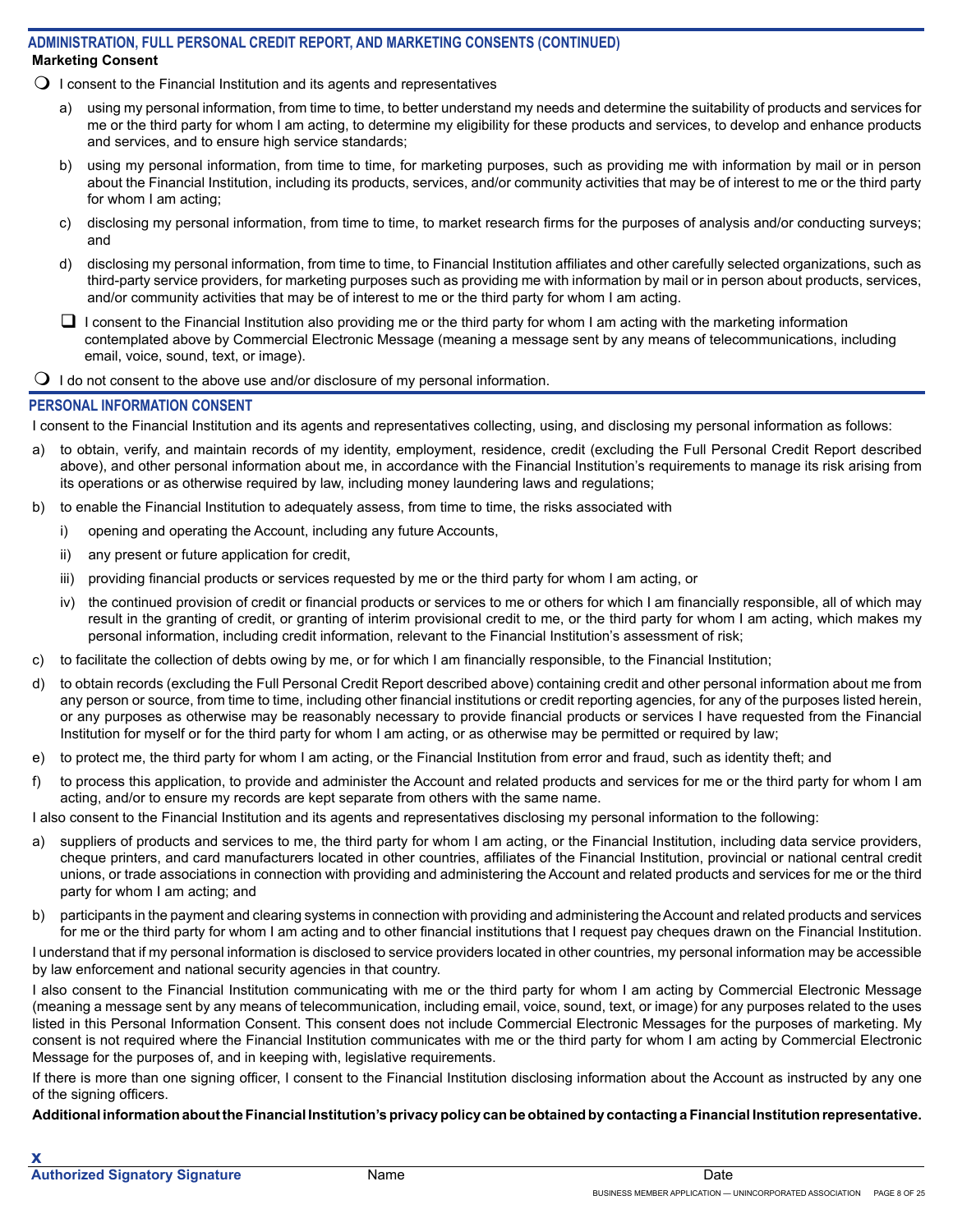## **INSTRUCTIONS**

#### **Signing Officer that is an Authorized Signatory**

Attend at the Financial Institution branch to complete the Consent.

#### **Signing Officer that is only an Authorized User**

Do not complete this Consent. Complete the Consent — Authorized User instead.

#### **Business has more than 3 Signing Officers**

If there are more than 3 signing officers, (that is, any combination of Authorized Signatories and Authorized Users) at least 3 signing officers must each complete a separate Consent. The signing officers are not required to attend at the Financial Institution branch at the same time; however, the Depositor cannot transact on the Account until the information is collected from at least 3 signing officers.

# **FINANCIAL INSTITUTION INFORMATION**

| <b>Financial Institution Name (the "Financial Institution") and Address</b> |         | Account No. (the "Account") |
|-----------------------------------------------------------------------------|---------|-----------------------------|
|                                                                             |         | Phone                       |
| <b>Email</b>                                                                | Website | <b>Fax</b>                  |

#### **PERSONAL INFORMATION AND IDENTIFICATION** *(\*Fields marked with an asterisk are required.)*

| Name*    | Membership No.     | $\Box$ N/A $\vert$ SIN |                    |
|----------|--------------------|------------------------|--------------------|
|          | <b>Citizenship</b> |                        | Date of Birth*     |
| Address* | <b>Primary ID*</b> |                        | Secondary ID       |
|          |                    |                        |                    |
|          | Home Phone*        |                        | <b>Work Phone*</b> |
|          | Email              |                        |                    |

I can withdraw any consent I give below for the collection, use, and disclosure of my personal information at any time by contacting the Financial Institution, using the information above. I may be asked to  $\parallel$ provide a request in writing.

**If I withdraw my consent, the Financial Institution may no longer be able to provide me or the third party for whom I am acting with a product(s) and/or service(s).**

### **ADMINISTRATION, FULL PERSONAL CREDIT REPORT, AND MARKETING CONSENTS**

### **Social Insurance Number (the "SIN") for Administration Purposes Consent**

- $\bigcirc$  I consent to the Financial Institution and its agents and representatives collecting, using, and disclosing my SIN to administer the Account; to keep my records with the Financial Institution separate from other individuals with the same name; and to identify me, including for credit report purposes, if I have consented to a Full Personal Credit Report below.
- $\bigcirc$  I do not consent to the above collection, use, and/or disclosure of my personal information. My refusal to consent may cause a delay in the provision of products or services that I request. My consent is not required where the Financial Institution collects, uses, and discloses my SIN for the purposes of, and in keeping with, legislative requirements, including tax reporting requirements. The Financial Institution will inform me if additional consent is required in relation to the provision of future products or services.

#### **Full Personal Credit Report Consent**

 $\bigcirc$  To enable the Financial Institution to assess the risk of providing provisional credit, such as a reduced deposit hold period, to me or the third party for whom I am acting, I consent to the Financial Institution obtaining my full personal credit report from credit reporting agencies and providing information about my credit history and other personal information to other financial institutions and credit reporting agencies to update my credit information and maintain the integrity of the credit reporting system. I consent to the Financial Institution obtaining my full personal credit reports, from time to time, for the same risk assessment, updating, and maintenance purposes.

Absent this consent, I understand the Financial Institution will be permitted to use other credit reporting agency products to verify my identity and for the other purposes set out below in the Personal Information Consent section.

 $\bigcirc$  I do not consent to the above collection, use, and/or disclosure of my personal information. My refusal to consent may mean the Financial Institution is unable to provide me or the third party for whom I am acting with the products or services that involve provisional credit, such as a reduced deposit hold period. The Financial Institution will inform me if additional consent is required in relation to the provision of future products or services.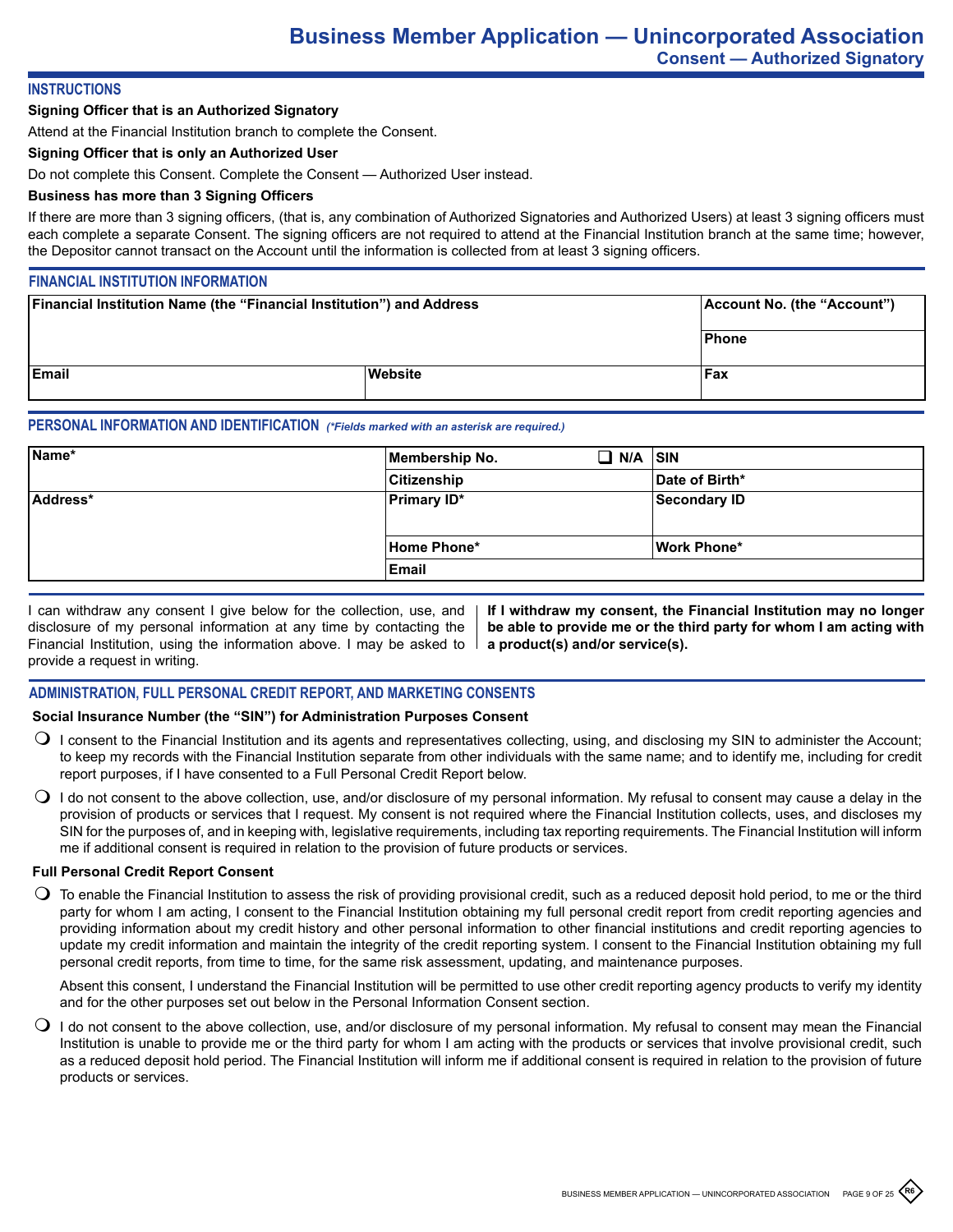## **Marketing Consent ADMINISTRATION, FULL PERSONAL CREDIT REPORT, AND MARKETING CONSENTS (CONTINUED)**

- $\Omega$  I consent to the Financial Institution and its agents and representatives
	- a) using my personal information, from time to time, to better understand my needs and determine the suitability of products and services for me or the third party for whom I am acting, to determine my eligibility for these products and services, to develop and enhance products and services, and to ensure high service standards;
	- b) using my personal information, from time to time, for marketing purposes, such as providing me with information by mail or in person about the Financial Institution, including its products, services, and/or community activities that may be of interest to me or the third party for whom I am acting;
	- c) disclosing my personal information, from time to time, to market research firms for the purposes of analysis and/or conducting surveys; and
	- d) disclosing my personal information, from time to time, to Financial Institution affiliates and other carefully selected organizations, such as third-party service providers, for marketing purposes such as providing me with information by mail or in person about products, services, and/or community activities that may be of interest to me or the third party for whom I am acting.
	- $\Box$  I consent to the Financial Institution also providing me or the third party for whom I am acting with the marketing information contemplated above by Commercial Electronic Message (meaning a message sent by any means of telecommunications, including email, voice, sound, text, or image).
- $\bigcirc$  I do not consent to the above use and/or disclosure of my personal information.

## **PERSONAL INFORMATION CONSENT**

I consent to the Financial Institution and its agents and representatives collecting, using, and disclosing my personal information as follows:

- a) to obtain, verify, and maintain records of my identity, employment, residence, credit (excluding the Full Personal Credit Report described above), and other personal information about me, in accordance with the Financial Institution's requirements to manage its risk arising from its operations or as otherwise required by law, including money laundering laws and regulations;
- b) to enable the Financial Institution to adequately assess, from time to time, the risks associated with
	- i) opening and operating the Account, including any future Accounts,
	- ii) any present or future application for credit,
	- iii) providing financial products or services requested by me or the third party for whom I am acting, or
	- iv) the continued provision of credit or financial products or services to me or others for which I am financially responsible, all of which may result in the granting of credit, or granting of interim provisional credit to me, or the third party for whom I am acting, which makes my personal information, including credit information, relevant to the Financial Institution's assessment of risk;
- c) to facilitate the collection of debts owing by me, or for which I am financially responsible, to the Financial Institution;
- d) to obtain records (excluding the Full Personal Credit Report described above) containing credit and other personal information about me from any person or source, from time to time, including other financial institutions or credit reporting agencies, for any of the purposes listed herein, or any purposes as otherwise may be reasonably necessary to provide financial products or services I have requested from the Financial Institution for myself or for the third party for whom I am acting, or as otherwise may be permitted or required by law;
- e) to protect me, the third party for whom I am acting, or the Financial Institution from error and fraud, such as identity theft; and
- f) to process this application, to provide and administer the Account and related products and services for me or the third party for whom I am acting, and/or to ensure my records are kept separate from others with the same name.

I also consent to the Financial Institution and its agents and representatives disclosing my personal information to the following:

- a) suppliers of products and services to me, the third party for whom I am acting, or the Financial Institution, including data service providers, cheque printers, and card manufacturers located in other countries, affiliates of the Financial Institution, provincial or national central credit unions, or trade associations in connection with providing and administering the Account and related products and services for me or the third party for whom I am acting; and
- b) participants in the payment and clearing systems in connection with providing and administering the Account and related products and services for me or the third party for whom I am acting and to other financial institutions that I request pay cheques drawn on the Financial Institution.

I understand that if my personal information is disclosed to service providers located in other countries, my personal information may be accessible by law enforcement and national security agencies in that country.

I also consent to the Financial Institution communicating with me or the third party for whom I am acting by Commercial Electronic Message (meaning a message sent by any means of telecommunication, including email, voice, sound, text, or image) for any purposes related to the uses listed in this Personal Information Consent. This consent does not include Commercial Electronic Messages for the purposes of marketing. My consent is not required where the Financial Institution communicates with me or the third party for whom I am acting by Commercial Electronic Message for the purposes of, and in keeping with, legislative requirements.

If there is more than one signing officer, I consent to the Financial Institution disclosing information about the Account as instructed by any one of the signing officers.

## **Additional information about the Financial Institution's privacy policy can be obtained by contacting a Financial Institution representative.**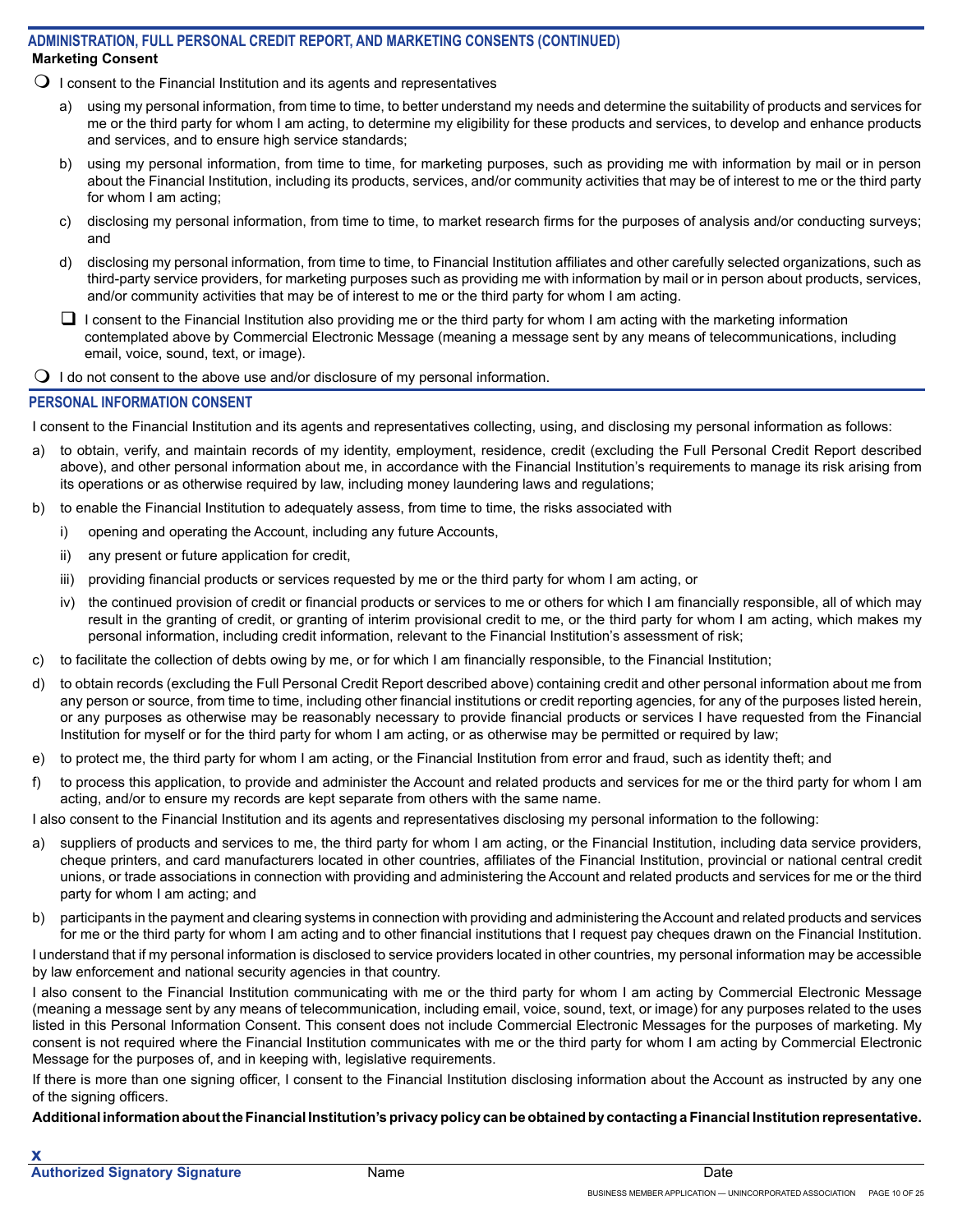#### **INSTRUCTIONS**

#### **Signing Officer that is an Authorized Signatory**

Do not complete this Consent. Complete the Consent — Authorized Signatory instead.

#### **Signing Officer that is only an Authorized User**

Attend at the Financial Institution branch to complete the Consent.

#### **Business has more than 3 Signing Officers**

If there are more than 3 signing officers, (that is, any combination of Authorized Signatories and Authorized Users) at least 3 signing officers must each complete a separate Consent. The signing officers are not required to attend at the Financial Institution branch at the same time; however, the Depositor cannot transact on the Account until the information is collected from at least 3 signing officers.

#### **FINANCIAL INSTITUTION INFORMATION**

| <b>Financial Institution Name (the "Financial Institution") and Address</b> |         | Account No. (the "Account") |
|-----------------------------------------------------------------------------|---------|-----------------------------|
|                                                                             |         | <b>Phone</b>                |
| <b>IEmail</b>                                                               | Website | <b>Fax</b>                  |

#### **PERSONAL INFORMATION AND IDENTIFICATION** *(\*Fields marked with an asterisk are required.)*

| Citizenship        | Date of Birth*     |
|--------------------|--------------------|
| <b>Primary ID*</b> | Secondary ID       |
| Home Phone*        | <b>Work Phone*</b> |
| Email              |                    |
|                    |                    |

I can withdraw any consent I give below for the collection, use, and disclosure of my personal information at any time by contacting the Financial Institution, using the information above. I may be asked to provide a request in writing.

**If I withdraw my consent, the Financial Institution may no longer be able to provide me or the third party for whom I am acting with a product(s) and/or service(s).**

### **PERSONAL INFORMATION CONSENT**

I consent to the Financial Institution and its agents and representatives collecting, using, and disclosing my personal information as follows:

- a) to obtain, verify, and maintain records of my identity, employment, residence, credit (excluding a full personal credit report), and other personal information about me, in accordance with the Financial Institution's requirements to manage its risk arising from its operations or as otherwise required by law, including money laundering laws and regulations;
- b) to enable the Financial Institution to adequately assess, from time to time, the risks associated with
	- i) opening and operating the Account, including any future Accounts,
	- ii) any present or future application for credit,
	- iii) providing financial products or services requested by me or the third party for whom I am acting, or
	- iv) the continued provision of credit or financial products or services to me or the third party for whom I am acting, all of which may result in the granting of credit, or granting of interim provisional credit to me or the third party for whom I am acting, which makes my personal information, including credit information, relevant to the Financial Institution's assessment of risk;
- c) to facilitate the collection of debts owing by me or the third party for whom I am acting to the Financial Institution;
- d) to obtain records (excluding a full personal credit report) containing credit and other personal information about me from any person or source, from time to time, including other financial institutions or credit reporting agencies, for any of the purposes listed herein, or any purposes as otherwise may be reasonably necessary to provide financial products or services I have requested from the Financial Institution for myself or for the third party for whom I am acting, or as otherwise may be permitted or required by law;
- e) to protect me, the third party for whom I am acting, or the Financial Institution from error and fraud such as identity theft; and
- f) to provide and administer the Account and other related products and services for me or the third party for whom I am acting, and to ensure my records are kept separate from others with the same name.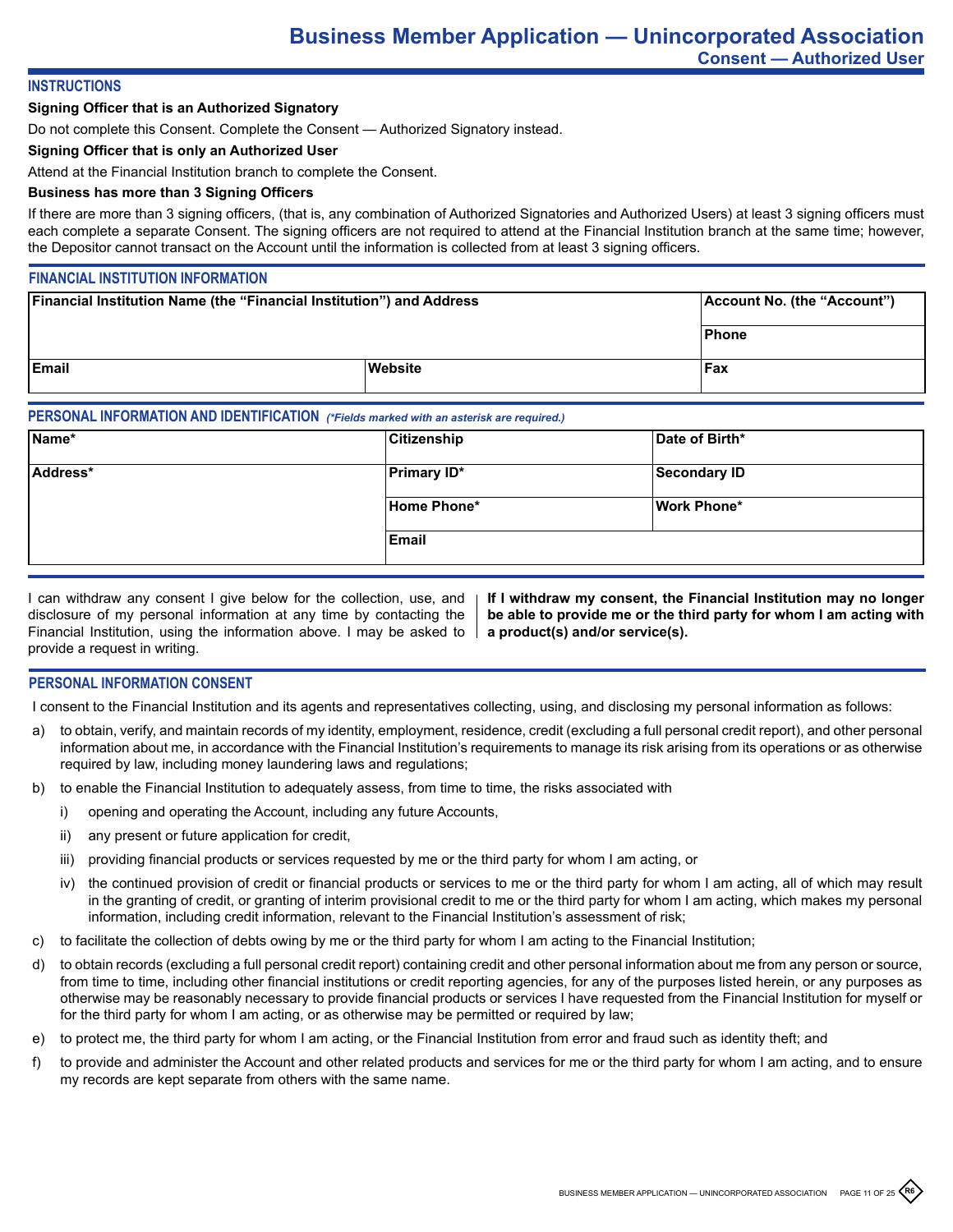## **PERSONAL INFORMATION CONSENT (CONTINUED)**

I also consent to the Financial Institution and its agents and representatives disclosing my personal information to the following:

- a) suppliers of products and services to me, the third party for whom I am acting, or the Financial Institution, including data service providers, cheque printers, and card manufacturers located in other countries, affiliates of the Financial Institution, provincial or national central credit unions, or trade associations in connection with providing and administering the Account and related products and services for me or the third party for whom I am acting; and
- b) participants in the payment and clearing systems in connection with providing and administering the Account and related products and services for me or the third party for whom I am acting and to other financial institutions that I request pay cheques drawn on the Financial Institution.

I understand that if my personal information is disclosed to service providers located in other countries, my personal information may be accessible by law enforcement and national security agencies in that country.

I also consent to the Financial Institution communicating with me or the third party for whom I am acting by Commercial Electronic Message (meaning a message sent by any means of telecommunication, including email, voice, sound, text, or image) for any purposes related to the uses listed in this Personal Information Consent. This consent does not include Commercial Electronic Messages for the purposes of marketing. My consent is not required where the Financial Institution communicates with me or the third party for whom I am acting by Commercial Electronic Message for the purposes of, and in keeping with, legislative requirements.

If there is more than one signing officer, I consent to the Financial Institution disclosing information about the Account, excluding personal information, as instructed by any one of the signing officers.

#### **Additional information about the Financial Institution's privacy policy can be obtained by contacting a Financial Institution representative.**

**x Authorized User Signature** Name Name **Name Date** Date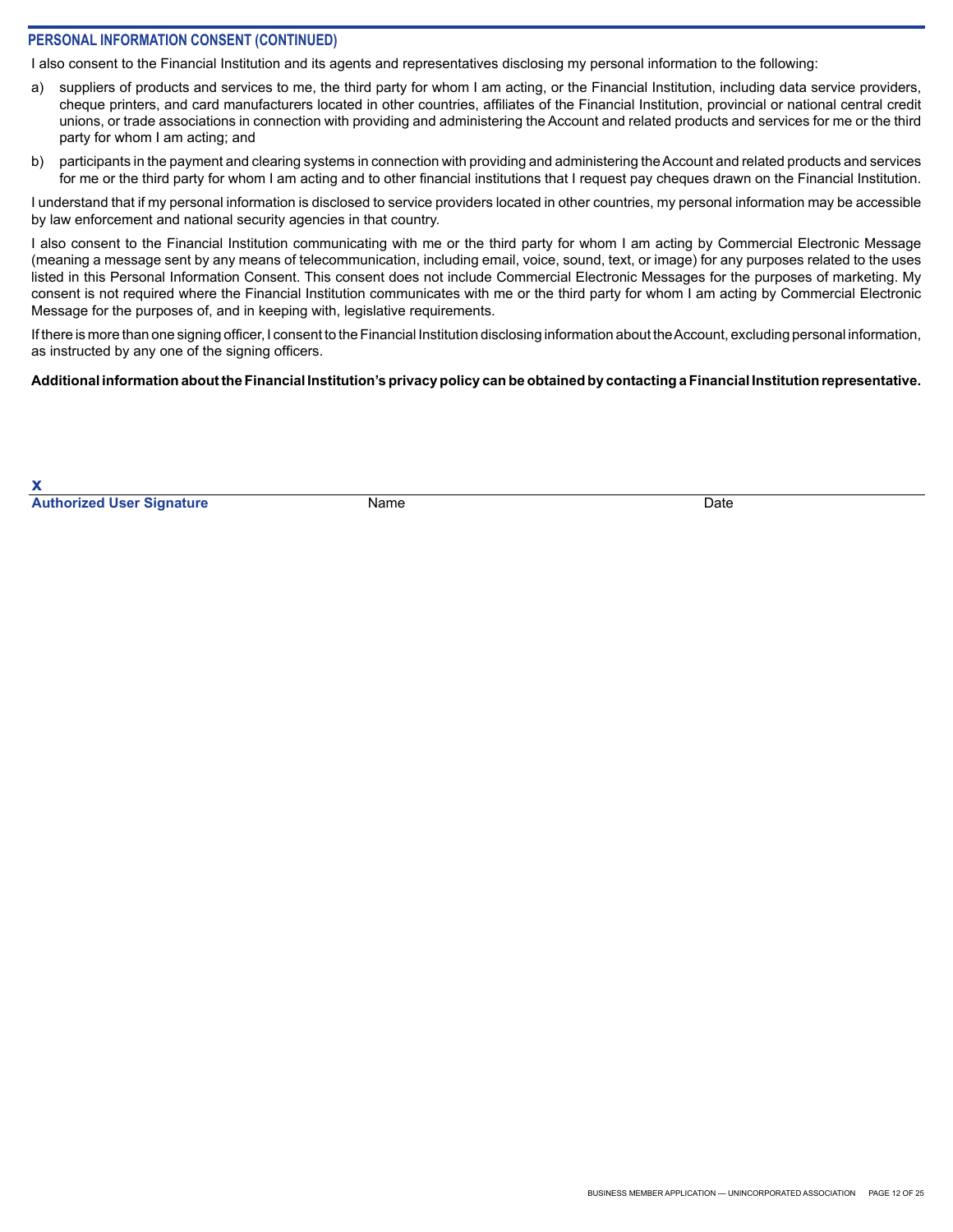#### **ACCOUNT AGREEMENT TERMS AND CONDITIONS**

This agreement (the "Agreement") outlines the terms and conditions governing the Depositor's use of the Account (defined below). The Financial Institution does not offer the Account other than in accordance with these terms and conditions. By requesting and using the Account, the Depositor acknowledges its acceptance of these terms and conditions.

In consideration of the Financial Institution agreeing to operate the Account, the Depositor agrees as follows:

#### **1. DEFINITIONS**

**1.1 INTERPRETATION** – Any defined term used in this Agreement, defined in the singular, is deemed to include the plural and vice versa.

**"Access Terminal"** means any device used to access any of the Depositor's Accounts, including without limitation an ATM, a computer, a portable hand-held device, or a telephone including any form of mobile telephone.

**"Account"** means any of the Depositor's business accounts or subaccounts (if applicable) that the Depositor may have now or in the future at the Financial Institution.

**"Account Documentation"** means all documents, including the application and all agreements, between the Depositor and the Financial Institution that govern the operation of the Account.

**"ATM"** means an automated teller machine.

**"Authorized Signatory"** means the Depositor and any person authorized by the Depositor to exercise any or all of the following powers (either alone or with another person or persons) on behalf of the Depositor: sign binding agreements to designate any Authorized User(s), establish a member relationship with, become and act as the Depositor with, and borrow funds from, the Financial Institution, and for whom notice of any or all such authorization(s) has/have been given to the Financial Institution.

**"Authorized User"** means the Depositor and any person authorized by the Depositor to exercise any or all of the following powers (either alone or with another person or persons) on behalf of the Depositor: sign Instruments, access the Account using Member Card® Services or otherwise, provide instructions, including Remote Instructions, to the Financial Institution, and complete any and all other duties required with respect to the Account, and for whom notice of any or all such authorization(s) has/have been given to the Financial Institution.

**"Biller"** means a person who uses the EDP Services to deliver bills and invoices to their customers electronically.

**"Central 1"** means Central 1 Credit Union.

**"Certified Facsimile Signature"** means a Facsimile Signature of the Depositor, Authorized User, and/or Authorized Signatory, as applicable, of which a certified copy has been given to the Financial Institution.

**"Contaminant"** means a computer virus, worm, lock, mole, time bomb, Trojan horse, rootkit, spyware, keystroke logger, or any other malicious code or instruction which may modify, delete, damage, disable, or disrupt the operation of any computer software or hardware.

**"Debit Card"** means a card, including a Smart Card, issued by the Financial Institution that allows the holder of the card to deposit cash and/or Instruments or withdraw cash from the Account through an ATM, authorize Transactions on the Account through an ATM, and that operates like an Instrument to purchase goods and services from **merchants** 

**"Depositor"** means the customer or member of the Financial Institution who holds the Account with the Financial Institution.

**"Direct Services"** means the services offered by the Financial Institution from time to time that let the Authorized User access the Account using an Access Terminal. However, Direct Services do not include card services such as Debit Cards or Smart Cards, including those provided by a Third Party.

**"EDP Services"** means an electronic mail service provided by EPO Inc. (doing business as epost™) that facilitates the delivery of bills and invoices from Billers to their customers using Direct Services.

**"Eligible Bill"** means a bill that is of a class specified by a by-law, a Rule, or a standard made under the *Canadian Payments Act*, and defined therein as an 'eligible bill'. For greater certainty, under this Agreement, an Eligible Bill supporting an Official Image, must be a paper-based Instrument, complete and regular on its face, immediately payable to the Depositor as payee, and be either a cheque, bank draft, or credit union official cheque, denominated in Canadian Dollars or US Dollars and drawn on a financial institution domiciled in Canada or the United States, as and if applicable. For the purposes of this Agreement, third party Instruments that were either delivered to the Depositor with the payee in blank or endorsed over to the Depositor and post-dated Instruments shall not qualify as Eligible Bills. Further, any Instrument that has been in any way transferred to the Depositor from anyone other than the drawer, endorsed over to the Depositor, or altered after being drawn shall not qualify as an Eligible Bill.

**"EMT Answer"** means the word or phrase created by the sender of a money transfer and used by the recipient to claim or decline the money transfer using EMT Services.

**"EMT Contact Information"** means the electronic contact information, including without limitation an email address or telephone number, used in sending and receiving of a money transfer using EMT Services.

**"EMT Notice"** means the electronic notice sent to the recipient of a money transfer, when such money transfer is sent using EMT Services. The EMT Notice may be read by using an Access Terminal.

**"EMT Services"** means the money transfer service provided by Acxsys Corporation that facilitates the sending and receiving of money transfers (using including without limitation email or telephone) through Direct Services to and from Participating Financial Institutions, and/or the Acxsys Corporation payment service.

**"External Account"** means an account held at another Canadian financial institution; an Investment Industry Regulatory Organization of Canada registrant; a card issuer; or an entity eligible for membership with the Canadian Payments Association, being an account in the Depositor's or Authorized User's name or on which the Depositor or Authorized User has the authority to independently authorize Transactions.

**"Facsimile Signature"** means a signature engraved, lithographed, printed, stamped, or otherwise mechanically reproduced or computer-generated on an Instrument.

**"Financial Institution"** means the financial institution, named in the Account Documentation, where the Depositor holds the Account.

**"Instrument"** means a cheque, promissory note, bill of exchange, order for payment, securities, cash, coupon, note, clearing item, credit card slip for processing, other negotiable instrument, or item of deposit or withdrawal of a similar nature and its electronic equivalent, including electronic debit instructions.

**"Member Card® Services"** means the services offered by the Financial Institution from time to time allowing the Authorized User with a Member Card® Debit Card and a PIN to access the Account by electronic means.

**"Night Deposit Service"** means the service that allows the Authorized User to make deposits or leave items for safekeeping after regular business hours.

**"Notice Contact Information"** means the contact information, including, without limitation, postal address, email address, fax number, or telephone number, provided by the Depositor to, and accepted by, the Financial Institution, through which the Financial Institution gives written notice to the Depositor in accordance with this Agreement.

**"Notification"** means a written notification generated by or on behalf of the Financial Institution that provides, to the Depositor, notice of a pending or completed Transaction or a summary of the balance of the Account, including notifications issued by email or SMS text messages to any of the Depositor's Notice Contact Information.

**"Official Image"** means an electronic image of an Eligible Bill, either created in accordance with the provisions of this Agreement or that otherwise complies with the requirements to permit negotiation and clearing of that Eligible Bill in accordance with the by-laws, standards, or Rules of the Canadian Payments Association.

**"Online Payment Service"** means the online payment service provided by Acxsys Corporation (doing business as INTERAC Online) that facilitates the sending and receiving of money through Direct Services and Acxsys Corporation to Participating Financial Institutions for the purchase of goods and services from Participating **Merchants** 

**"Overdraft Rate"** means the per annum rate of interest, regardless of compounding frequency, designated by the Financial Institution as its "Overdraft Rate" from time to time.

**"PAC"** means the personal access code or word used with Direct Services to access an Account.

**"PAD"** means a Preauthorized Debit.

**"Participating Financial Institution"** means a financial institution participating in EMT Services and/or Online Payment Services, as the case may be.

**"Participating Merchant"** means a merchant that offers the Online Payment Service as an online payment option on the merchant's website.

**"PFM Service"** means the financial management service provided by a Third Party PFM Service provider, Yodlee, Inc., which may be accessed through Direct Services, that allows the Depositor or Authorized Users to consolidate management of the Account with management of External Accounts or other financial information, assets, and liabilities outside the Financial Institution, linked to Direct Services through the PFM Service provider or input by an Authorized User, and such other financial management services as may be offered from time to time by the PFM Service provider or the Financial Institution.

**"PIN"** means the personal identification number used with the Debit Card to access the Account.

**"PIW"** means the personal identification word used in connection with Remote **Instructions** 

**"Point-of-Sale Transaction"** means the use of the Debit Card and the PIN as may be permitted from time to time by the Financial Institution for

- a) the transfer of funds from the Account to purchase or lease goods or services from a merchant (the "Merchant");
- b) the transfer of funds from the Account to obtain a voucher, chit, scrip, token, or other thing that may be exchanged for goods, services, or money; or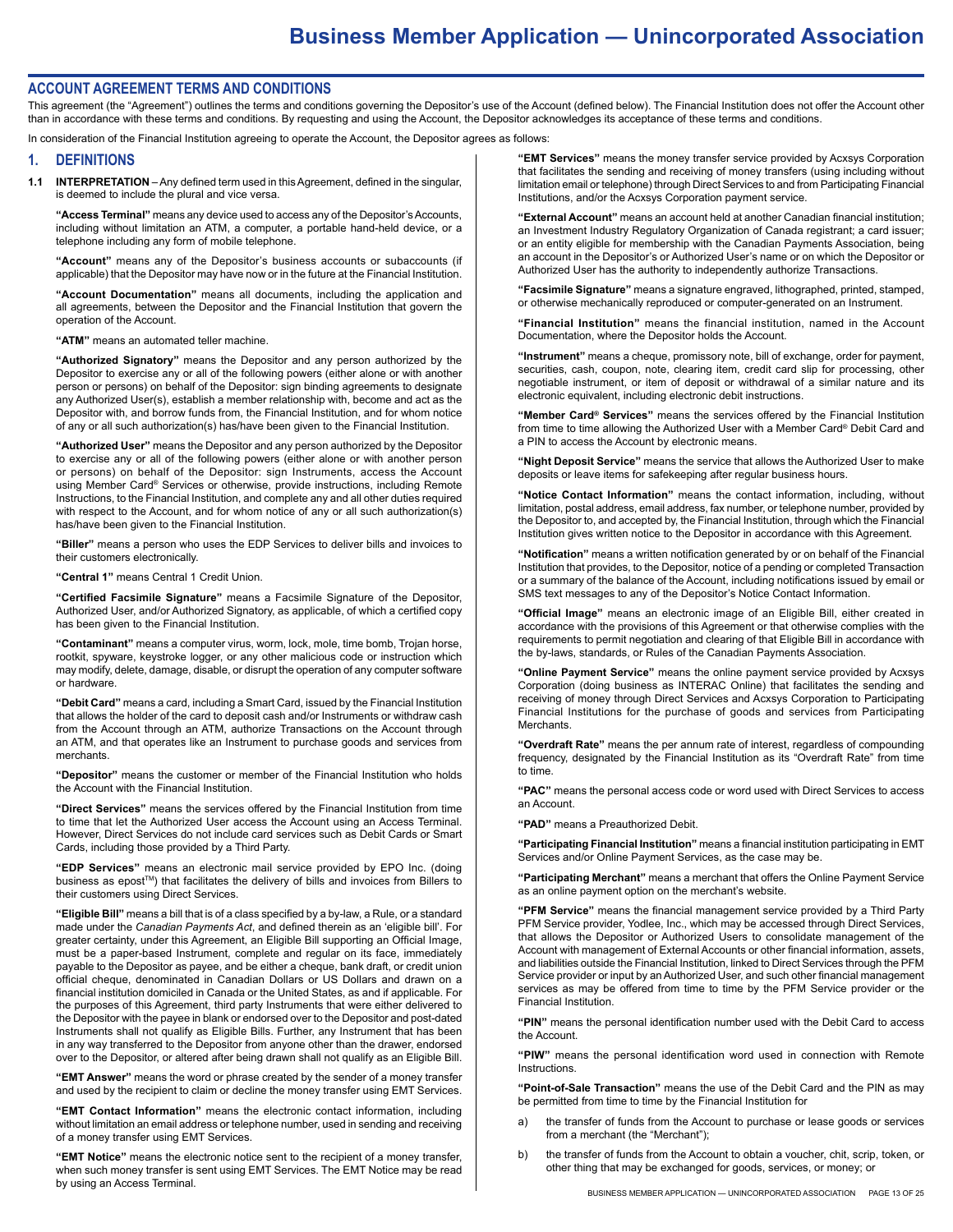c) the transfer of funds into the Account from an account of a Merchant (e.g., a refund).

**"Preauthorized Debit"** means a Transaction debiting the Account that is processed electronically by a financial institution in accordance with the Depositor's written request.

**"Remote Deposit Service"** means the remote deposit capture service provided by the Financial Institution and Central 1, and accessed through Direct Services, that allows the Depositor, using an Access Terminal and/or any other means authorized by the Financial Institution in its sole discretion from time to time, to create, transmit, and receive to the benefit of the Financial Institution an Official Image for deposit to the Account.

**"Remote Instructions"** means instructions given by the Authorized User to the Financial Institution with respect to the operation of the Account from a remote location using a computer, portable hand-held device, telephone, mobile telephone, fax, via the Financial Institution's online banking system, email, text message transmission, or other remote communication acceptable to the Financial Institution in order to operate the Account or authorize Transactions and make arrangements with the Financial Institution.

**"Rules"** means the published rules and standards of the Canadian Payments Association as amended from time to time.

**"Smart Card"** means a Debit Card that has an embedded integrated circuit that can process data and protect the cardholder from fraudulent use.

**"Third Party"** means any person, firm, corporation, association, organization, or entity other than the Financial Institution or Central 1.

**"Trade Name"** means the trade name(s) set out in the Account Documentation.

**"Transaction"** means any transaction processed to or from the Account.

#### **2. GENERAL**

- **2.1 LIABILITY** If the Depositor is a sole proprietorship or a corporation, the Account may be recorded in the name of the Depositor, and the Depositor is liable for all Transactions entered into with the Financial Institution under the name of the Depositor or the Trade Name, if applicable, whether the Transactions were entered into by the Depositor or by any other person or persons acting under the Depositor's authority, whether that authority was expressed, implied, or apparent. All statements, notices, and other documents addressed to a Trade Name will be deemed to be addressed to the Depositor.
- **2.2 JOINT AND SEVERAL LIABILITY** If the Depositor is a partnership, the partners are jointly and severally liable to the Financial Institution for all Transactions on the Account and for all obligations, debts, and liabilities of the Depositor under this Agreement. Each partner acknowledges and agrees that it is bound by all Transactions conducted by the Authorized User(s) on the Account. This joint and several liability continues even if the Depositor is dissolved or any of the partners withdraws, retires, or dies.

If the Account is opened for, or on behalf of, an unincorporated association, whether or not the unincorporated association is the Depositor as permitted by the laws of the province governing the Financial Institution, the Authorized Signatories are jointly and severally liable to the Financial Institution for all Transactions on the Account and for all obligations, debts, and liabilities of the Depositor under this Agreement. Each Authorized Signatory acknowledges and agrees that he or she is bound by all Transactions conducted by the Authorized User(s) on the Account. This joint and several liability continues even if the Depositor is dissolved or any of the Authorized Signatories withdraws, retires, or dies.

- **2.3 FORMS**  The Depositor will use only such forms and Instruments as may be authorized by the Financial Institution from time to time.
- **2.4 SERVICE CHARGES AND FEES** The Depositor will pay fees incurred on the Account, including, without limitation, fees imposed by a Third Party. The Depositor will pay the service charges that the Financial Institution establishes from time to time for the Account, including, without limitation, service charges for providing records regarding the Depositor that the Financial Institution is legally required to provide. The Depositor acknowledges receipt of a schedule of the Financial Institution's charges for the Account in effect at the time of acceptance of this Agreement. The Financial Institution may from time to time increase or decrease the service charges for the Account and provide notice of such changes by sending a notice to the Depositor's last known Notice Contact Information, by posting notice at the Financial Institution's premises or on the Financial Institution's website, by personal delivery, or by any other means the Financial Institution, acting reasonably, considers appropriate to bring the change to the attention of the Depositor. Current service charges for the Account may be obtained by contacting the Financial Institution or through the Financial Institution's website. The Depositor is responsible for determining the then current service charges for the Account it requests in advance of requesting those services. By requesting the Account, the Depositor acknowledges its agreement to pay service charges for the Account requested by it then in effect. The Financial Institution can deduct service charges from the Account (or other accounts of the Depositor with the Financial Institution) when the service is requested or performed. New or amended service charges and fees will become effective on the earlier of the stated effective date following publication, when the service is requested or performed, or when incurred, and in any event, no later than 30 days after publication by the Financial Institution.
- **2.5 VERIFICATION AND ACCEPTANCE OF TRANSACTIONS BY THE FINANCIAL INSTITUTION** – All Transactions are subject to verification and acceptance by the Financial Institution and, if not accepted, or if accepted but subsequently determined to be in error or otherwise improper or unauthorized, the Financial Institution may, but is not obliged to, reverse them from the Account. Verification may take place at a

date later than the date the Depositor authorized the Transaction, which may affect the Transaction date. Notwithstanding any other provision herein, if at any time the Financial Institution, acting reasonably, determines that a credit made to or traced to the Account was made in error or based upon a mistake of fact, or induced through or in any way tainted by fraud or unlawful conduct, the Financial Institution may place a hold on the credit and/or reverse the credit and any applicable interest.

#### **2.6 NOTING OR PROTESTING** – The Depositor

- a) will be liable, without presentation, protest, or notice of dishonour to any parties, for the nonacceptance or nonpayment of any bills, notes, cheques, or other Instruments the Depositor delivered to the Financial Institution for deposit, discount, collection, or otherwise; and
- b) will be liable to the Financial Institution as if proper notice of dishonour, protest, and presentment had been made or given;

and the Financial Institution may

- c) charge such items, when dishonoured, to the Account in accordance with article 5.3, Returned Items; and
- d) note or protest any item should the Financial Institution consider it advisable to do so, but the Financial Institution will not be liable for failure to note or protest any such item.
- **2.7 AUTHORIZED SIGNATORY(IES) AND USER(S)**  If the Depositor is not a sole proprietorship, or is a sole proprietorship that wants to appoint an Authorized User(s), the Depositor will provide the Financial Institution with
	- a) a certified true copy of the resolution(s) of the Account Holder or Organization, as applicable, setting forth the powers of the Authorized User(s), the number and combination of Authorized User(s) required to exercise the powers, the names or positions of the Authorized Signatory(ies), and, where applicable, the names of any other persons with whom the Financial Institution may communicate in respect of the operation of the Account; and
	- b) a replacement certificate(s), or a certified copy of the resolution(s), as applicable, if the Authorized Signatory(ies) and/or Authorized User(s) or other authorized persons change(s).

The Financial Institution will be entitled to rely on the information contained in the last certified resolution(s) and/or replacement certificate(s) of the Depositor delivered under this article.

**2.8 TRADE NAME** – In return for the Financial Institution agreeing to deal with Instruments made payable to, or endorsed in favour of, the Trade Name as though such Instruments were made payable to, or endorsed in favour of, the Depositor in the Depositor's name, the Depositor agrees that the Depositor will be liable and responsible to the Financial Institution for such Instruments as though the Instruments were made payable to or endorsed in favour of the Depositor in the Depositor's name.

The Depositor hereby agrees to indemnify and save the Financial Institution harmless for all liability, costs, damages, and expenses incurred by the Financial Institution by reason of the Financial Institution dealing with Instruments made payable to, or endorsed in favour of, the Trade Name. This indemnity will enure to the benefit of the Financial Institution and will be binding upon the Depositor and the Depositor's heirs, executors, successors and assigns.

- **2.9 ENDORSEMENT STAMP** The Depositor may use a stamped impression bearing the Depositor's name to endorse Instruments the Depositor delivers to the Financial Institution for deposit, discount, collection, or otherwise. Endorsement in such a manner will be as binding on the Depositor as an endorsement actually signed by the Depositor or by an Authorized User.
- **2.10 CERTIFIED FACSIMILE SIGNATURES** The Depositor may, from time to time, provide the Financial Institution with certified copies of the Facsimile Signatures of the Depositor, Authorized User(s), and/or Authorized Signatory(ies), as applicable. The Financial Institution shall be entitled to treat and rely upon each Certified Facsimile Signature on an Instrument that is or appears to be authentic as the original and genuine signature of the Depositor, Authorized User(s), and/or Authorized Signatory(ies).

The Depositor will maintain appropriate security over all signature stamps, other devices, and computer programs used to apply or generate Facsimile Signatures on Instruments.

**2.11 TRUE INFORMATION** – The Depositor agrees, and shall ensure that each Authorized Signatory and/or Authorized User, as applicable, agrees, to provide true, accurate, current, and complete information about the Depositor, Authorized Signatory, Authorized User, and the Account when required by the Financial Institution and/or this Agreement. Further, the Depositor agrees, and shall ensure that each Authorized Signatory and/or Authorized User, as applicable, agrees, to notify the Financial Institution of any changes to such information within a reasonable period of time.

#### **3. USE OF SERVICES**

**3.1 NIGHT DEPOSIT SERVICE** – At the Depositor's request, the Financial Institution will accept for deposit monies or Instruments acceptable to the Financial Institution placed in an envelope or deposit bag supplied by the Financial Institution and placed by the Depositor in the night depository, provided that the monies and Instruments are accompanied by a properly completed deposit slip signed by the Depositor and enclosed in the same envelope or deposit bag.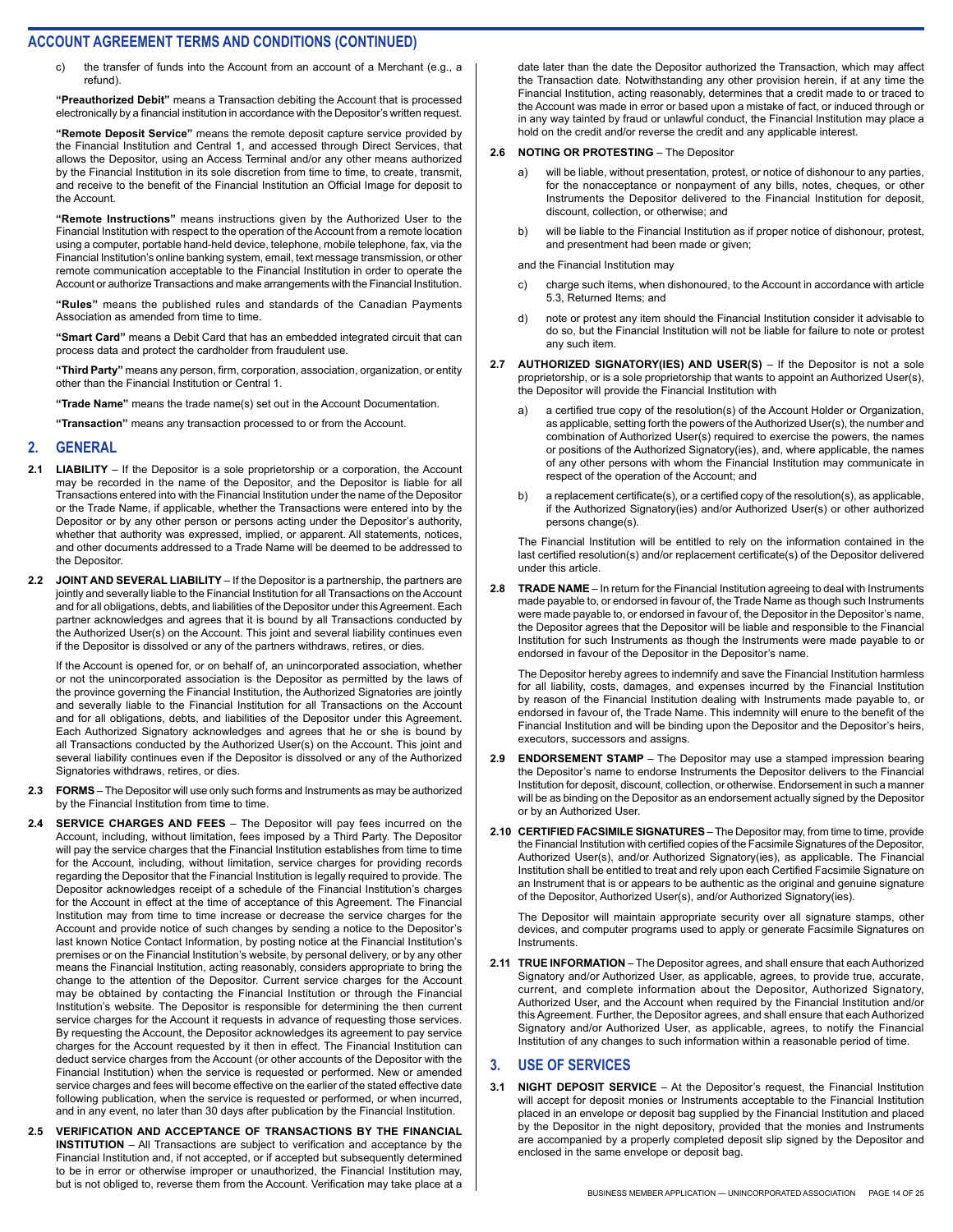The Financial Institution will open the night depository on each business day of the branch during regular business hours and will deposit any monies and Instruments acceptable to the Financial Institution in the manner directed by the Depositor.

The Depositor agrees that the authorized Financial Institution officers who open the night depository and deposit the monies or Instruments to the credit of the Account are acting as the Depositor's agent up to the time at which the monies or Instruments are actually entered and recorded as having been deposited to the Account, and the Depositor nominates, constitutes, and appoints any such authorized Financial Institution officers to deposit any monies or Instruments placed by the Depositor in the night depository to the credit of the Account as directed by the accompanying deposit slip.

The Depositor acknowledges receipt of the number of access keys indicated on the Account Documentation. The Depositor will not duplicate any keys without the Financial Institution's prior written approval.

**3.2 DIRECT SERVICES AND MEMBER CARD® SERVICES** – The Depositor may use or authorize the use of the Direct Services and/or the Member Card® Services to access any permitted Account and to authorize such Transactions as may be permitted by the Financial Institution from time to time, commencing upon the day these terms and conditions are accepted by the Depositor and the Depositor's request for Direct Services and/or Member Card® Services are approved by the Financial Institution. If Member Card® Services is approved, the Financial Institution will issue a Debit Card to an Authorized User on request of the Depositor and will permit the Authorized User to select a PIN. The Depositor cannot use Direct Services or Member Card® Services to authorize Transactions on an Account that otherwise requires more than 1 authorization (i.e., with multiple signature requirements) unless prior authorization is received in writing and with the Financial Institution's approval. The Financial Institution may, from time to time, add to or delete from the types of use permitted and Direct Services and/ or Member Card® Services offered.

The Depositor will not permit any Authorized User to deposit any coins, non-negotiable items, or anything not acceptable for deposit to the Account into any ATM. The Depositor will pay to the Financial Institution any damages, costs, or losses suffered by the Financial Institution as a result of any such deposit.

A Debit Card's issue does not amount to a representation or a warranty that any particular type of service is available or will be available at any time in the future.

#### **3.3 DIRECT SERVICES AND MEMBER CARD® SERVICES ACKNOWLEDGMENT** – The Depositor acknowledges and agrees that

- when transfers and bill payments are authorized through Direct Services, funds are deemed irrevocably transferred out of the Account and the Transaction cannot be revoked or countermanded by the Depositor;
- b) even if more than 1 signature is required on cheques and withdrawal slips, any 1 Authorized User may conduct Transactions using Direct Services and/or Member Card® Services, including transferring money out of the Account and making bill payments;
- c) anyone with access to the PAC, PIN, and/or PIW may be able to access Direct Services and/or Member Card® Services and may use the PAC, PIN, and/or PIW to transfer money out of an Account, set up bill payment arrangements, make bill payments, and authorize any other Transaction;
- d) the Financial Institution will not be liable in any way to the Depositor or any other person for processing or accepting on the Account any Transaction that results in the transfer of money out of the Account or in the payment of bills, even if the money is used for the benefit of a person other than the Depositor, or if bills owed by a person other than the Depositor are paid;
- e) the Depositor will be liable for all Transactions conducted using Direct Services and/or Member Card® Services, including Transactions that benefit a person other than the Depositor or that result in the payment of bills owed by a person other than the Depositor; and
- f) a copy of an electronic communication is admissible in legal proceedings and constitutes the same authority as would an original document in writing.
- **3.4 BILL PAYMENTS** The Authorized User acknowledges and agrees that
	- a) bill payments made through Direct Services, an Access Terminal, or at a branch of the Financial Institution are not processed immediately and that the time period for processing depends upon a number of factors, including, without limitation, the time when the bill payment is initiated and the internal accounting processes of the bill payment recipient;
	- b) it is the responsibility of the Authorized User to ensure that bill payments are authorized in sufficient time for the payment to be received by the bill payment recipient before its due date;
	- c) the Financial Institution and Central 1 will not be liable for any cost, expense, loss, damage, or inconvenience of any nature or kind whatsoever arising as a result of any error, non-payment, or a delay in the processing of bill payments;
	- d) if the Authorized User has made or received a bill payment in error, the Financial Institution may, but is not obliged to, assist the Authorized User by initiating or processing a 'Bill Payment Error Correction Debit', as defined under the Rules, and if so initiated, the Depositor agrees to indemnify the Financial Institution for any direct loss, costs, or damages incurred, and will pay to the Financial Institution any reasonable service charges or fees related to the provision of the service; and
- e) if the Financial Institution, absent gross negligence or wilful misconduct, initiates or processes a Bill Payment Error Correction Debit affecting the accounts or affairs of the Authorized User, the Financial Institution shall be held harmless for any and all loss, costs, or damages suffered or incurred by the Authorized User, howsoever caused, relating to the bill payment or the Bill Payment Error Correction Debit process.
- **3.5 AVAILABILITY OF DIRECT SERVICES AND MEMBER CARD® SERVICES** The Depositor acknowledges that the availability of Direct Services and/or Member Card® Services depends on telecommunications systems, computer hardware and software, and other equipment, including equipment belonging to the Financial Institution, Central 1, and Third Parties, and that there is no guarantee or obligation to provide continuous or uninterrupted service. The Financial Institution and Central 1 are not liable for any cost, loss, damage, injury, inconvenience, or delay of any nature or kind whatsoever, whether direct, indirect, special, or consequential, that the Depositor may suffer in any way arising from non-continuous or interrupted service or the Financial Institution or Central 1 providing or failing to provide Direct Services and/or Member Card® Services, or from the malfunction or failure of telecommunication systems, computer hardware or software, or other equipment, or other technical malfunctions or disturbances for any reason whatsoever, nor are the Financial Institution or Central 1 liable for any lost, incomplete, illegible, misdirected, intercepted, or stolen messages, or failed, incomplete, garbled, or delayed transmissions, or online failures (collectively, "Interruption Claims"), even if the Depositor has advised the Financial Institution of such consequences. The Depositor releases and agrees to hold harmless the Financial Institution and Central 1 from any and all Interruption Claims.

#### **3.6 EDP SERVICES** – If the Financial Institution through Direct Services makes EDP Services available and the Depositor uses the EDP Services,

- a) the Depositor consents to epost™ preparing, using, and disclosing reports relative to the performance and/or operation of the EDP Services, including statistical or performance reports and other analysis, compilation, and information about the EDP Services or the Depositor, and reports that pertain to the Depositor's involvement in and use of the EDP Services. The Depositor further consents to epost™ disclosing to Central 1 Depositor-specific data that consists of the total number of Billers for which the Depositor has registered, without identifying those Billers apart from the Financial Institution and its affiliates, and without identifying detailed data of the Depositor's viewing activities;
- b) the Depositor acknowledges that epost™ will not respond directly to the Depositor with respect to any inquiries, requests, questions, complaints, or other issues relating to the EDP Services in any way, other than to direct the Depositor to the Financial Institution or the Biller; and
- c) the Depositor acknowledges that the consents contained in a) above are requirements of the EDP Services and that if such consents are withdrawn, the Depositor's participation in the EDP Services may be suspended or terminated and any or all documents may not be presented via the EDP Services.
- **3.7 TRANSFERS WITH LINKED ACCOUNTS** If the Financial Institution through Direct Services enables the Depositor to link multiple Accounts to a single user name to allow the Depositor to access the Accounts from a single user name, it will not constitute merging the Accounts. If the Accounts are linked through Direct Services, then
	- a) the Financial Institution reserves the right to refuse to accept any Account;
	- b) the Depositor agrees that the Financial Institution, at its discretion, may limit the type of Transactions that can be authorized between the Accounts, specifically whether Transactions will be in the form of credits to an Account, debits from an Account, or both credits to and debits from an Account;
	- c) the Financial Institution reserves the right to limit the number of Accounts that can be linked;
	- d) the Financial Institution reserves the right to limit the dollar amount of Transactions made to or from a linked Account:
	- e) the Financial Institution reserves the right to limit the number of Transactions made to or from a linked Account:
	- f) the Financial Institution reserves the right to apply a hold on the Transaction amount to a linked Account for a period of time to be determined by the Financial Institution, during which time the Transaction or portion thereof will not be accessible to the Depositor;
	- g) the Depositor agrees that the Financial Institution cannot guarantee the date of a Transaction to and/or from a linked Account. The Financial Institution and Central 1 will not be held liable for any cost, expense, loss, damage, or inconvenience of any nature arising as a result of a delay in the processing of Transactions; and
	- h) all Transactions will be reversed if the Transaction cannot be delivered or if it is returned for any reason.
- **3.8 EMT SERVICES** If the Financial Institution through Direct Services makes EMT Services available and the Depositor uses the EMT Services, the Depositor acknowledges and agrees that
	- a) the EMT Services are only available in Canadian dollars;
	- b) the Account will be debited as soon as the Depositor initiates a Transaction and the Financial Institution may hold the Transaction amount until the recipient successfully claims the Transaction or the Transaction is cancelled. The Financial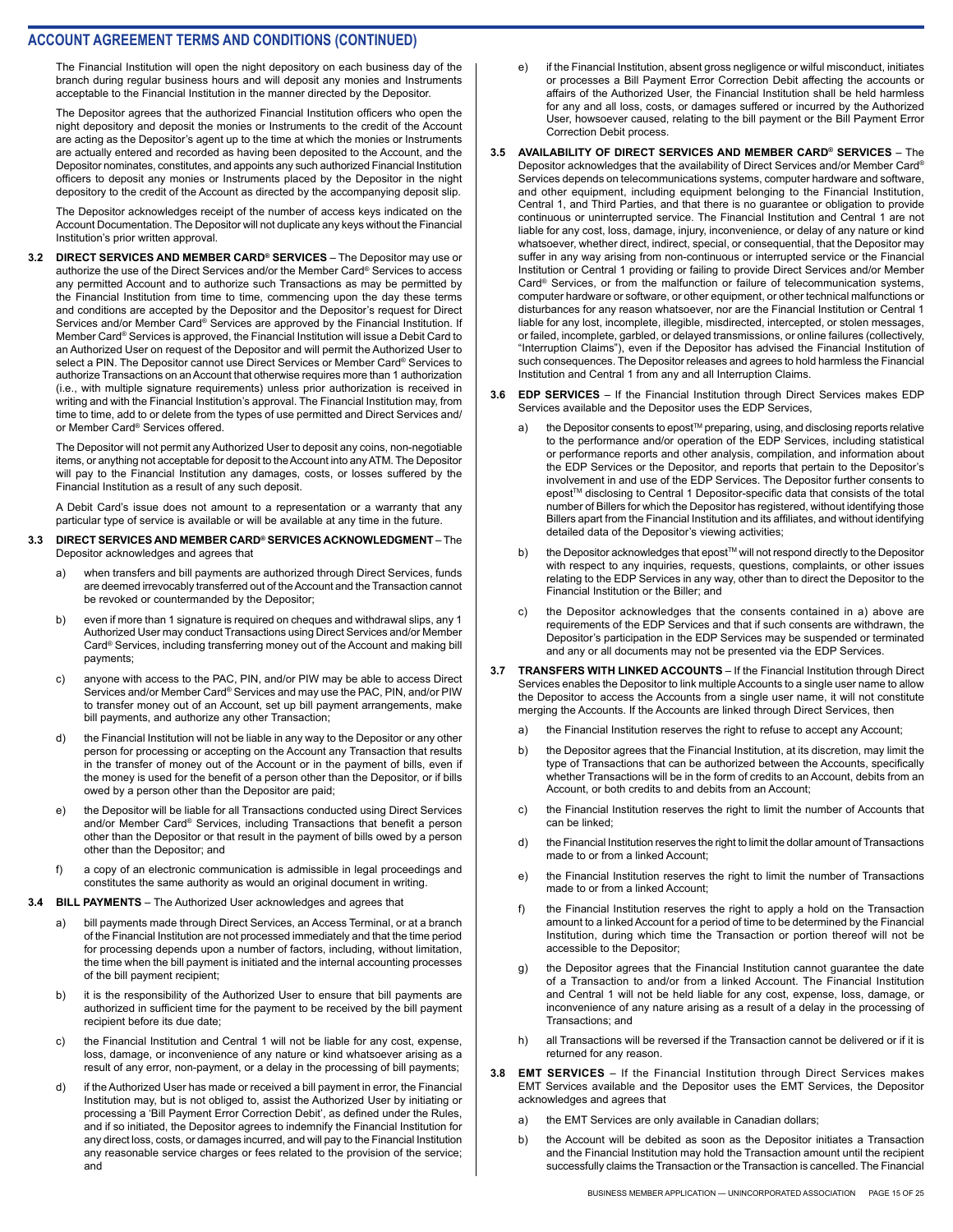Institution has no obligation to and will not pay interest on the Transaction amount. To the extent permitted at law, the Financial Institution is deemed to have a security interest in the Transaction amount from the time the Account is debited until the recipient successfully claims the Transaction or the Transaction is cancelled;

- c) Transactions sent and received through the EMT Services are subject to number and dollar limits that may change from time to time without prior notice to the Depositor;
- d) the Financial Institution will not be responsible or liable for any losses or damages incurred as a result of funds held and/or limits set by the Financial Institution, Acxsys Corporation, or a Participating Financial Institution;
- e) an EMT Notice advising the recipient of the Transaction will be generated approximately 30 minutes after the Depositor originates the Transaction;
- f) as the sender, the Depositor will keep the EMT Answer confidential and will not disclose it or share it with anyone but the intended recipient;
- g) the recipient must correctly provide the EMT Answer to claim or decline the Transaction;
- h) the Financial Institution, the other Participating Financial Institution, and Acxsys Corporation or Acxsys Corporation's agents are entitled to pay the Transaction amount to anyone who, using the EMT Services, claims to be the recipient and successfully provides the EMT Answer;
- i) the Financial Institution will not be liable for losses or damages incurred as a result of a person other than the intended recipient guessing or obtaining the EMT Answer;
- j) as the sender, the Depositor will not include the EMT Answer in the Transaction details;
- k) as the recipient, the Depositor will not disclose the EMT Answer except as required to claim or decline the Transaction;
- l) the recipient may claim a Transaction using the online banking services of the Financial Institution or another Participating Financial Institution or through the Acxsys Corporation payment service;
- m) if the recipient declines a Transaction that the Depositor initiated, the Transaction will be returned to the Depositor:
- n) funds usually arrive in the recipient's account within 3 to 5 business days from the day the recipient successfully claims the Transaction. The Financial Institution cannot guarantee the date of deposit;
- o) as the sender, the Transaction will be returned to the Depositor if the recipient does not claim the Transaction within 30 days of the date the Transaction is initiated, if the Transaction cannot be successfully sent to the recipient's EMT Contact Information as provided by the Depositor, or if the recipient declines the Transaction. The Depositor is responsible for providing the recipient's correct EMT Contact Information and further agrees that the recipient has consented to the Depositor's use of the EMT Contact Information for EMT Services purposes, including its provision to the Financial Institution, the other Participating Financial Institution, and Acxsys Corporation;
- p) if the recipient successfully claims the Transaction using the Acxsys Corporation payment service but provides incorrect account information, Acxsys Corporation or its agent may request correct account information from the recipient or may mail an Instrument to the recipient. The Financial Institution will not pay interest on the Transaction amount;
- q) the Financial Institution may cancel a Transaction if it has reason to believe that a mistake has occurred or if it believes that the Transaction is a product of unlawful or fraudulent activity;
- r) the Depositor is responsible for providing valid EMT Contact Information and will immediately update it via Direct Services if there are any changes to said EMT Contact Information;
- s) as the sender, the Depositor may cancel a Transaction up to the time the recipient successfully claims the Transaction. As the recipient, the Depositor acknowledges that a Transaction may be cancelled up to the time the Depositor successfully claims the Transaction;
- t) all disputes will be handled directly between the sender and the recipient;
- u) the Financial Institution may refuse to provide EMT Services for the Depositor; and
- v) the Financial Institution and Central 1 will not be liable for any cost, expense, loss, damage, or inconvenience of any nature or kind whatsoever arising as a result of a delay in processing a Transaction or for Transactions claimed by someone other than the intended recipient.
- **3.9 PERSONAL FINANCIAL MANAGEMENT**  If the Financial Institution, through Direct Services, makes the PFM Service available, the Depositor agrees that the terms and conditions in this article 3.9, Personal Financial Management, govern the Depositor's and Authorized User's use of the PFM Service and are binding upon the Depositor. If there is any conflict between these PFM Service terms and conditions and the terms and conditions in the rest of this Agreement, then these PFM Service terms and conditions will apply in respect of the PFM Service. In addition, if the Depositor subscribes for PFM

Services, special terms and conditions will also apply, as more particularly set forth in the PFM Special Terms attached to and forming part of this Agreement. If there is any conflict between the PFM Special Terms and the terms and conditions in the rest of this Agreement or in respect of this article 3.9, Personal Financial Management, then the PFM Special Terms will apply for the PFM Service. Further,

- a) in connection with the PFM Service, the Depositor agrees, and shall ensure that each Authorized User agrees, to provide true, accurate, current, and complete information about an asset and/or liability when required by the Financial Institution. Further, the Depositor agrees, and shall ensure that each Authorized User agrees, to notify the Financial Institution of any changes to such information within a reasonable period of time;
- b) the Depositor agrees, and shall ensure that each Authorized User agrees, to inform the Financial Institution, through Direct Services, of the External Account, asset, or liability they wish to link or add to the PFM Service, including the modification or removal of any linked or added External Account, asset, or liability;
- c) the Financial Institution and the PFM Service Provider each, individually, have the right, in their sole discretion, to refuse to link or add an External Account, asset, or liability to the PFM Service for any reason, including, but not limited to, inability, cost, or inconvenience of linking or adding the External Account to the PFM Service;
- d) the Financial Institution reserves the right to verify the External Account;
- e) the Depositor or Authorized User must provide authorization to add an asset or liability to the PFM Service;
- f) the Depositor agrees, and shall ensure that each Authorized User agrees, to not link, or add, to the PFM Service an External Account, asset, or liability that is not owned by the Depositor or Authorized User;
- g) the Financial Institution reserves the right to limit the number of External Accounts, assets, and/or liabilities that can be linked or added to the PFM Service;
- h) the Depositor agrees, and shall ensure that each Authorized User agrees, that the PFM Service may, from time to time, access the External Account to ensure that the personal financial information on file is current, and to update the personal information on file if it is not, using information retrieved from the External Account. Such access will be at the discretion of the PFM Service provider and will typically occur when the Depositor or an Authorized User accesses Direct Services, but may be more or less frequent; and
- i) the Depositor acknowledges and agrees that any information provided by the Depositor or an Authorized User about an asset or liability that is not under an External Account or the Account, is provided at the sole discretion of the Depositor or Authorized User. Further, the Depositor agrees, and shall ensure that each Authorized User agrees, that it is the Depositor's sole responsibility to keep such information current.
- **3.10 REMOTE DEPOSITS** If the Financial Institution, through Direct Services, makes the Remote Deposit Service available and the Depositor uses the Remote Deposit Service, the Depositor acknowledges and agrees that:
	- a) solely for the Remote Deposit Service, the Financial Institution appoints the Depositor as its agent, to act on behalf of the Financial Institution in the creation and transmission of an Official Image to the Financial Institution, and any other related duties that may be required by the Financial Institution, all in accordance with the Rules and applicable legislation governing Instruments. In this context, transmission to and receipt by the Financial Institution of the Official Image will have the same effect as if the Instrument was delivered to a branch of the Financial Institution for negotiation and clearing. The Depositor acknowledges and agrees that this role as agent cannot be further delegated by the Depositor except to an Authorized User appointed in accordance with the Account Documentation. Further, the Depositor acknowledges and agrees that the Depositor shall be personally responsible and liable for:
		- i) compliance with this Agreement,
		- ii) maintaining adequate security over any Access Terminal used, the location of use of the Access Terminal, and any passwords, so as to prevent use by others or interception of data transmitted,
		- iii) ensuring that all Official Images created and transmitted are of good quality and fully and accurately capture all material details of the Eligible Bill,
		- iv) maintaining adequate safeguards and procedures for the preservation of originals of all Eligible Bills transmitted as Official Images, and
		- v) verifying that deposits expected to be made to the Account reconcile with dates and amounts applicable to transmissions made using the Remote Deposit Service and for providing immediate notice to the Financial Institution of any errors, omissions, irregularities, or concerns about suspicions of fraudulent Instruments or compromise of the security applicable to the use of the Remote Deposit Service;
	- b) the Financial Institution may, upon receipt of what reasonably appears to qualify as an Official Image, treat such as an Official Image and, as if it were an original of an Instrument received at a branch of the Financial Institution, subject to this Agreement and any policies of the Financial Institution governing Instruments;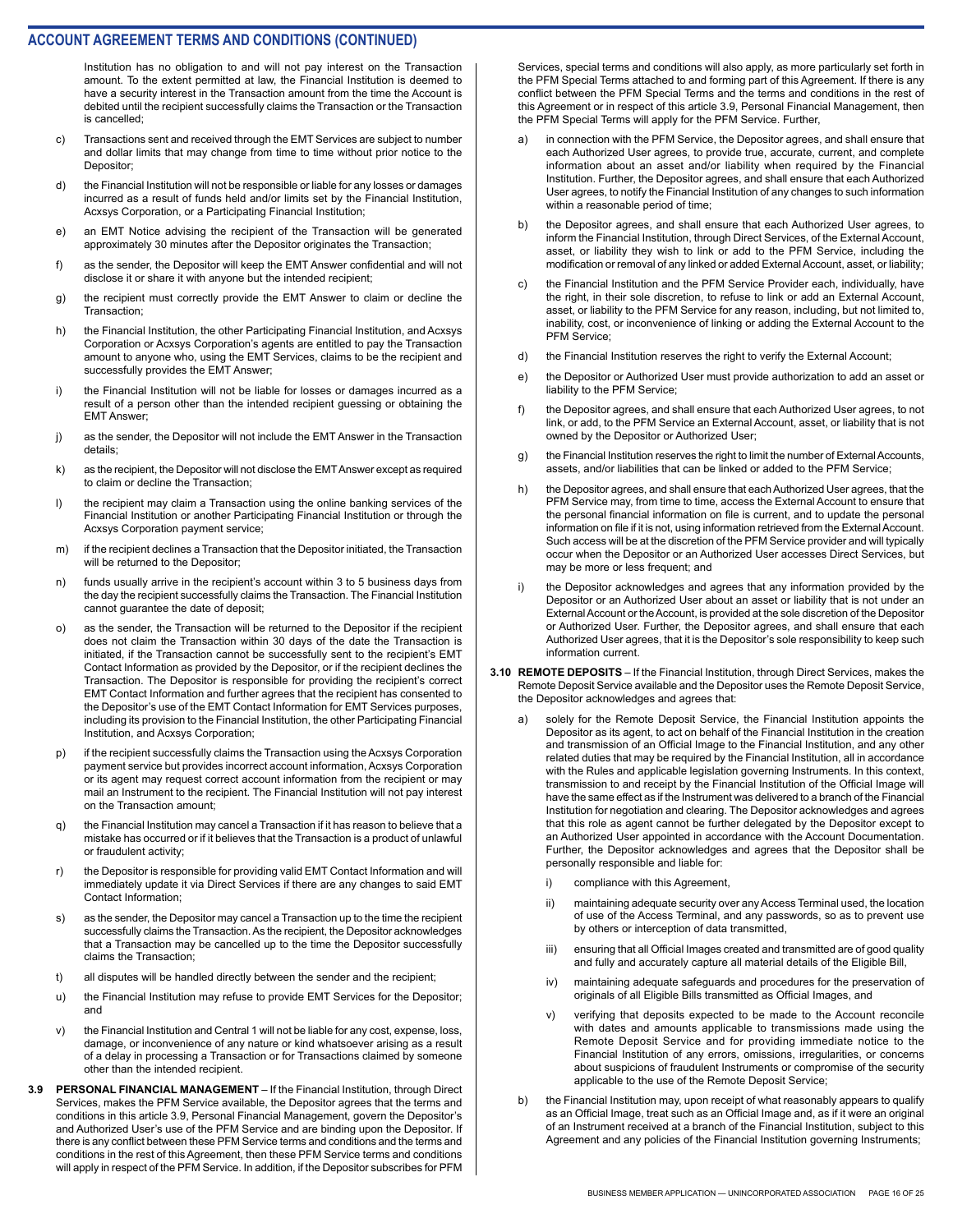- the creation of an Official Image will be done using a method authorized by the Financial Institution, in its sole discretion, from time to time. Further, the Depositor agrees to take all proper and necessary precautions to prevent any other person, except an Authorized User appointed in accordance with the Account Documentation, from purporting to create or transmit an Official Image to the credit of the Depositor's Account;
- d) nothing in this Agreement obliges the Financial Institution to accept for deposit any item whether it is or purports to be an Official Image. The Depositor shall not purport to create or transmit an Official Image of any item that does not qualify as an Eligible Bill or any item that is post-dated, stale-dated, received by the Depositor from anyone other than the drawer of that item, or that is in any way altered. If the Depositor has any suspicions or concerns about the authenticity, validity, negotiability, or chain of title to any item purporting to be an Eligible Bill, then the Depositor shall not seek to use the Remote Deposit Service for negotiation or collection of that item, but will instead bring the original of that item to the counter of the branch of Account, identify the specific concerns to the Financial Institution, and fully disclose all material facts known by the Depositor relating to that item and fully cooperate with any inquiry or investigation of the concerns;
- e) under the Remote Deposit Service, Eligible Bills are restricted to those Instruments in Canadian dollars or United States dollars, drawn on a financial institution domiciled in Canada or the United States, as and if applicable, in the sole discretion of the Financial Institution from time to time. The Depositor shall not seek to use the Remote Deposit Service to deposit any Instrument into an Account different than the currency denominated on the Instrument. Canadian dollar Instruments shall only be deposited to a Canadian dollar Account. United States dollar Instruments shall only be deposited to a United States dollar Account;
- f) Official Images received through the Remote Deposit Service are subject to number and dollar limits that may change from time to time without prior notice to the Depositor;
- g) any Transaction made on any day or at any time during which the Financial Institution is not open for business, may be credited to the Account on the next business day of the Financial Institution;
- h) once an Official Image of an Eligible Bill has been transmitted to the Financial Institution through the Remote Deposit Service, no further Official Images of that Eligible Bill will be created or transmitted through the Remote Deposit Service (or any other similar service) unless the Depositor is requested to do so by the Financial Institution in writing. Further, the Depositor agrees to make no further use of the original of an imaged Eligible Bill, and shall safely retain possession of the original of the Eligible Bill without further negotiation, transfer, or delivery to any other person or holder. In addition to all obligations and responsibilities either set forth in this Agreement or elsewhere, the Depositor agrees to indemnify and hold the Financial Institution and its service providers and Central 1 and all of their connected parties, including, without limitation, their respective agents, directors, officers, employees, affiliates, and licensees (collectively, the "Indemnified Parties") harmless from and against any and all liabilities and costs, including, without limitation, reasonable legal fees and expenses incurred by the Indemnified Parties in connection with any claim or demand arising out of or connected to the Depositor's use of the Remote Deposit Service or duplicate negotiation of items that were at any time presented as Official Images of Eligible Bills. The Depositor must assist and cooperate as fully as reasonably required by the Indemnified Parties in the defence of any such claim or demand. The disclaimers, liability exclusions, liability limitations, and indemnity provisions in this Agreement survive indefinitely after the termination of this Agreement and apply to the extent permitted by law. Without limiting the foregoing, the Depositor will indemnify and save the Indemnified Parties harmless from and against all liability, costs, loss, expenses, and damages, including direct, indirect, and consequential incurred by the Indemnified Parties as a result of any breach of this Agreement, or any claims arising from or relating to misuse of Official Images or items purporting to be Official Images, or negotiation of Eligible Bills where an Official Image has also been transmitted for collection;
- i) on transmission of an Official Image of an Eligible Bill to the Financial Institution, the Depositor is responsible for immediately marking the face of the Eligible Bill with a blatant notation or mark that prevents renegotiation of the Eligible Bill and indicates that the Eligible Bill has been imaged and transmitted, taking care not to obliterate any material particulars of that Eligible Bill. (For example: This can be done by writing "void" or "paid" or placing a diagonal stroke across the face of the item with a pencil, pen, or brightly colored highlighter.) For a period of 120 days after transmission of the Official Image to the Financial Institution, or such shorter period as stipulated by the Financial Institution in writing, the Depositor shall retain and produce to the Financial Institution on written request the original of all imaged Eligible Bills. If the Depositor receives a written request to retain or produce, the Depositor will comply with the written request, and shall, if requested, produce, by delivering to the Financial Institution, the original of all specified Eligible Bills within 5 business days of such request. If the Depositor fails to comply with the written request made pursuant to this provision, then the Financial Institution can place a hold on or reverse any credit made to the Account in relation to those specified Eligible Bills, even if such creates an overdraft on the Account. If no written request is received within that time, then 120 calendar days after an Official Image has been transmitted to the Financial Institution through the Remote Deposit Service or such shorter period as stipulated by the

Financial Institution in writing, and provided that the Depositor has verified a credit to the Account that reconciles to the Official Image transmitted, the Depositor agrees to immediately proceed with destruction of the original of the Eligible Bill. Destruction methods include shredding, pulping, burning, or any other means that ensures that the original Instrument cannot be reused;

- j) the Depositor is responsible for any and all costs associated with obtaining a replacement Instrument in the event that the Financial Institution requests that the Depositor re-transmit an Official Image in accordance with h) above, and the original Instrument was destroyed in accordance with i) above or otherwise lost;
- k) in the Financial Institution's sole discretion, electronic notices for purposes related to the Remote Deposit Service may be generated and sent to the Depositor at the Notice Contact Information after the Depositor uses the Remote Deposit Service to transmit an Official Image, including to advise the Depositor of the receipt by the Financial Institution of an Official Image. To receive such electronic notices, the Depositor must provide the Notice Contact Information required by the Financial Institution;
- l) an electronic notice, if any, sent in connection with the Remote Deposit Service is for information purposes only and is no guarantee that the Official Image will be accepted by the Financial Institution or that the Account will be credited; and
- the Financial Institution will not be liable for any cost, expense, loss, damage, or inconvenience of any nature or kind whatsoever arising as a result of use of the Remote Deposit Service, including, but not limited to, a delay in processing a Transaction or the Financial Institution requiring the Depositor to obtain another Instrument.
- **3.11 ONLINE PAYMENT** If the Financial Institution, through Direct Services, makes the Online Payment Service available and the Depositor uses the Online Payment Service, the Depositor acknowledges and agrees that:
	- a) the Online Payment Service is only available in Canadian dollars from Participating Merchants;
	- b) Transactions for the Online Payment Service must be initiated by the Depositor through the appropriate online payment option available on the website of a Participating Merchant;
	- c) as soon as the Depositor authorizes a Transaction through the Online Payment Service, and provided that there are available funds or credit, the amount of the Transaction will be withdrawn from the Account or a hold will be placed in the amount of the Transaction. The Financial Institution will hold the Transaction amount until the Participating Merchant successfully claims the Transaction or 30 minutes have elapsed, whichever comes first. The Financial Institution has no obligation to and will not pay interest on the Transaction amount. To the extent permitted at law, the Financial Institution is deemed to have a security interest in the Transaction amount from the time the Account is held until the Participating Merchant successfully claims the Transaction or the hold is removed;
	- d) Transactions sent and received through the Online Payment Service are subject to number and dollar limits that may change from time to time without prior notice to the Depositor;
	- e) the Financial Institution will not be responsible or liable for any losses or damages incurred as a result of funds held and/or limits set by the Financial Institution, Acxsys Corporation, a Participating Merchant, or a Participating Financial Institution;
	- f) the Financial Institution, the Participating Financial Institution, and Central 1 are entitled to pay the Transaction amount to anyone who claims to be the Participating Merchant and provides the payment authorization details within 30 minutes of the Transaction being authorized by the Depositor;
	- g) the Financial Institution will not be liable for losses or damages incurred as a result of a person other than the intended Participating Merchant receiving the Transaction amount;
	- h) if the Participating Merchant cancels, declines, or fails to claim a Transaction that the Depositor authorized, the Transaction amount will be reinstated after 30 minutes have elapsed since the Transaction was authorized. However, the Financial Institution cannot guarantee the date or time that the hold on the Transaction amount will be removed;
	- i) the Financial Institution, Central 1, or Acxsys Corporation may cancel a Transaction once it is authorized, but before payment authorization details are sent to the Participating Merchant, if there is reason to believe that a mistake has occurred or that the Transaction is a product of unlawful or fraudulent activity;
	- j) once payment authorization details have been sent to the Participating Merchant, a Transaction cannot be cancelled. Payment authorization details are sent immediately after a Transaction is authorized by the Depositor;
	- k) all disputes, including requests for refunds, will be handled directly between the Depositor and the Participating Merchant without the participation of the Financial Institution or any other party. A refund, if any, may be received through Direct Services and Central 1 for credit to the Account, or through such other method the Participating Merchant deems appropriate;
	- l) the Financial Institution may refuse, in its sole discretion, to provide the Online Payment Service for the Depositor;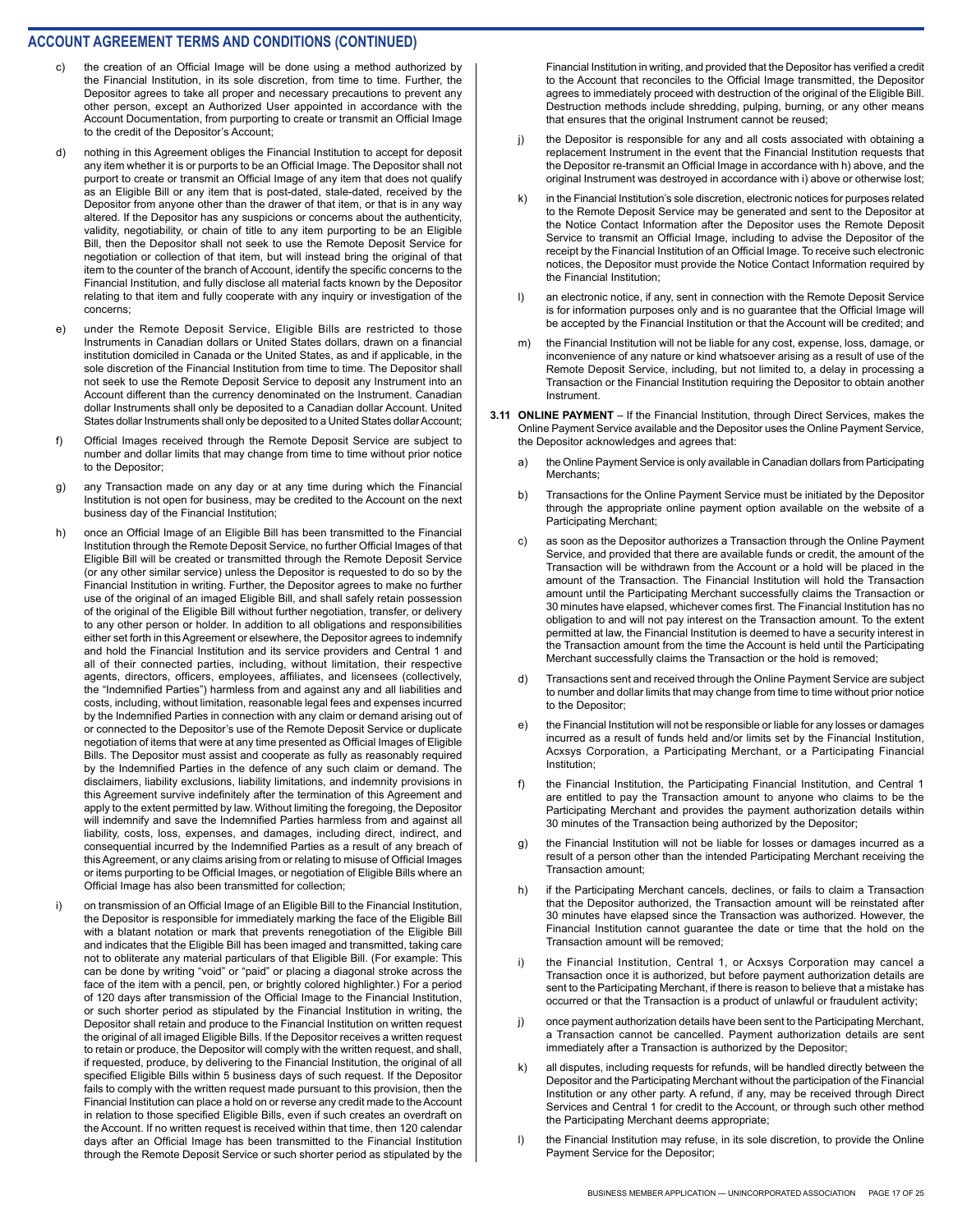- m) in the Financial Institution's sole discretion, electronic Notifications for purposes related to the Online Payment Service may be generated and sent to the Depositor at the Notice Contact Information after the Depositor authorizes a Transaction, including to advise the Depositor that the Account has been debited. To receive an electronic Notification, the Depositor must provide the Notice Contact Information required by the Financial Institution;
- n) an electronic Notification, if any, sent in connection with the Online Payment Service is for information purposes only and is no guarantee that the Participating Merchant will successfully claim the Transaction or that the Depositor has successfully purchased the product or service from the Participating Merchant; and
- o) the Financial Institution will not be liable for any cost, expense, loss, damage, or inconvenience of any nature or kind whatsoever arising as a result of using the Online Payment Services, including, but not limited to, a delay in processing a Transaction or a Participating Merchant failing to claim a Transaction.
- **3.12 FOREIGN CURRENCY TRANSACTIONS** If the Depositor provides instructions to the Financial Institution on an Account that is denominated in a currency other than the currency of the Account, a conversion of currency may be required. In all such Transactions and at any time a conversion of currency is made, the Financial Institution may act as principal with the Depositor in converting the currency at rates established or determined by the Financial Institution, affiliated parties, or parties with whom the Financial Institution contracts. The Financial Institution, its affiliates, and contractors may earn revenue and commissions, in addition to applicable service charges, based on the difference between the applicable bid and ask rates for the currency and the rate at which the rate is offset in the market.

**3.13 NO OBLIGATION** – Nothing in this Agreement will oblige the Financial Institution to:

- a) honour any Instrument drawn by the Depositor on the Financial Institution,
- b) accept any monies for investment in shares or for deposit,
- c) redeem shares,
- d) transfer money, or
- e) lend money to the Depositor.

#### **4. DEPOSITOR INSTRUCTIONS**

**INSTRUMENTS** – Notwithstanding article 2.5, Verification and Acceptance of Transactions by the Financial Institution, the Depositor acknowledges and agrees that the Financial Institution will not be obliged to examine or assure itself of the regularity or validity of any endorsement or signature appearing on any Instrument. The Depositor releases the Financial Institution from all claims by the Depositor or others concerning the regularity or validity of any endorsement or signature.

If the Depositor is not a sole proprietorship, the Depositor further acknowledges and agrees that if more than 1 endorsement or signature is required on an Instrument, that such an arrangement is solely between the Depositor and the Authorized User(s), whether the Financial Institution has notice of such an arrangement, including in the form described in article 2.7, Authorized Signatory(ies) and User(s), or not. The Depositor releases and agrees to indemnify and hold harmless the Financial Institution from all claims by the Depositor or others concerning the adequacy or authority of endorsements or signatures required in any arrangement made between the Depositor and the Authorized User(s).

The Depositor authorizes the Financial Institution, without enquiry, to honour and pay Instruments drawn on the Account, regardless of whether such Instruments are:

- a) drawn to the order of the Depositor or one of the Authorized Users who signed them on behalf of the Depositor,
- b) payable to cash or bearer,
- c) payable to the order and negotiated by or on behalf of the Depositor,
- d) encashed or tendered to pay the obligations of the Depositor or one or more of the Authorized Users who signed them on behalf of the Depositor, or
- e) deposited to the credit of the Depositor or one of the Authorized Users who signed them on behalf of the Depositor.
- **4.2 COUNTERMANDS**  Any countermand of payment (commonly called a "stop payment") of an Instrument drawn on the Account must be in writing and signed by the Authorized User who signed the Instrument that is the subject of the countermand, or by some other person(s) duly authorized by the Depositor. On receiving a countermand of payment of an Instrument drawn on the Account, the Financial Institution will:
	- a) use reasonable diligence to comply with the countermand, but
	- b) not be liable to the Depositor or any other person by reason of complying with, or failing to comply with, the countermand, whether the Financial Institution is negligent, wilfully negligent, or otherwise.

The Depositor hereby agrees to indemnify and save the Financial Institution harmless for all liability, costs, damages, and expenses incurred by the Financial Institution by reason of it complying with, or failing to comply with, a countermand of payment. This indemnity will enure to the benefit of the Financial Institution and will be binding upon the Depositor and the Depositor's successors and assigns.

**4.3 REMOTE INSTRUCTIONS** – The Depositor may provide Remote Instructions to any branch of the Financial Institution as permitted by the Financial Institution, online through the Direct Services web portal, or through the Financial Institution's telephone banking service, if any. The Remote Instructions may concern the Account maintained at that branch, or concern other Transactions and arrangements conducted at or with that branch.

The Financial Institution may, but will not be obliged to, act on Remote Instructions received in the name of the Depositor along with any requisite PAC and/or PIW, if any, to the same extent as if the Remote Instructions were written instructions delivered to the Financial Institution by mail and signed by an Authorized User on the Account. Any such Remote Instructions are deemed genuine.

The Financial Institution may, in its sole discretion, acting reasonably, delay acting on or refuse to act on any Remote Instruction.

Remote Instructions are deemed received by the Financial Institution only when actually received and brought to the attention of an authorized officer of the Financial Institution capable of acting upon and implementing the Remote Instruction.

Remote Instructions can be transmitted to the Financial Institution at the telephone or fax number or email address provided by the Financial Institution, or at such other telephone or fax number or email address as the Financial Institution may advise the Depositor by notice in writing, or online through the Direct Services web portal. **Any Authorized User(s) permitted to provide Remote Instructions may act alone and provide Remote Instructions to the Financial Institution on behalf of the Depositor, even if the certified resolution provided in accordance with article 2.7, Authorized Signatory(ies) and User(s),** specifies that 2 or more Authorized Users are otherwise required to operate the Account. The Financial Institution, acting reasonably, is entitled to assume that any person identifying himself or herself as an Authorized User is in fact an Authorized User, and can rely upon such, and the Financial Institution may act on the Remote Instructions provided by any such person. All Remote Instructions given to the Financial Institution in the name of the Depositor will bind the Depositor.

- **4.4 ACCESS TERMINAL TRANSACTIONS**  The Depositor acknowledges and agrees that:
	- a) using the PAC, PIN, and/or PIW to authorize a Transaction constitutes authorization of that Transaction in the same manner as if authorization was given by the Depositor in person or as otherwise contemplated or permitted by this Agreement;
	- b) the Depositor will be bound by each such Transaction; and
	- c) once a PAC, PIN, and/or PIW has been used to authorize a Transaction, the Transaction may not be revoked or countermanded.

This Agreement and the fact that the Depositor has use of a Debit Card does not give the Depositor any credit privileges or any entitlement to overdraw the Account, except as provided by separate agreement with the Financial Institution.

The Depositor irrevocably authorizes and directs the Financial Institution to debit or credit, as the case may be, the amount of any Transaction to the Account, together with any service charges or fees, authorized using the PAC, PIN, and/or PIW, in person by the Depositor or Authorized User, or as otherwise contemplated or permitted by this Agreement, in accordance with the normal practices of the Financial Institution, which may be amended from time to time without notice.

- **4.5 LOST OR DESTROYED INSTRUMENT**  If an Instrument drawn on the Account is lost or destroyed while in the possession of another financial institution or its agents, the Financial Institution may, for all purposes, treat a copy of the Instrument, certified as being a true copy by the other financial institution, as though it were the original **Instrument**
- **4.6 LOST OR STOLEN DEBIT CARD OR COMPROMISED PIN**  If the Depositor suspects or becomes aware that the Debit Card is lost or stolen, or that the PIN has been made accessible to another person, then the Depositor will notify the Financial Institution or its agent immediately, in person or by telephone. Notification will only be considered given if the Depositor speaks directly to an authorized Financial Institution officer or agent. Upon receipt of such notice, the Depositor's liability for further unauthorized use of the Debit Card will terminate. If the Depositor notified the Financial Institution promptly and cooperated in any investigation, once the Financial Institution is satisfied that the Depositor is the victim of fraud, theft, or coercion by trickery, force, or intimidation, the Depositor will be entitled to recover from the Financial Institution any direct losses from the Account through the use of the Debit Card in such fraud, theft, or coercion incurred after notice is given to the Financial Institution.

#### **5. COLLECTIONS**

- **5.1 DEPOSITS** The Financial Institution may:
	- a) collect or present for acceptance or payment, through such banks or other agents as the Financial Institution may deem best, all Instruments delivered by the Depositor for deposit, discount, collection, or otherwise;
	- b) accept in payment of, or remittance for, such Instruments, cash or bank drafts, cheques, settlement cards, clearing house slips, or any other evidence of payment from the banks or other agents; and
	- c) place a hold on the proceeds of an Instrument presented by the Depositor until the Financial Institution accepts payment of, or remittance for, such Instrument.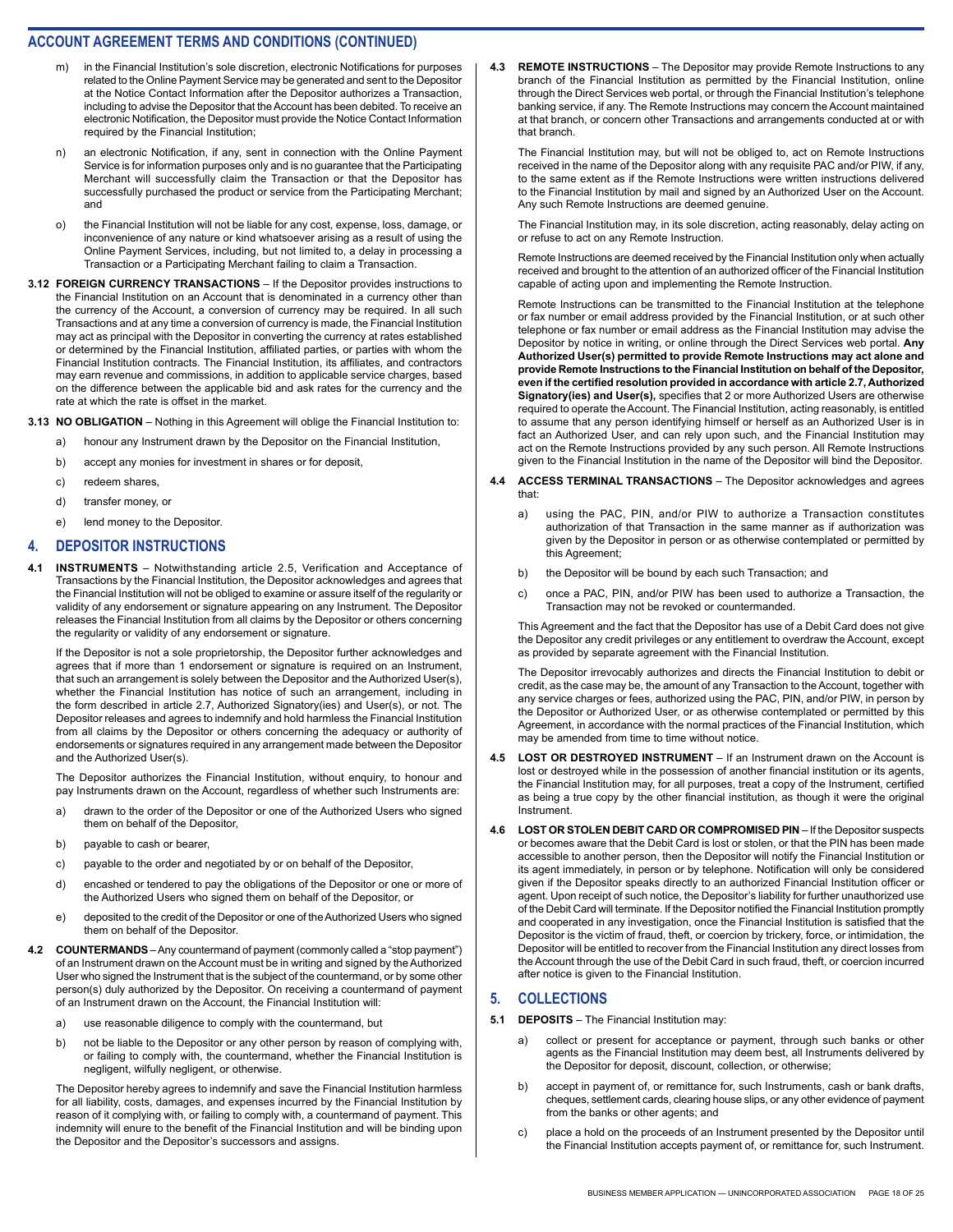Any deposit made on any day during which the Financial Institution is not open for business, or at any time during which the Financial Institution is not open for business, may be credited to the Account on the next business day of the Financial Institution.

The banks or other agents described in a) and b) above will be deemed the Depositor's agent and not the Financial Institution's agent.

The Financial Institution will not be liable for:

- d) any loss resulting from the acceptance of such evidence as a payment in lieu of cash,
- e) the failure of any bank or other financial institution or any agent to remit the same,
- f) the nonpayment of any cheque, bank draft, settlement card, clearing house slip, or any other evidence of payment accepted in payment or as a remittance from any other bank or agent, or
- g) the default, neglect, or mistakes of any such banks or agents.

The Financial Institution will be responsible only for the monies actually irrevocably received by the Financial Institution from such banks or agents and free of any Third Party claims.

- **5.2 HOLD ON ACCOUNTS OR TRANSACTIONS** The Financial Institution may place a hold on the Account if:
	- a) the Financial Institution becomes aware of suspicious or possible fraudulent or unauthorized Account activity that may cause a loss to the Depositor, the Financial Institution, Central 1, or an identifiable Third Party;
	- b) an issue arises as to who the proper signing authorities are on the Account; or
	- c) a claim is made by a Third Party to the funds in the Account which, in the Financial Institution's sole discretion, is potentially legitimate.

The Depositor authorizes the Financial Institution to make such inquiries and do such things, at the Depositor's expense, as the Financial Institution deems necessary to resolve any of the issues noted above, including applying, at the Depositor's expense, to a court of competent jurisdiction (a "Court") to pay funds into Court and/or seek directions from a Court. The Depositor agrees to indemnify the Financial Institution for any expense or cost incurred by the Financial Institution arising from the need to place a hold on the Account or Transactions, including but not limited to expenses incurred relating to an application to a Court. If the Depositor is requested and fails to do so, the Financial Institution may, in its sole discretion, close or place a hold on the Account, free of any responsibility or liability for unprocessed Transactions during such time. Any credit to the Account for any non-cash Instrument is provisional and subject to a hold or reversal unless the Financial Institution has received actual irrevocable payment, free of any Third Party claims.

- **5.3 RETURNED ITEMS** The Financial Institution is authorized to debit the Account with the amount of any Instrument that:
	- a) is not paid on presentation,
	- b) the Financial Institution has paid and is then called upon to refund,
	- c) may be dishonoured by nonacceptance or nonpayment,
	- d) is drawn on the account of a party that is bankrupt or insolvent,
	- e) the proceeds of which, through no fault of the Financial Institution, have been lost, stolen, or destroyed,
	- f) the proceeds of which, for any reason, the Financial Institution is unable to collect or withdraw,
	- g) has been cashed, negotiated, or credited to the Account but that has not been found good, or
	- h) is found to be forged, fraudulent, counterfeit, or unauthorized, regardless of whether or not the Instrument has cleared.

The Depositor further acknowledges and agrees to indemnify and save the Financial Institution harmless for all liability, costs, damages, and expenses incurred by the Financial Institution in connection with the foregoing, and authorizes the Financial Institution to debit the Account in respect of any such liability, costs, damages, and/or expenses. This indemnity will enure to the benefit of the Financial Institution and will be binding upon the Depositor and the Depositor's successors and assigns.

#### **5.4 OVERDRAFTS** – If:

- a) the Financial Institution honours an Instrument drawn by the Depositor on an Account and insufficient funds stand to the credit of that Account to pay the Instrument in full;
- b) an Instrument delivered by the Depositor to the Financial Institution for deposit, discount, collection, or otherwise is returned to the Financial Institution dishonoured, and insufficient funds stand to the credit of the Account to permit the Financial Institution to debit the full amount of the dishonoured Instrument; or
- c) the Financial Institution charges a fee, service charge, or other debit that the Financial Institution is authorized to charge to the Account, and if the funds standing to the credit of that Account are less than the amount charged to the Account;

then such event may, at the discretion of the Financial Institution, constitute:

- d) an application to redeem or transfer Financial Institution shares owned by the Depositor or to withdraw or transfer monies on deposit from an Account in the Depositor's name, to the extent that the funds standing to the credit of the particular Account are insufficient to pay the Instrument in full, or to permit the Financial Institution to charge the returned item or the fee, service charge, or debit to that Account; and
- e) an application for a loan to the extent that the shares or monies standing to the credit of the Account in the Depositor's name are insufficient to permit the payment or charging described in d) above.

If the Financial Institution grants a loan under e) above, the loan will be immediately due and payable forthwith without demand and the Depositor will pay interest on the balance of the loan at the Financial Institution's Overdraft Rate in effect from time to time.

The foregoing provisions do not give the Depositor any right to overdraw an Account or to authorize or permit anything, including a PAD or a Transaction authorized through a Debit Card, that would result in a negative balance in the Account. The Depositor agrees to indemnify the Financial Institution under article 7.3, Indemnity, e).

#### **6. ACCOUNT SECURITY AND RISK**

#### **6.1 DEPOSITOR RIGHTS FOR INNOCENT BREACH** – Subject to the provisions of this Agreement:

- a) if the Authorized User did not reveal the PAC, PIN, and/or PIW to any other person, other than authorized Financial Institution agents or officers when required by the Financial Institution, or write it down or otherwise record it, and changed the PAC, PIN, and/or PIW when required by this Agreement, the Depositor will not be liable for any unauthorized use that occurs after the Financial Institution has received written notice from the Depositor that the PAC, PIN, and/or PIW may have become known to someone other than the Authorized User. The Financial Institution will not be considered to have received written notice until the Financial Institution gives the Depositor written acknowledgement of receipt of such notice; and
- b) the Financial Institution will not otherwise be liable for any damages or other liabilities that the Depositor may incur by reason of the Financial Institution acting, or failing to act, on Remote Instructions given in the name of the Depositor, whether or not the Depositor or the Authorized User actually gave the Remote Instructions. The Financial Institution will not be liable for any damages or other liabilities that the Depositor may incur by reason of the Financial Institution acting, or failing to act, on no statement requests made in the name of the Depositor, whether or not the Depositor or the Authorized User actually gave the no statement request by Remote Instructions.
- **6.2 FRAUD PREVENTION AND DETECTION** The Depositor agrees to maintain appropriate security controls and procedures to prevent and detect thefts of Instruments, or losses due to fraud or forgery involving Instruments, or fraudulent or unauthorized **Transactions**

The Depositor further agrees to diligently supervise and monitor the conduct and work of all agents and employees having any role in the preparation of the Depositor's Instruments, the Depositor's reconciliation of the statement of account for the Account, or other banking functions.

- **6.3 PROCEDURES FOR ADDRESSING UNAUTHORIZED TRANSACTIONS AND OTHER TRANSACTION PROBLEMS** – In the event of a problem with a Transaction or an unauthorized Transaction, the Depositor will report the issue immediately to the Financial Institution. The Financial Institution will investigate and respond to the issue on a timely basis. The Financial Institution will not unreasonably restrict the Depositor from the use of the Account subject to dispute, as long as it is reasonably evident that the Depositor or the Authorized User(s) did not cause or contribute to the problem or unauthorized Transaction, has fully cooperated with the investigation, and has complied with this Agreement. The Financial Institution will respond to reports of a problem or unauthorized Transaction within 10 business days and will, within a reasonable period of time thereafter, indicate what reimbursement, if any, will be made for any loss incurred by the Depositor. Reimbursement will be made for losses from a problem or unauthorized Transaction in this time frame provided that the Depositor has complied with this Agreement and on the balance of probabilities it is shown that the Depositor or the Authorized User(s) took all reasonable and required steps to:
	- a) protect the confidentiality of the PAC, PIN, and/or PIW as required by this Agreement;
	- b) use security safeguards to protect against and detect loss, theft, and unauthorized access as required by this Agreement; and
	- c) act immediately, upon receiving a Notification of, or becoming aware of, an unauthorized Transaction, to mitigate against further loss and report the issue to the Financial Institution.
- **DEBIT CARD CODE OF PRACTICE** This Agreement is drafted with due regard to the Canadian Code of Practice for Consumer Debit Card Services, a copy of which is available from the Financial Institution on request.

If the Depositor is not satisfied with the Financial Institution's response, the Financial Institution will provide the Depositor, upon request, with a written account of its investigation and the reason for its findings. If the Depositor is not satisfied, the issue will be referred for mediation to either a Financial Institution system dispute resolution service, or if no such service is available, to an external mediator if agreed between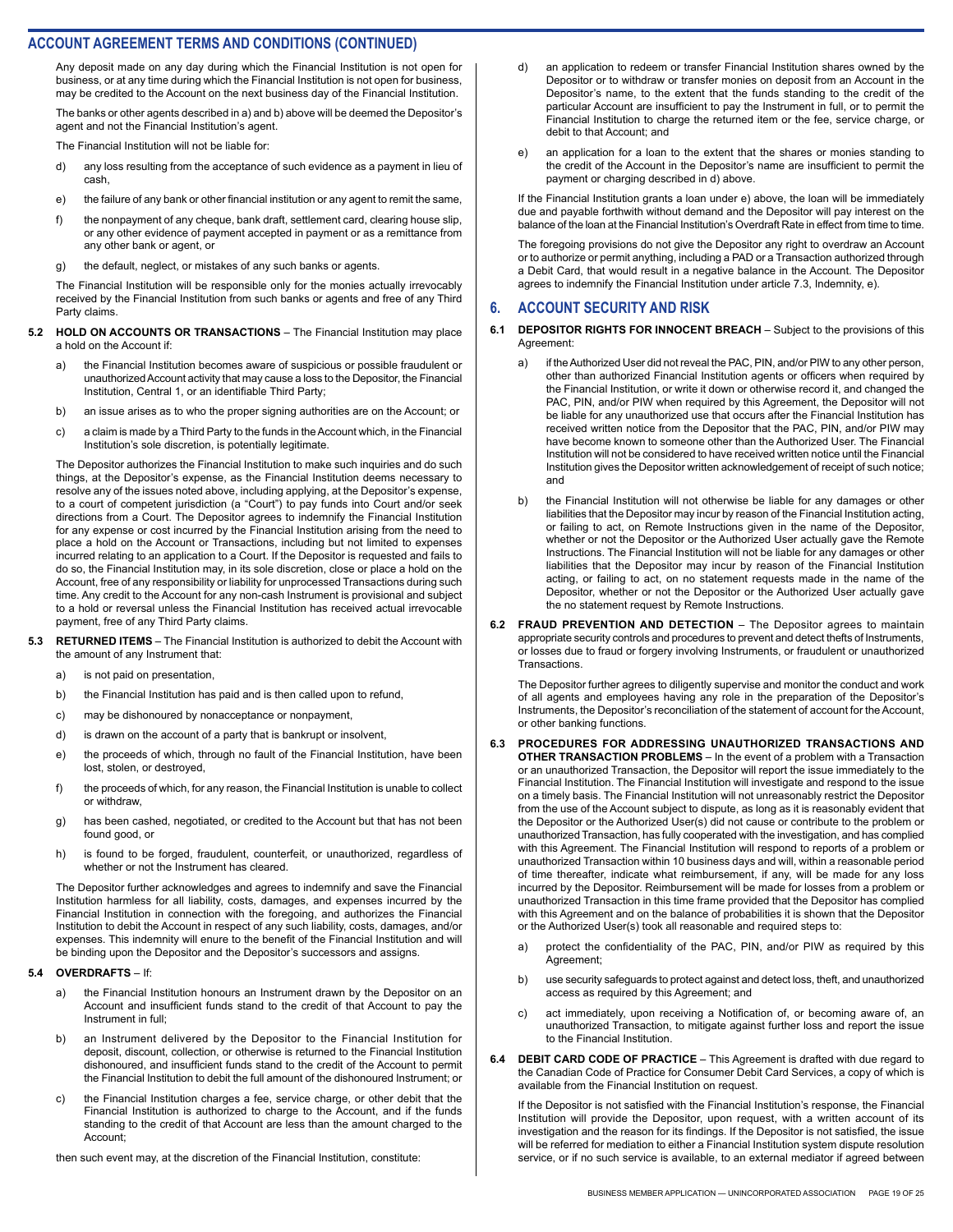the Depositor and the Financial Institution. Neither the Financial Institution nor the Depositor will have the right to start court action until 30 days have passed since the problem was first raised with the Financial Institution.

Any dispute related to goods or services supplied in a Point-of-Sale Transaction is strictly between the Depositor and the Merchant, and the Depositor will raise no defence or claim against the Financial Institution.

- **6.5 ACCESS TERMINAL SECURITY**  If Direct Services are made available through the Internet or a telephone service provider, the Depositor acknowledges that, although the Financial Institution uses security safeguards to protect against loss, theft, and unauthorized access, because of the nature of data transmission, security is not guaranteed and information is transmitted at the risk of the Depositor. The Depositor acknowledges and shall ensure that any private Access Terminal used by an Authorized User to access Direct Services is auto-locked by a password to prevent unauthorized use of the Access Terminal, has a current anti-Contaminant program and a firewall, and that it is the Depositor's responsibility to reduce the risk of Contaminants or online attacks and to comply with this provision. The Depositor further acknowledges that to reduce the risk of unauthorized access to the Account through the Access Terminal, the Authorized User will sign out of Direct Services and, where applicable, close the browser when finished using it. The Depositor further acknowledges that using public or shared computers and Access Terminals, or using Access Terminals in a public place or through an open WiFi or shared Bluetooth portal, to access Direct Services increases the risk of unauthorized access to the Account and will take all reasonable precautions to avoid such use or inadvertent disclosure of the PAC, PIN, and/or PIW.
- **6.6 PAC, PIN, AND PIW CONFIDENTIALITY** The Financial Institution can assign and/ or require the Depositor to select and use a PAC, PIN, and/or PIW in connection with this Agreement. The Depositor agrees to ensure that the Authorized User(s) keep the PAC, PIN, and PIW confidential and will only reveal them to authorized Financial Institution agents or officers when required by the Financial Institution. The Depositor agrees to ensure that the Authorized User(s) will not record the PAC, PIN, or PIW in any format or medium. The Depositor can change the PAC, PIN, or PIW at any time. The Depositor will advise the Authorized User(s) that the Authorized User(s) may, by notice in writing to the Financial Institution, change the PAC, PIN, or PIW at any time. The Depositor agrees to ensure that the Authorized User(s) change(s) the PAC, PIN, or PIW if and when required by the Financial Institution. The Depositor acknowledges that the PAC, PIN, and/or PIW must be changed if there is a change in the Authorized Users on the Account.

The Depositor is responsible for all use of the PAC, PIN, and/or PIW and for all Transactions on the Account.

The Depositor acknowledges that the Financial Institution may, from time to time, implement additional security measures, and the Depositor will comply with all instructions and procedures issued by the Financial Institution in respect of such security measures. The Depositor is aware of the risks of unsolicited email, telephone calls, and text message transmissions from persons purporting to be representatives of the Financial Institution. The Depositor agrees not to respond to such unsolicited communications and will only initiate communications with the Financial Institution either through the Financial Institution's Internet banking website or through the Financial Institution's published contact information as shown on the Financial Institution's website.

If the Authorized User discloses the PAC to a Third Party, and if the Financial Institution becomes aware of such disclosure, the Financial Institution may, in its sole discretion, waive the confidentiality requirements described in this article 6.6, PAC, PIN, and PIW Confidentiality, but only if such disclosure is for a reputable personal financial management service similar to that described in article 3.9, Personal Financial Management. Notwithstanding any such waiver, the Depositor acknowledges and agrees that the Depositor remains responsible for all use of the PAC by the Third Party.

- **6.7 EXCLUSION OF FINANCIAL INSTITUTION RESPONSIBILITY** The Financial Institution is not responsible for any loss or damage suffered or incurred by the Depositor except to the extent caused by the gross negligence or intentional or wilful misconduct of the Financial Institution, and in any such case the Financial Institution will not be liable for any indirect, special, consequential, or exemplary damages (including, but not limited to, loss of profits) regardless of the cause of action and even if the Financial Institution has been advised of the possibility of such damages. In no event will the Financial Institution be liable for any cost, loss, or damage (whether direct, indirect, special, or consequential) suffered by the Depositor that is caused by:
	- a) the actions of, or any failure to act by, the Depositor, or any Third Party (and no Third Party will be considered to be acting as an agent for the Financial Institution unless expressly authorized to do so);
	- b) the inaccuracies in, or inadequacies of, any information provided by the Depositor to the Financial Institution, including, but not limited to, any failed, duplicative, or erroneous transmission of Remote Instructions;
	- c) the failure by the Financial Institution to perform or fulfill any of its obligations to the Depositor, due to any cause beyond the Financial Institution's control; or
	- d) forged, unauthorized, or fraudulent use of services, or forged, unauthorized, or fraudulent instructions or Instruments, or material alteration to an instruction, including Remote Instructions.
- **6.8 RISKS AND DUTIES** Except for loss caused exclusively by the Financial Institution's gross negligence or intentional or wilful misconduct, and subject to the limitations of liability in this Agreement, the Depositor assumes all risk of loss due to the use of the Account, including, without limitation, the risk of Third Party fraud. The Depositor further agrees that it will notify the Financial Institution immediately
- a) of any suspected or actual misuse or unauthorized use of the PAC, PIN, and/or PIW: or
- b) if the PAC, PIN, and/or PIW becomes known to anyone other than the Authorized User(s); and
- c) if the Depositor receives Notification of any Transaction affecting the Account that alerts the Depositor of Account activity that was not authorized by them.

The Depositor or the Authorized User, as applicable, will change the PAC, PIN, and/or PIW if either of the notification requirements above in a) or b) arises.

The notification requirement above in b) does not apply if the Authorized User has disclosed the PAC to a Third Party for a personal financial management service similar to that described in article 3.9, Personal Financial Management.

The Depositor acknowledges that the Depositor is responsible for all use made of the PAC, PIN, and/or PIW and that the Financial Institution is not liable for the Depositor's failure to comply with any part of this Agreement. The Depositor is liable for all authorized and unauthorized use, including all Transactions. The Depositor is also liable for all fraudulent or worthless deposits made into the Account. Without limiting the generality of the foregoing, the Depositor expressly acknowledges and agrees that the Depositor shall be bound by and liable for any use of the PAC, PIN, and/or PIW by a member of any Authorized User's household.

The Financial Institution will not be liable to the Depositor for any action or failure to act of a Merchant or refusal by a Merchant to honour the Debit Card, whether or not such failure or refusal is the result of any error or malfunction of a device used to authorize the use of the Debit Card for a Point-of-Sale Transaction.

Except for direct losses, subject to the restrictions in this Agreement, resulting from circumstances beyond the Depositor's control such as technical problems and unauthorized use of the Debit Card and PIN, the Financial Institution will not be liable for any loss, damage, or injury arising from the use of ATMs or Point-of-Sale terminals or from any mechanical or operational failure of any such devices, and the Depositor releases the Financial Institution from liability for any such loss, damage, or injury. In the event of alteration of the Account balance due to technical problems, card issuer errors, and system malfunctions, the Depositor will be liable only to the extent of any benefit the Depositor has received, and will be entitled to recover from the Financial Institution any direct losses the Depositor may have suffered.

The Depositor will instruct the Authorized User(s) not to use their Debit Card and PIN for any unlawful purpose, including the purchase of goods and services prohibited by local law applicable in the Depositor's jurisdiction.

The Depositor is liable for all transfers to linked accounts. The Depositor bears all risk for all such Transactions.

Where the Depositor knows of facts that give rise or ought to give rise to suspicion that any Transactions, instructions in respect of the Account, or Instruments deposited to the Account are fraudulent, unauthorized, counterfeit, or induced through or in any way tainted by fraud or unlawful conduct, or otherwise likely to be returned to the Financial Institution or found invalid for any reason, the Depositor has a duty to make reasonable inquiries of proper parties into such Transactions, instructions, or Instruments, as the case may be, to determine whether they are valid authorized Transactions, instructions, or Instruments, as the case may be, before negotiating or, alternatively, accessing any funds derived from such Transactions, instructions, or Instruments, and to disclose to the Financial Institution, the Depositor's suspicion and the facts upon which the Depositor's suspicion is based ("Suspicious Circumstances").

The Financial Institution may, in its sole discretion, investigate any Suspicious Circumstances disclosed by the Depositor, but the Financial Institution does not owe the Depositor any obligation to undertake its own investigation of Suspicious Circumstances. The Financial Institution may place a hold on all or some of the Accounts pending investigation of any improper use of any Account. Any hold imposed by the Financial Institution pursuant to any of the terms of this Agreement, or investigation undertaken by the Financial Institution, is imposed or undertaken by the Financial Institution at the Financial Institution's sole discretion and for the Financial Institution's sole benefit.

Release of a hold by the Financial Institution is not a confirmation that a Transaction, instruction, or Instrument is in fact good and may not be relied upon as such by the Depositor. If, to the satisfaction of the Financial Institution, any improper use is established, the Financial Institution can withdraw or suspend operation of the Account without notice.

Any monies or Instruments placed in an envelope or deposit bag and placed by an Authorized User in the night depository will be at the Depositor's risk until the monies or Instruments are actually entered or recorded as a deposit to the credit of the Account. The Financial Institution is not responsible for or under any obligation to account for any lost or destroyed monies or Instruments which an Authorized User may place in the night depository, even if the loss or destruction is the result of the Financial Institution's negligence or that of the authorized Financial Institution officers.

The Depositor acknowledges that the Depositor bears all risks related to the use of Facsimile Signatures.

**FINANCIAL INSTITUTION RECORDS** – The Financial Institution's records of all Transactions will be deemed to be correct and will be conclusive and binding on the Depositor. All Transactions will appear on the regular statement of account for the Account.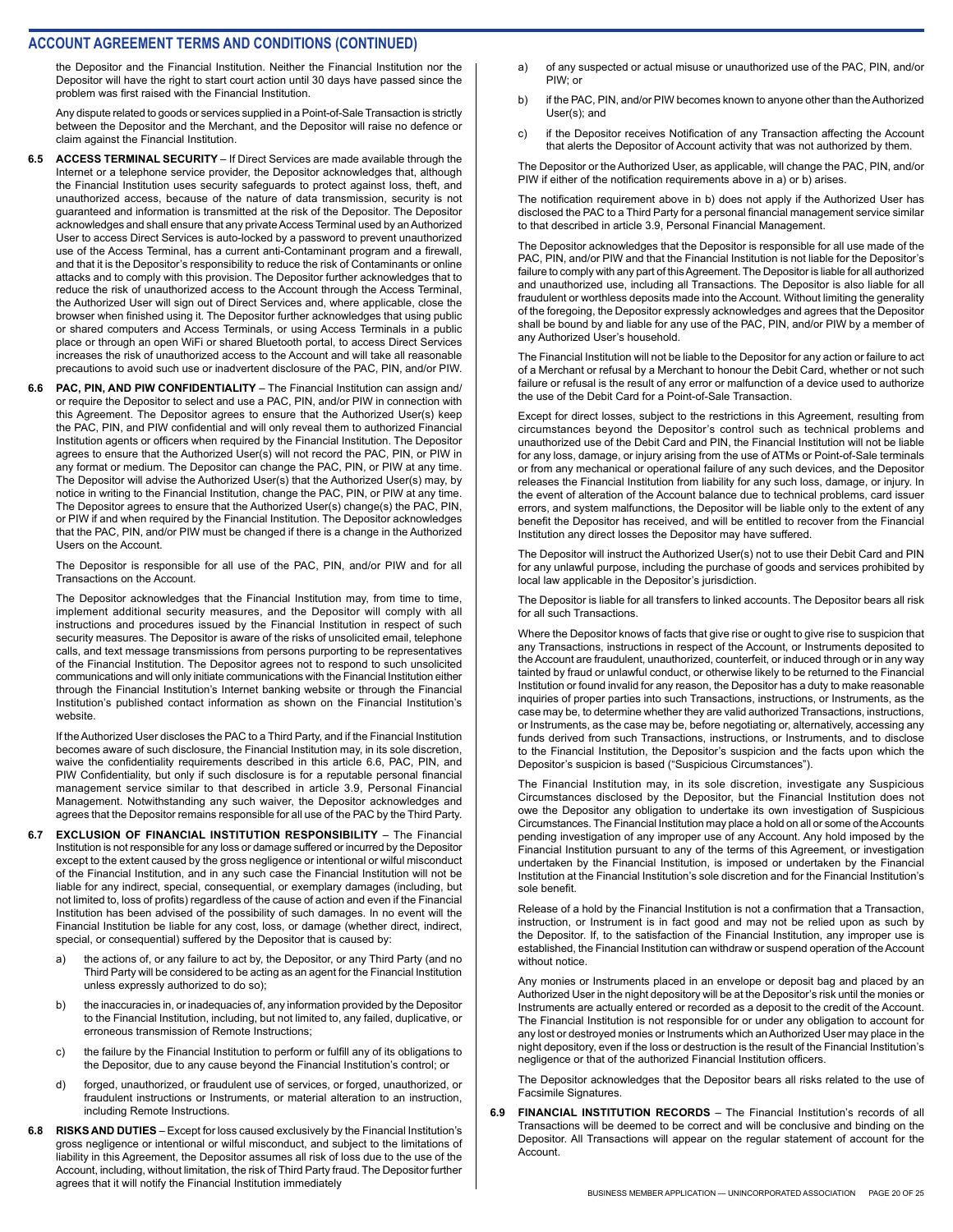If the Depositor believes or suspects that the records of the Financial Institution contain an error or omission, or reflect unauthorized Account activity, the Depositor must give immediate written notice to the Financial Institution, and in any event, must do so within the time provided in this Agreement.

A copy of any fax or email message or other Remote Instructions or the Financial Institution's notes of any Remote Instructions given by telephone may be entered into evidence in any court proceedings as if it were an original document signed on behalf of the Depositor. The Depositor will not object to the admission of the Financial Institution's or Central 1's records as evidence in any legal proceeding on the grounds that such records are not originals, are not in writing, are hearsay, or are documents containing information extracted from a computer, and all such records will be conclusive evidence of the Remote Instructions in the absence of documentary recorded evidence to the contrary.

In the absence of evidence to the contrary, the records of the Financial Institution are conclusive for all purposes, including litigation, in respect of any other matter or thing relating to the state of the Accounts between the Depositor and the Financial Institution in respect of any Transaction.

**6.10 LIABILITY FOR ERRORS AND OMISSIONS** – If the Financial Institution makes an error or omission in recording or processing any Transaction, the Financial Institution is only liable for the amount of the error or omission if the Depositor has not caused or contributed to the error or omission in any way, has complied with this Agreement, has given written notice to the Financial Institution within the time provided in this Agreement, and to the extent the liability is not otherwise excluded by this Agreement.

If the Depositor has given such notice, the Financial Institution's maximum liability is limited to the amount of the error or omission. In no event will the Financial Institution be liable for any delay, inconvenience, cost, loss, or damage (whether direct, special, indirect, exemplary, or consequential) whatsoever caused by, or arising from, any such error or omission.

#### **7. THIRD PARTIES**

- **7.1 LINKS**  If Direct Services are made available through the Internet, the Financial Institution's website may provide links to other websites, including those of Third Parties who may also provide services to the Depositor. The Depositor acknowledges that all those other websites and Third Party services are independent from the Financial Institution's and may be subject to separate agreements that govern their use. The Financial Institution and Central 1 have no liability for those other websites or their contents or the use of Third Party services. Links are provided for convenience only, and the Depositor assumes all risk resulting from accessing or using such other websites or Third Party services.
- **7.2 SERVICES** The Financial Institution and Central 1 may, from time to time, make services provided by Third Parties available through Direct Services or the Financial Institution's website. The Depositor acknowledges and agrees that:
	- a) the Financial Institution and Central 1 make the services of Third Parties available through Direct Services or the Financial Institution's website for the convenience of Depositors. The services are provided by the Third Party and not the Financial Institution or Central 1. The Depositor's relationship with the Third Party shall be a separate relationship, independent of the relationship between the Depositor and the Financial Institution and Central 1, and such a relationship is outside the control of the Financial Institution and Central 1;
	- b) the Financial Institution and Central 1 make no representation or warranty to the Depositor with respect to any services provided by a Third Party even though those services may be accessed by the Depositor through Direct Services or the Financial Institution's website;
	- c) the Depositor assumes all risks associated with accessing or using the services of Third Parties;
	- d) the Financial Institution and Central 1 have no responsibility or liability to the Depositor in respect of services provided by a Third Party;
	- e) any dispute that relates to services provided by a Third Party is strictly between the Depositor and the Third Party, and the Depositor will raise no defence or claim against the Financial Institution and/or Central 1; and
	- f) the *Proceeds of Crime (Money Laundering) and Terrorist Financing Act* and *Regulations* may apply to the services provided by Third Parties and that the Third Parties may, from time to time, adopt policies and procedures to address the reporting, record-keeping, client identification, and ongoing monitoring requirements of that legislation.
- **7.3 INDEMNITY** The Depositor agrees to indemnify and hold the Financial Institution and its service providers and Central 1 and all of their connected parties, including, without limitation, their respective agents, directors, officers, employees, affiliates, and licensees (collectively, the "Indemnified Parties") harmless from and against any and all liabilities and costs, including, without limitation, reasonable legal fees and expenses incurred by the Indemnified Parties in connection with any claim or demand arising out of or connected to the Depositor's use of the Account. Depositors must assist and cooperate as fully as reasonably required by the Indemnified Parties in the defense of any such claim or demand. The disclaimers, liability exclusions, liability limitations, and indemnity provisions in this Agreement survive indefinitely after the termination of this Agreement and apply to the extent permitted by law. Without limiting the foregoing, the Depositor will indemnify and save the Indemnified Parties harmless from and against all liability, costs, loss, expenses, and damages, including direct, indirect, and consequential, incurred by the Indemnified Parties as a result of:
- a) the Financial Institution treating a Facsimile Signature of an Authorized User and/or Authorized Signatory as an original and genuine signature,
- b) any of the Indemnified Parties making the Account available to the Depositor,
- c) any of the Indemnified Parties acting upon, or refusing to act upon, Remote Instructions,
- d) any of the Indemnified Parties acting upon, or refusing to act upon, no statement requests made by the Depositor,
- e) any Transaction that results in a negative balance in the Account, or
- f) the consequences of any Transaction authorized by the Depositor.

This indemnity will enure to the benefit of the Indemnified Parties and will be binding upon the Depositor and the Depositor's successors and assigns and shall survive the termination of this Agreement for any act or omission prior to termination as gives rise to an indemnified claim, even if notice is received after termination.

#### **8. ACCOUNT RECORDS**

- **8.1 PAPER STATEMENTS**  Unless the Depositor requests the Financial Institution to hold the Depositor's statement of account for the Account for pick up by the Depositor, or appoints in writing an agent to pick up the statement of account for the Account, or consents to the statement of account for the Account being made available electronically, or requests no statement of account for the Account to be sent by the Financial Institution, the Financial Institution will mail such statement of account for the Account to the Depositor at the address the Depositor last gave in writing. It is the Depositor's responsibility to notify the Financial Institution immediately of any change in the Depositor's address.
- **8.2 NO PAPER STATEMENT ACKNOWLEDGEMENT** If, at the request of the Depositor, the Financial Institution agrees to cease printing and mailing statements of account for the Account to the Depositor, the Depositor acknowledges and agrees that the Depositor will be responsible to obtain (whether from the Financial Institution or using Direct Services) and review, after the end of each calendar month, a statement of account for the Account.
- **8.3 COMPLIANCE WITH NOTIFICATION DATE** The Depositor will be responsible to obtain (whether from the Financial Institution or using Direct Services) and review, after the end of each calendar month, a statement of the activity in the Account, and will, by the end of the following calendar month (the "Notification Date"), notify the Financial Institution of any errors, irregularities, omissions, or unauthorized Transactions of any type in that account record or in any Instruments or other items, or of any forgeries, fraudulent or unauthorized Transactions of any type, and any debits wrongly made to the Account.

Notwithstanding any other provision of this Agreement, after the Notification Date (except as to any errors, irregularities, omissions, or unauthorized Transactions of any type of which the Depositor has notified the Financial Institution in writing on or before the Notification Date), the Depositor agrees that:

- a) the amount of the balances shown on the last day of the calendar month is correct and binding on the Depositor subject to the right of the Financial Institution to make reversals in accordance with this Agreement;
- b) all amounts charged to the Account are valid;
- c) the Depositor is not entitled to be credited with any amount not shown on the statement of account for the Account for that calendar month;
- d) the Depositor has verified the validity of any Instruments and instructions; and
- e) the use of any service shown is correct.
- **8.4 DEPOSITOR ACKNOWLEDGEMENT**  The Depositor acknowledges that:
	- a) notwithstanding that an Instrument may be provisionally posted to the Account, it is not considered processed until it has been honoured and irrevocably collected by the Financial Institution and the time for return by any process of law has expired. The credit represented by an Instrument that is not honoured and collected, or is charged back or tainted by fraud, may be reversed from the Account notwithstanding any provisional posting. The statement of account for the Account will be modified accordingly; and
	- b) notwithstanding that a deposit or other credit may be provisionally posted to the Account, it is not considered processed until it has been verified and accepted by the Financial Institution. A deposit or other credit that is not verified and accepted may be reversed from the Account notwithstanding any provisional posting. The statement of account for the Account will be modified accordingly.
- **8.5 PAD REIMBURSEMENT** Despite article 8.3, Compliance with Notification Date, if the Depositor has authorized PADs to be issued against any of the Accounts, the Depositor acknowledges that the Rules provide that, under specified conditions, claims for reimbursement of PADs may be made and:
	- where the purpose of the PAD was for payment of consumer goods and services, the time period for making such a claim is 90 calendar days from the date of debiting; and
	- b) where the purpose of the PAD was for payment of goods and services related to commercial activities of the Depositor, the time period for making such a claim is 10 business days from the date of debiting.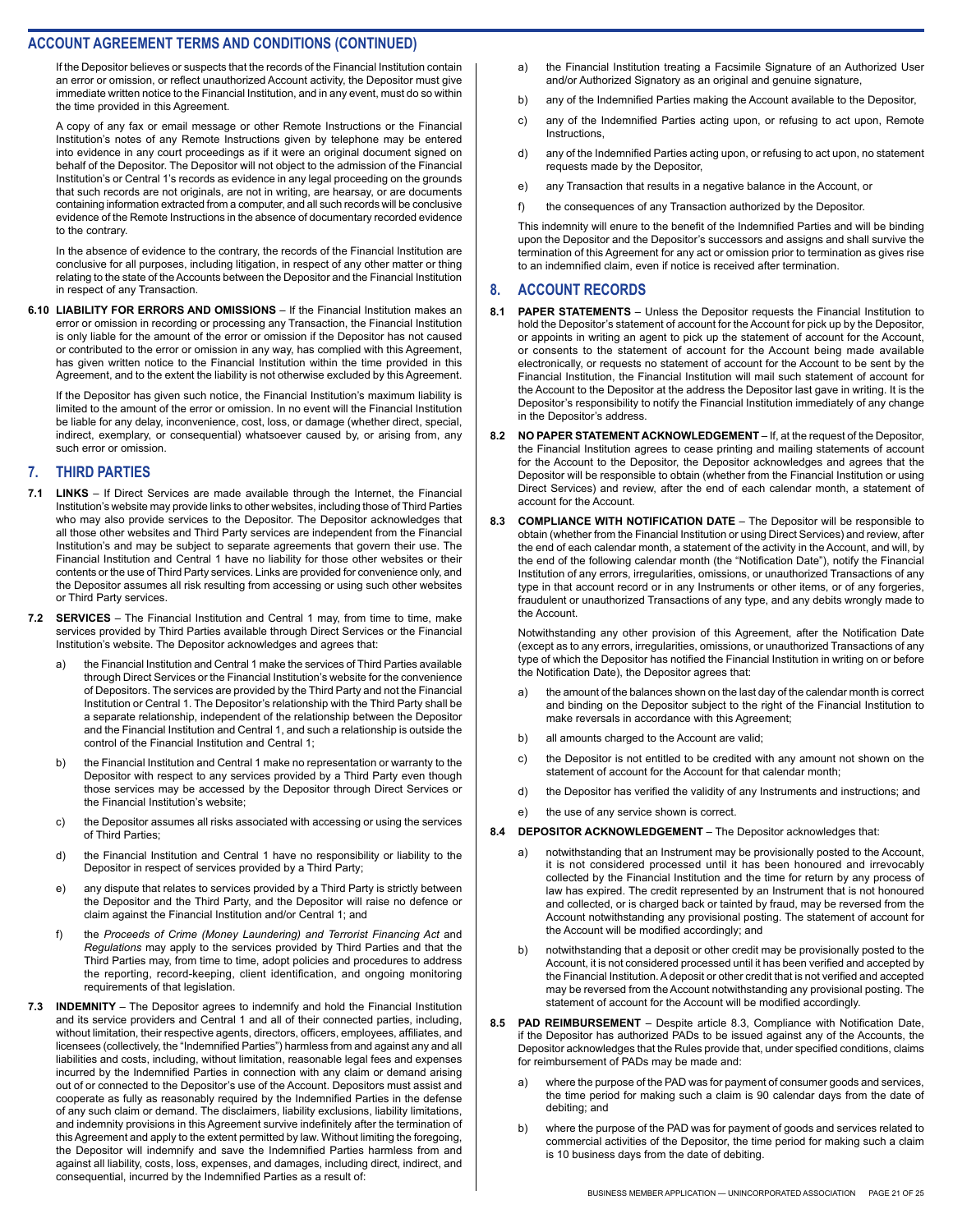Claims must be made in writing to the Financial Institution within the specified time period and in compliance with the Rules, as amended from time to time.

The Depositor further acknowledges that:

- c) the Depositor may not receive the statement of account for the Account before the 10 business-day period expires and the Financial Institution is not obliged to otherwise notify the Depositor of PADs debited to the Account; and
- d) after the 10 business-day period expires, and whether or not the Depositor has been notified of the PAD being debited to the Account, the Depositor must resolve any dispute directly with the payee – the Financial Institution will not be required to reimburse the Depositor for the amount of such PAD, notwithstanding any other provision of this Agreement.

The Depositor is responsible for PADs authorized by it, and agrees:

- e) to release and discharge the Financial Institution from any and all claims and demands (except claims for reimbursement made within the 10 business-day period) in respect of PADs issued against the Account; and
- f) to indemnify and save the Financial Institution harmless, from and against, all liability, cost, damages, and expenses incurred by the Financial Institution in connection therewith. The above indemnity enures to the benefit of the Financial Institution and will be binding upon the Depositor and the Depositor's successors and assigns.
- **8.6 ACCOUNT STATEMENTS AND TRANSACTION VERIFICATION**  The Depositor shall be deemed to have received a statement of account for the Account each time the Depositor uses Direct Services and each time the Depositor obtains an Account balance through any ATM or Access Terminal or conducts a Point-of-Sale Transaction. The Depositor shall also be deemed to have received and reviewed a statement of account for the Account at least monthly no later than the 21st day of the month following the preceding month, whether actually issued by the Financial Institution or whether the Depositor actually receives one or not.

The Depositor agrees to examine every statement of account for the Account as soon as the Depositor receives it or is deemed to have received it. The Depositor shall immediately, and in any event no later than 30 days after receiving or being deemed to have received a statement of account for the Account, give notice to the Financial Institution of any errors, omissions, or irregularities, including any fraud or unauthorized activity, included in or preceding each such statement of account for the Account. Unless objected to in writing within 30 days of the date on which the statement of account for the Account is received or is deemed to have been received by the Depositor, the Depositor agrees that the Financial Institution's records are conclusive evidence of the Depositor's dealings with the Financial Institution regarding the Depositor's Account and are correct, complete, authorized, and binding upon the Depositor, and the Financial Institution will be released from all responsibility for Account activity preceding the statement of account for the Account.

After the expiration of the 30-day period (except for errors or irregularities identified by notice in writing to the Financial Institution before the 30 days expire), the Depositor may not claim for any purpose that any entry on the statement of account for the Account is incorrect and will have no claim against the Financial Institution for reimbursement relating to any entry, even if the entry is unauthorized or fraudulent or is based upon an Instrument or instruction that is forged, unauthorized, or fraudulent.

Nothing in this article limits in any way the rights of the Financial Institution under this Agreement including, without limitation, the rights of the Financial Institution under article 2.6, Noting or Protesting, article 5.1, Deposits, and article 5.3, Returned Items.

**8.7 RECORDS AND CHEQUE IMAGING** – The Financial Institution will determine, in its sole discretion, whether Instruments and other items will be returned to the Depositor with the statement of account for the Account.

If the Financial Institution implements an imaging program, the Financial Institution will determine, in its sole discretion, whether copies of images of Instruments and other items will be provided for the statement of account for the Account. The Depositor acknowledges that copies of images of Instruments and other items may be provided before the Financial Institution has determined whether the Instrument or other item will be honoured or accepted and agrees that copies of images of Instruments and other items are made available by the Financial Institution as a service to the Depositor and that the provision of copies of images of Instruments and other items does not mean that the Transaction has been processed or in any way oblige the Financial Institution to honour or accept the Instrument or other item.

The Depositor acknowledges that if the Financial Institution adopts an imaging program, the physical Instruments and other items may be destroyed. If the Financial Institution has implemented an imaging program and determines not to include copies of images of Instruments and other items with the statement of account for the Account, the Financial Institution will ensure that copies of images can be made available to the Depositor upon request for at least 5 years following the date of the statement of account for the Account on which the Instrument or other item appears, subject to payment of the service charges established by the Financial Institution from time to time.

**8.8 VIEWING DOCUMENTS** – The Financial Institution may, in connection with Direct Services, permit the Authorized User to view and print images of documents. The Depositor acknowledges and agrees that such images are made available by the Financial Institution as a service to the Depositor and the provision of such images does not in any way oblige the Financial Institution to permit the Authorized User to view and print images of documents.

#### **9. OPERATION OF THE ACCOUNT**

- **9.1 MODIFICATION OF AGREEMENT** The Financial Institution may, in its sole discretion, amend the terms and conditions of this Agreement as it relates to the Depositor's future use of the Account from time to time, for any reason, without any liability to the Depositor or any other person. The Financial Institution may provide notice of a change to this Agreement by sending notice to the Depositor's last known Notice Contact Information, by posting notice at the Financial Institution's premises, by personal delivery, or by any other means the Financial Institution, acting reasonably, considers appropriate to bring the modification to the attention of the Depositor. The Depositor is responsible for regularly reviewing the terms and conditions of this Agreement. If the Depositor uses the Account after the effective date of an amendment to this Agreement, it will mean that the Depositor agrees to the amendment and adopts and is bound by the newer version of this Agreement. The Depositor may not change, supplement, or amend this Agreement by any means.
- **9.2 TERMINATION** This Agreement may be terminated by either the Financial Institution or the Depositor on not less than 1 business day's prior written notice.

The Depositor shall not, and shall ensure that each Authorized User does not:

- a) use the Account and/or Third Party services for an illegal, fraudulent, or defamatory purpose, and
- b) take steps, or cause, or permit anything to be done that could undermine the security or integrity of the Account and/or Third Party services (including activities that threaten to harm or cause harm to any other participant in the provision, utilization, or support of the Account and/or Third Party services).

In the event of a breach of the provisions of a) or b), the Account or any service provided by a Third Party may be suspended or terminated.

Notwithstanding the above, the Depositor acknowledges and agrees that the Financial Institution may, in its sole discretion, at any time or for any reason, restrict, suspend, or terminate the Depositor's Account privileges on not less than 1 business day's prior written notice. The Depositor acknowledges and agrees to indemnify and save harmless the Financial Institution from and against any and all damages, costs, expenses, and liability arising or incurred by the Financial Institution as a result of any use of the Account by an Authorized User that:

- c) is inconsistent with a restriction imposed on the use of the Account by the Financial Institution and communicated to the Depositor, or
- d) takes place following the suspension or termination of service privileges by the Financial Institution.

The Depositor will immediately return all Debit Cards issued to it or to the Authorized User(s) upon:

- e) ceasing to be a member of the Financial Institution,
- f) termination of this Agreement,
- g) termination of Debit Card privileges, or
- h) otherwise upon request by the Financial Institution.

The Depositor will be responsible for paying all legal fees and expenses (on a solicitor and own client basis) incurred by the Financial Institution in terminating the Account.

The Depositor's insolvency, bankruptcy, dissolution, or death will constitute an automatic revocation of the privileges associated with the Account.

If the Financial Institution gives the Depositor notice of termination, the Depositor will immediately cease using the Night Deposit Service, return all access keys, and reimburse the Financial Institution for any loss or damage to the keys or other facilities provided by the Financial Institution.

Any notice of termination shall not release the Depositor from any obligations incurred under this Agreement prior to its termination.

- **9.3 NOTICES** Any notice required or permitted to be given to the Financial Institution in connection with this Agreement must be in writing and must be addressed and delivered to the Financial Institution at the address or fax number set forth in the Account Documentation. Any notice required or permitted to be given to the Depositor in connection with this Agreement may be given to the Depositor by delivering a written notice to the last known Notice Contact Information, or, except as to confidential financial information specific to the Depositor, by posting notice at the Financial Institution's premises or on the Financial Institution's website, or by any other means the Financial Institution, acting reasonably, considers appropriate to bring the notice to the attention of the Depositor.
- **9.4 ELECTRONIC EXECUTION** This Agreement may be executed electronically. Use of the Account shall be deemed to be acceptance of these terms and conditions as of the date of first use, or in the case of a modification of this Agreement, acceptance of the modified terms and conditions.
- **9.5 PROCEEDS OF CRIME LEGISLATION** The Depositor acknowledges that the *Proceeds of Crime (Money Laundering) and Terrorist Financing Act* and *Regulations*  apply to the operation of the Account and that the Financial Institution will, from time to time, adopt policies and procedures to address the reporting, record-keeping, client identification, and ongoing monitoring requirements of that legislation. The Depositor agrees, and shall ensure that the Authorized User(s) agrees, to abide by and comply with all such laws and procedures.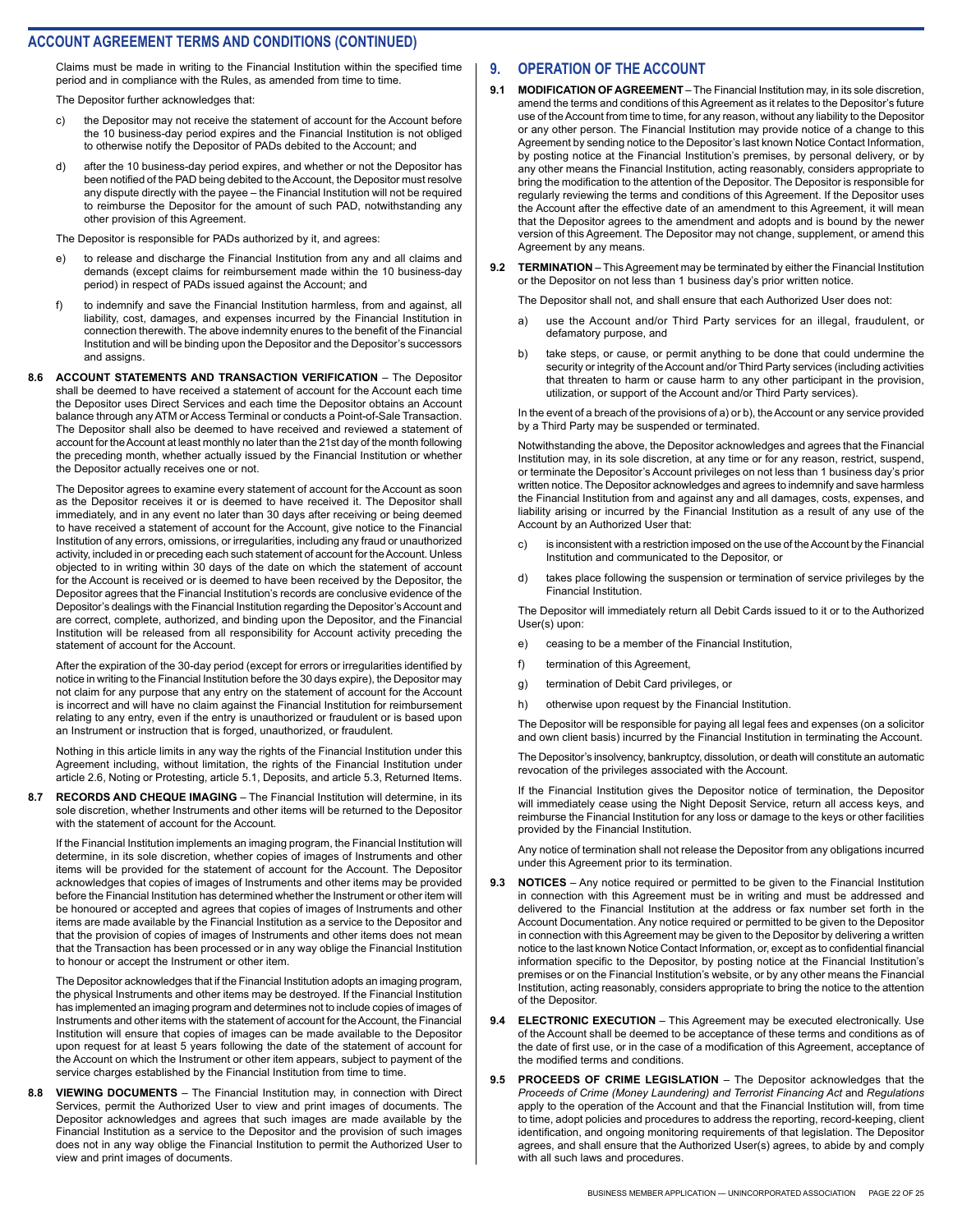- **9.6 OTHER CLAIMS ON THE ACCOUNT**  If the Financial Institution receives notice of a possible claim against, or interest in, any of the Accounts under any court order, statutory demand, or under applicable family, domestic relations, matrimonial property, or similar legislation, a marriage agreement, or a separation agreement, the Financial Institution may refuse to permit the Depositor to have any dealings with any of the Accounts, even if funds stand to the credit in any such Account. The Financial Institution will not be liable for any loss or damage resulting from any refusal by the Financial Institution under this article.
- **9.7 APPLICABLE LAW**  This Agreement is governed by the laws of the province of the Account, or if more than 1 Account, then the jurisdiction of incorporation of the Financial Institution and the federal laws of Canada applicable therein, excluding any rules of private international law or the conflict of laws which would lead to the application of any other laws.
- **9.8 ENUREMENT**  This Agreement will take effect and continue for the benefit of and be binding upon each of the Financial Institution and the Depositor and their successors and assigns.
- **9.9 SEVERABILITY** This Agreement will be enforced to the fullest extent permitted by applicable law. If for any reason any provision of this Agreement is held to be invalid or unenforceable to any extent, then:
	- a) the offending portion of the provision shall be expunged and the remainder of such provision will be interpreted, construed, or reformed to the extent reasonably required to render the same valid, enforceable, and consistent with the original intent underlying such provision; and
	- b) such invalidity or unenforceability will not affect any other provision of this Agreement.
- **9.10 NO WAIVER** No waiver by the Financial Institution of any breach of or default under this Agreement shall be deemed to be a waiver of any preceding or subsequent breach or default. The Financial Institution may, without notice, require strict adherence to the terms and conditions of this Agreement, despite any prior indulgence granted to or acquiesced in by the Financial Institution.
- **9.11 CHOICE OF LANGUAGE** It is the express wish of the parties that this Agreement and any related documents be drawn up and if execution is required, to be executed in English. Les parties conviennent que la présente convention et tous les documents s'y rattachant soient rédigés et signés en anglais.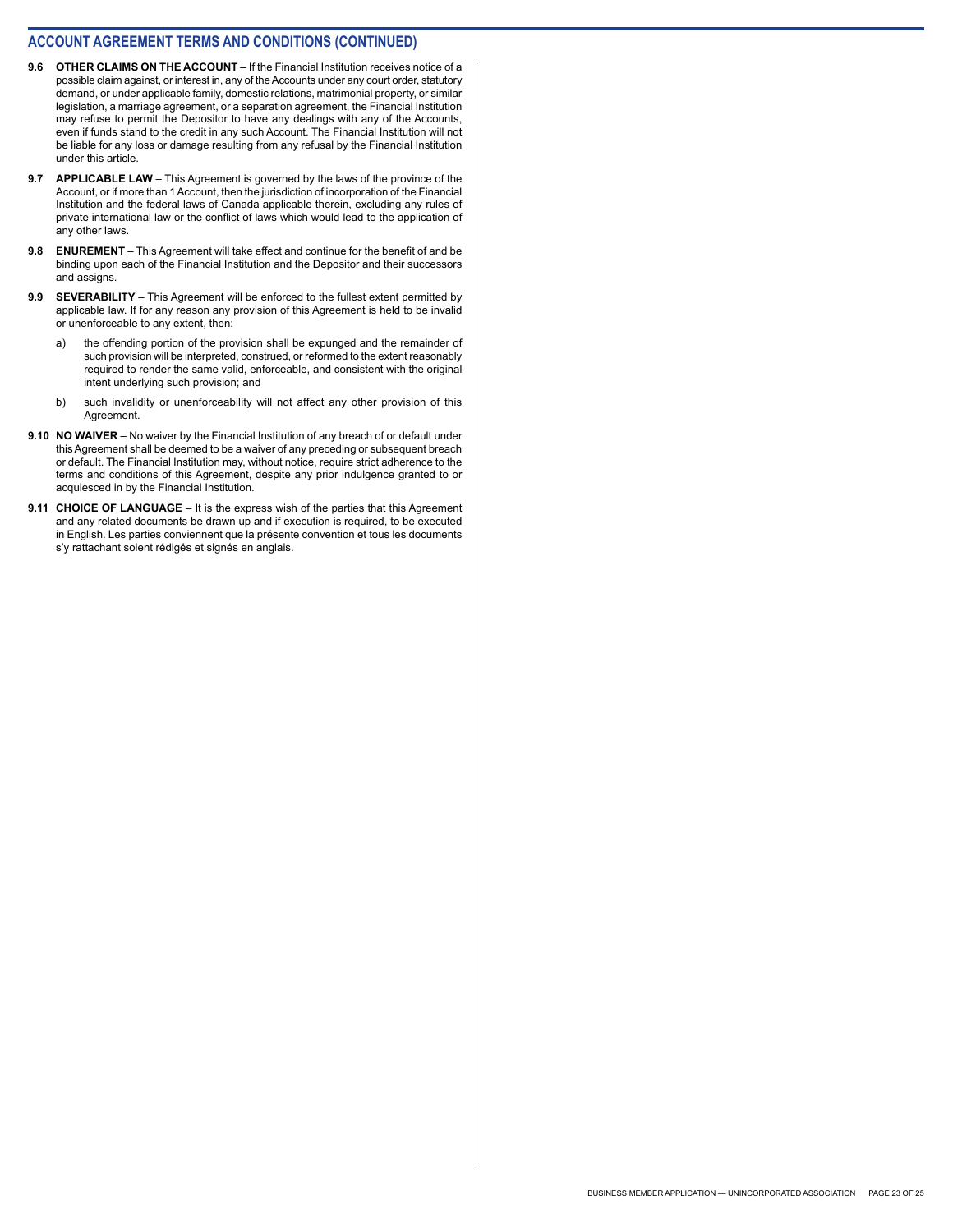#### **PFM SCHEDULE FOR CONSENT AND DISCLOSURE FOR PFM SERVICE ("PFM SPECIAL TERMS")**

**1. ACCEPTANCE OF PFM SERVICE SPECIAL TERMS** – The Depositor acknowledges, and shall ensure that the Authorized User acknowledges, their acceptance of these PFM Special Terms such that they form and are part of the Agreement. The Financial Institution does not offer Direct Services other than in accordance with these terms and conditions.

If there is more than one Depositor or Authorized User in respect of the Account, or multiple holders of the External Account, the Depositor expressly accepting these terms hereby warrants and represents to the Financial Institution that such Depositor has the lawful, express, and actual authority of all other Depositors and Authorized Users on the Account, or holders and authorized users of the External Account, and each of them:

- (i) to consent to the use of all and each of the Depositors' and Authorized Users' personal information for purposes of the provision and use of PFM Services; and
- (ii) to acknowledge, accept and agree to be bound by the terms of the Agreement and these PFM Special Terms, including Schedule I to the PFM Special Terms, so as to form a valid and binding agreement as between all of the Depositors and the Financial Institution.

The Depositor expressly accepting these terms does so on behalf of all of the Depositors and Authorized Users and understands that these representations and warranties, and acceptance of these terms, will be relied upon by the Financial Institution in providing PFM Services. The Depositor expressly accepting these terms understands that if these representations and warranties are untrue it may cause loss, harm and damage to the Financial Institution for which that Depositor is responsible. The Depositor expressly accepting these terms hereby agrees to indemnify and hold harmless the Financial Institution from any loss, damage, costs, including reasonable legal fees, claims or other harm that may be suffered as a result of the Financial Institution's reliance upon these representations and warranties.

- 2. PERSONAL FINANCIAL MANAGEMENT ACCOUNT LINKING CONSENT The Depositor understands, and shall ensure that the Authorized User understands, that the Personal Financial Management tool and account linking service, defined in the Agreement as the "PFM Service", is being offered through the Depositor's Financial Institution in coordination with Central 1 Credit Union ("Central 1") and by Yodlee Inc. ("Yodlee") and that it is an express requirement of Yodlee that if the Depositor or Authorized User wishes to subscribe, access, or use the PFM Service that the Depositor or Authorized User must consent to amendments and incorporation of certain terms to the Agreement with the Financial Institution as more particularly set forth in the Mandatory Provisions for Customer Agreement as set forth in the Schedule I below, (the "Mandatory Provisions"). The Depositor understands, and shall ensure that the Authorized User understands, that subscription to the PFM Service, whether by linking Accounts at the Financial Institution alone or with External Accounts at Third Party institutions will require that the Depositor or Authorized User share certain otherwise confidential and personal information to engage the PFM Service.
- **3. PFM DISCLOSURE OF ACCESS CODE AND CONFIDENTIAL INFORMATION TO LINKED ACCOUNTS**  The Depositor or Authorized User authorizes the Financial Institution, Central 1, and their respective agents, representatives, and service providers, (collectively referred to solely for purposes of this PFM Special Terms as the "F.I. Affiliates") as well as Yodlee, to collect, use, and disclose the Depositor's or Authorized User's personal information, including the Depositor's or Authorized User's personal access codes, in order to link the External Accounts to the Depositor's Account with the Financial Institution, and periodically access the External Accounts to update the Depositor's or Authorized User's personal information and to perform data analytics on all linked accounts to present information and reports to the Depositor or Authorized User and make available to the Depositor or Authorized User and the Depositor's Financial Institution, a personal financial management summary of all of the Depositor's or Authorized User's linked accounts and transactions thereon. Notwithstanding the foregoing, this provision shall not be deemed to in any way diminish the Depositor's or Authorized User's duties and responsibilities to personally access and review the External Accounts and to otherwise comply with the agreements in place with Third Parties holding those External Accounts, nor shall any right of access to information granted by the Depositor or Authorized User pursuant to this Agreement create any obligation on the part of the Financial Institution, Central 1, or the PFM Service provider to monitor or warn the Depositor or Authorized User of any unusual or unauthorized account activity on any Account or any External Accounts. The Depositor understands, and shall ensure that the Authorized User understands, that the institutions holding the Depositor's or Authorized User's External Accounts may prohibit disclosure of the Depositor's or Authorized User's personal access codes, and that it is the Depositor's or Authorized User's responsibility to confirm that the Depositor's or Authorized User's personal access codes can be disclosed to Yodlee for the purpose of linking the External Accounts. This will not be confirmed by the Financial Institution, the F.I. Affiliates, or Yodlee.
- **4. PFM SERVICE DISCLAIMER**  The Depositor confirms, and shall ensure that the Authorized User confirms, that the Depositor or Authorized User is permitted to link the Depositor's or Authorized User's External Accounts, and the Depositor or Authorized User accepts all risk associated with the linking of the Depositor's Financial Institution Account to the Depositor's or Authorized User's External Accounts, including all risk associated with disclosure of the Depositor's or Authorized User's personal access codes. The Depositor agrees and acknowledges, and shall ensure that the Authorized User agrees and acknowledges, that the Financial Institution or any F.I. Affiliate is not responsible or liable for any loss, harm, or damage, of any kind, related to or arising from linking the Depositor's Financial Institution Account with the Depositor's or Authorized User's External Accounts, or arising from disclosure of the Depositor's or Authorized User's personal access codes for purposes of linking the Depositor's or Authorized User's External Accounts, to the extent permitted by law, subject to the Financial Institution or F.I. Affiliate being liable for the consequences of their own act and that of its representatives.
- 5. MARKETING CONSENT FOR PFM SERVICE The Depositor understands, and shall ensure that the Authorized User understands, that if the Depositor or Authorized User has previously provided to the Financial Institution a marketing consent to receive promotional offers, then the Financial Institution, and its agents, representatives, and service providers will use the information from the Depositor's or Authorized User's linked accounts to provide promotional and marketing information to the Depositor or Authorized User.
- **6. UNSUBSCRIBE FROM PFM SERVICE** The Depositor or Authorized User can withdraw the Depositor's or Authorized User's consent for the collection, use, and disclosure of the Depositor's or Authorized User's personal information at any time by contacting the Financial Institution using the contact information set out on the Business Member Application. If the Depositor or Authorized User withdraws the Depositor's or Authorized User's consent, the Financial Institution may no longer be able to provide certain services, including, but not necessarily limited to PFM Services. The Depositor understands, and shall ensure that the Authorized User understands, that certain additional integrated services offered by the Financial Institution may no longer be available.
- 7. ASSET/LIABILITY CONSENT The Depositor understands, and shall ensure that the Authorized User understands, that the PFM Service can keep track and provide the Depositor or Authorized User with comprehensive specific analysis of the Depositor's or Authorized User's financial situation only if the Depositor or Authorized User keeps such information complete and current and that if the Depositor or Authorized User does not do so, that the reports and analytics performed as part of the PFM Service will be incomplete and may contain erroneous information. The Depositor authorizes, and shall ensure that the Authorized User authorizes, the Financial Institution and the F.I. Affiliates to collect, use, and disclose the Depositor's or Authorized User's personal information in order to add, modify, or delete reference to the asset(s) or liability(ies) to the Depositor's Account with the Financial Institution, whether in the future or the past. The Depositor understands and agrees, and shall ensure that the Authorized User understands and agrees, that the Depositor or Authorized User is responsible for keeping the Depositor's or Authorized User's asset and liability information current.

#### **SCHEDULE I — MANDATORY PROVISIONS FOR CUSTOMER AGREEMENT**

- PROVIDE ACCURATE INFORMATION You, the end user, agree to provide true, accurate, current and complete information about yourself and your accounts maintained at other web sites and you agree to not misrepresent your identity or your account information. You agree to keep your account information up to date and accurate.
- 2. PROPRIETARY RIGHTS You are permitted to use content delivered to you through the PFM Service only on the PFM Service. You may not copy, reproduce, distribute, or create derivative works from this content. Further, you agree not to reverse engineer or reverse compile any of the PFM Service technology, including, any Java applets associated with the PFM Service.
- **3. CONTENT YOU PROVIDE** You hereby grant to the Financial Institution and its service providers, including Central 1 and Yodlee Inc. (collectively, "Service Providers") a license to use any information, data, passwords, materials or other content (collectively, "Your Content") that you provide through or to the PFM Service for the following purposes:
	- a) to provide the PFM Service to you;
	- b) to provide you with access to Your Content through other similar services provided by Yodlee Inc. to other financial institutions; and
	- c) to provide those other financial institutions with information regarding all of the accounts that you have registered with the PFM Service so that they may use the information to provide or offer additional or complementary services to you (collectively, the "Permitted Purposes").

The Financial Institution and Service Providers may use, modify, display, distribute and create new material using Your Content for the Permitted Purposes. By submitting Your Content, you automatically agree, or promise that the owner of Your Content has expressly agreed, that, without any particular time limit and without the payment of any fees, the Financial Institution and Service Providers may use Your Content for the Permitted Purposes. As between the Financial Institution and Service Providers, the Financial Institution owns your confidential account information.